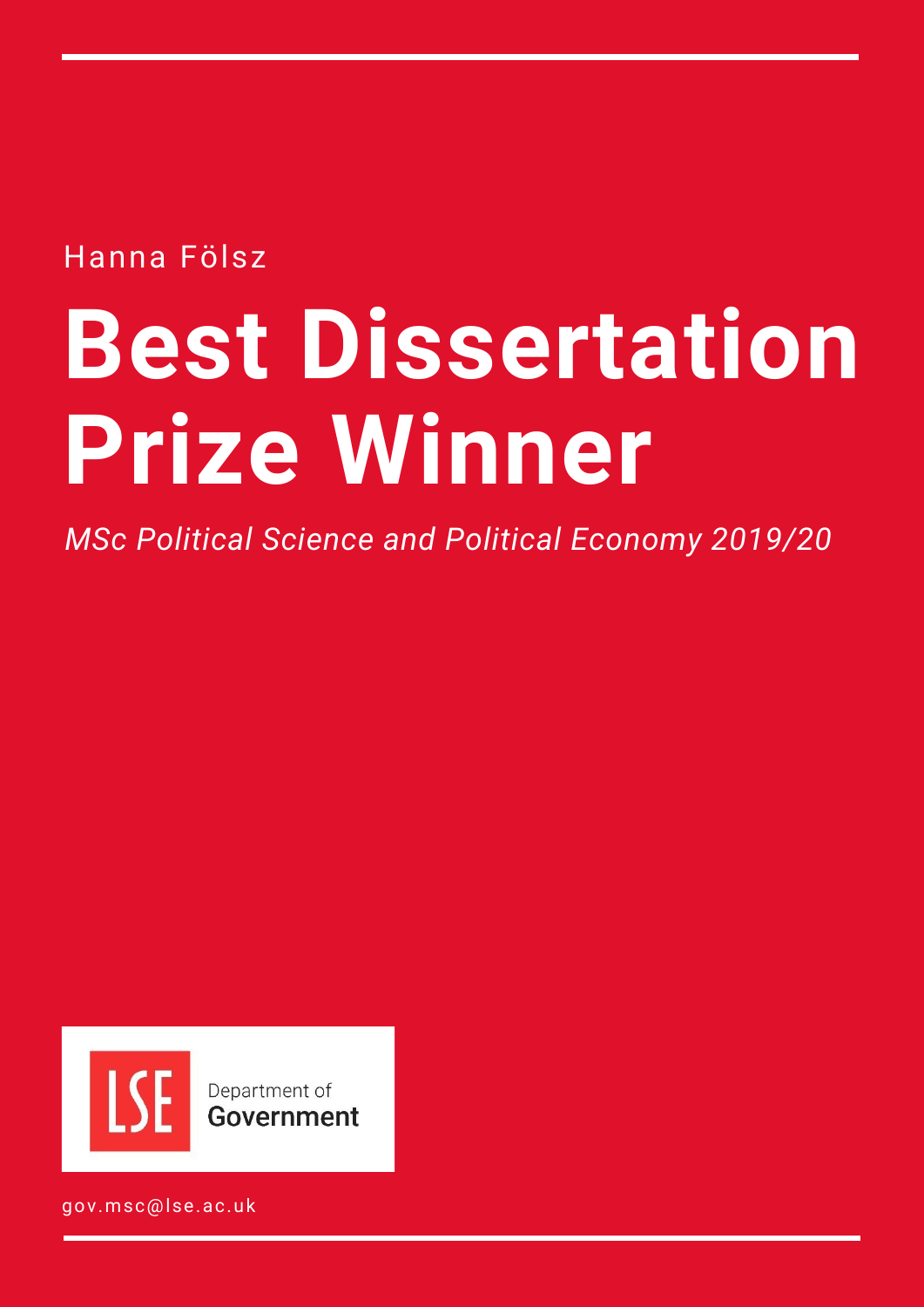# Local political responsiveness to electoral pressures on corruption:

Evidence from an anti-corruption referendum in Colombia

London School of Economics and Political Science

August 2020

Word count: 9,957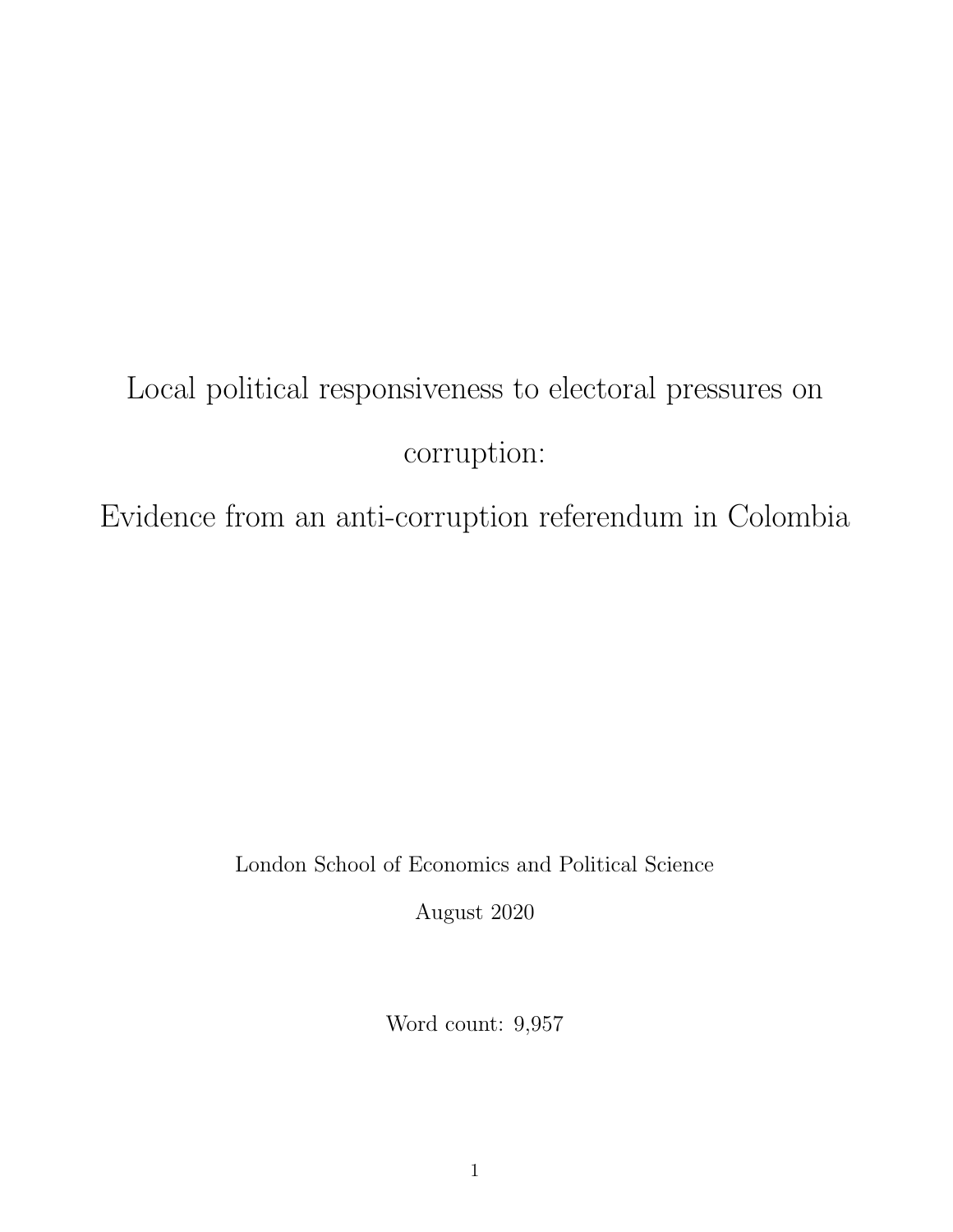#### Abstract Anonymous code: 448922

Corruption by local elected officials poses serious impediments to democratic governance and economic development in developing democracies. While local conditions that curb corruption such as local media, governance transparency, and political competition have been studied extensively, local incumbents' behavioural responsiveness to electoral pressure to reduce corruption has received less attention. This dissertation asks whether and under what conditions local elected officials respond to signals of electoral pressure to limit corruption in developing democracies. It employs a case study of a 2018 anti-corruption referendum in Colombia. Interpreting municipal referendum turnout as a signal of constituents' concern with corruption and the corresponding expected electoral punishment, it compares corruption levels across municipalities before and after the referendum. Building a novel dataset of 121,000 municipal procurement contracts, referendum turnout and municipality characteristics, it constructs corruption risk indicators based on well-known mayoral procurement favouritism strategies in Colombia. Its difference-in-differences research design then compares the changes in municipal contracts' corruption risks in high and low turnout municipalities following the referendum. Its regression estimations with municipality fixed-effects show that corruption risks are significantly reduced following the referendum in high-turnout compared to low-turnout municipalities, and that this effect is conditional on municipalities previously experiencing prosecutions for elected officials' misconduct. These findings strongly support this dissertation's theoretical argument that referendums act as signalling mechanisms on specific issues' salience to constituents, and that, conditional on effective electoral accountability, incumbents adjust their behaviour to act more in line with constituent preferences after receiving such a signal. Therefore, conditional on well-functioning local accountability for corruption, local elected officials reduced corruption in Colombia following a signal of high electoral pressures to do so. These findings contribute to academic literatures on local political responsiveness in developing democracies, the consequences of referendums, and local procurement corruption and offer lessons for effective anti-corruption policy design.

**Keywords:** accountability, corruption, political responsiveness, referendums, local governance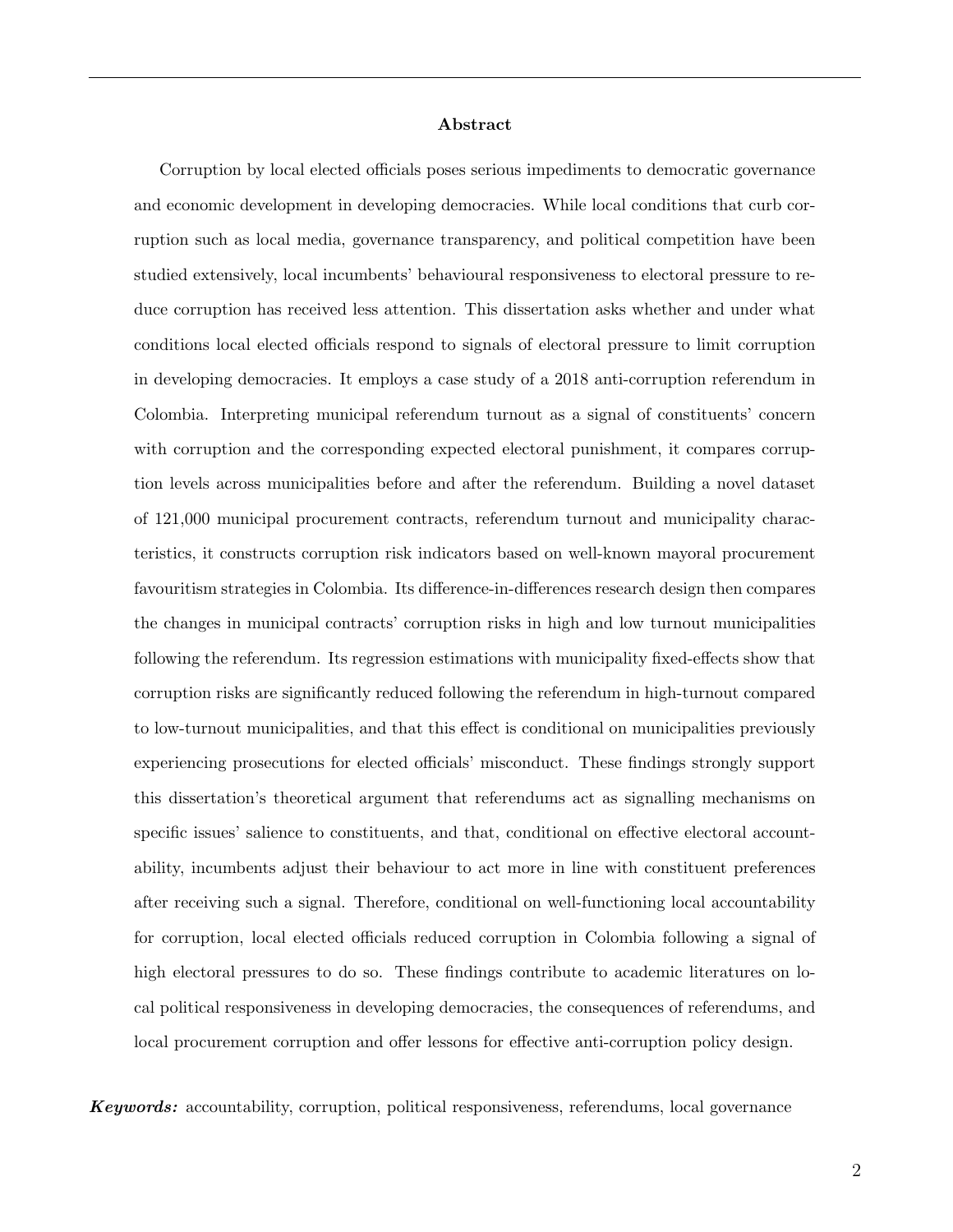## Acknowledgements

I would like to express my gratitude to my supervisor, Dr Sarah Brierley, whose support and mentorship was instrumental not just to the writing of this dissertation but to all aspects of my wonderful year studying at LSE.

I would further like to thank Dr Luis R. Martinez (University of Chicago) for graciously sharing with me the data he collected on municipal-level prosecutions in Colombia, which formed a crucial part of my empirical analysis.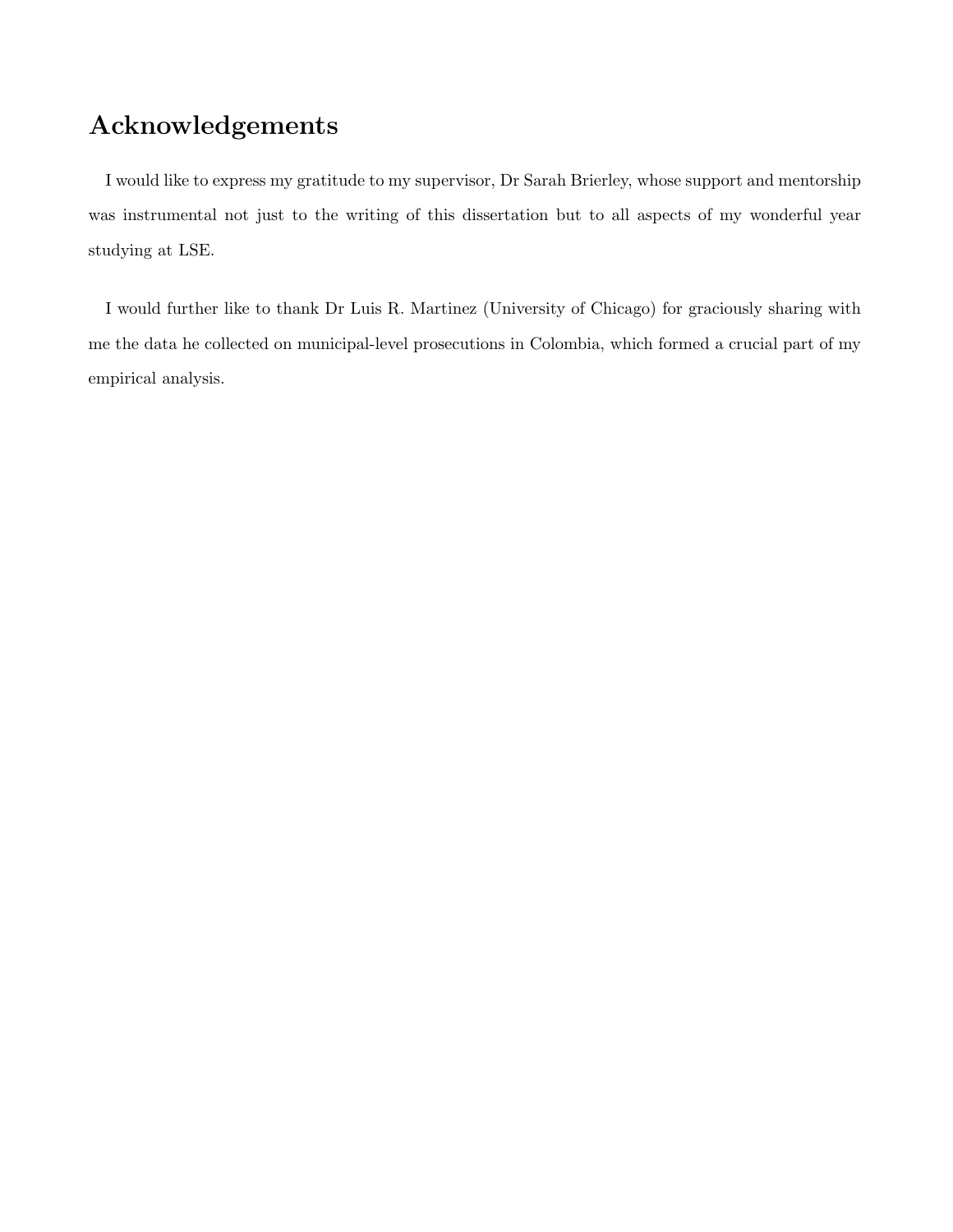# **Contents**

| 1        | Introduction<br>7 |                                                                                                             |           |  |  |
|----------|-------------------|-------------------------------------------------------------------------------------------------------------|-----------|--|--|
|          | 1.1               |                                                                                                             | 7         |  |  |
|          | 1.2               |                                                                                                             | 8         |  |  |
|          | 1.3               |                                                                                                             | 8         |  |  |
|          | 1.4               |                                                                                                             | 8         |  |  |
|          | 1.5               |                                                                                                             | 9         |  |  |
| $\bf{2}$ |                   | Local political responsiveness to electoral pressures on corruption and the role of                         |           |  |  |
|          |                   | local conditions facilitating electoral accountability                                                      | 11        |  |  |
|          | 2.1               |                                                                                                             | 11        |  |  |
|          | 2.2               | Electoral pressures: issue salience and politicians' responsiveness                                         | 13        |  |  |
|          | 2.3               | Referendums as signalling mechanisms on electoral pressure                                                  | 14        |  |  |
|          | 2.4               | Determining responsiveness to electoral pressure: the role of local conditions facilitating                 |           |  |  |
|          |                   |                                                                                                             | 16        |  |  |
| 3        |                   | Corruption and local governance in Colombia                                                                 | 19        |  |  |
|          | 3.1               |                                                                                                             | 19        |  |  |
|          | 3.2               |                                                                                                             | 20        |  |  |
|          | 3.3               | Strategies of municipal procurement corruption in Colombia                                                  | <b>20</b> |  |  |
|          | 3.4               | The 2018 Colombian anti-corruption referendum                                                               | 22        |  |  |
|          |                   | 4 Data and methodology                                                                                      | 23        |  |  |
|          | 4.1               | A novel dataset of municipal procurement and referendum turnout data                                        | 23        |  |  |
|          | 4.2               |                                                                                                             | 24        |  |  |
|          | 4.3               |                                                                                                             | 25        |  |  |
|          |                   | The parallel trends assumption $\dots \dots \dots \dots \dots \dots \dots \dots \dots \dots \dots$<br>4.3.1 | 27        |  |  |
|          | 4.4               |                                                                                                             | 29        |  |  |
|          | 4.5               | Exploring the conditioning role of effective local electoral accountability $\dots \dots \dots$             | 30        |  |  |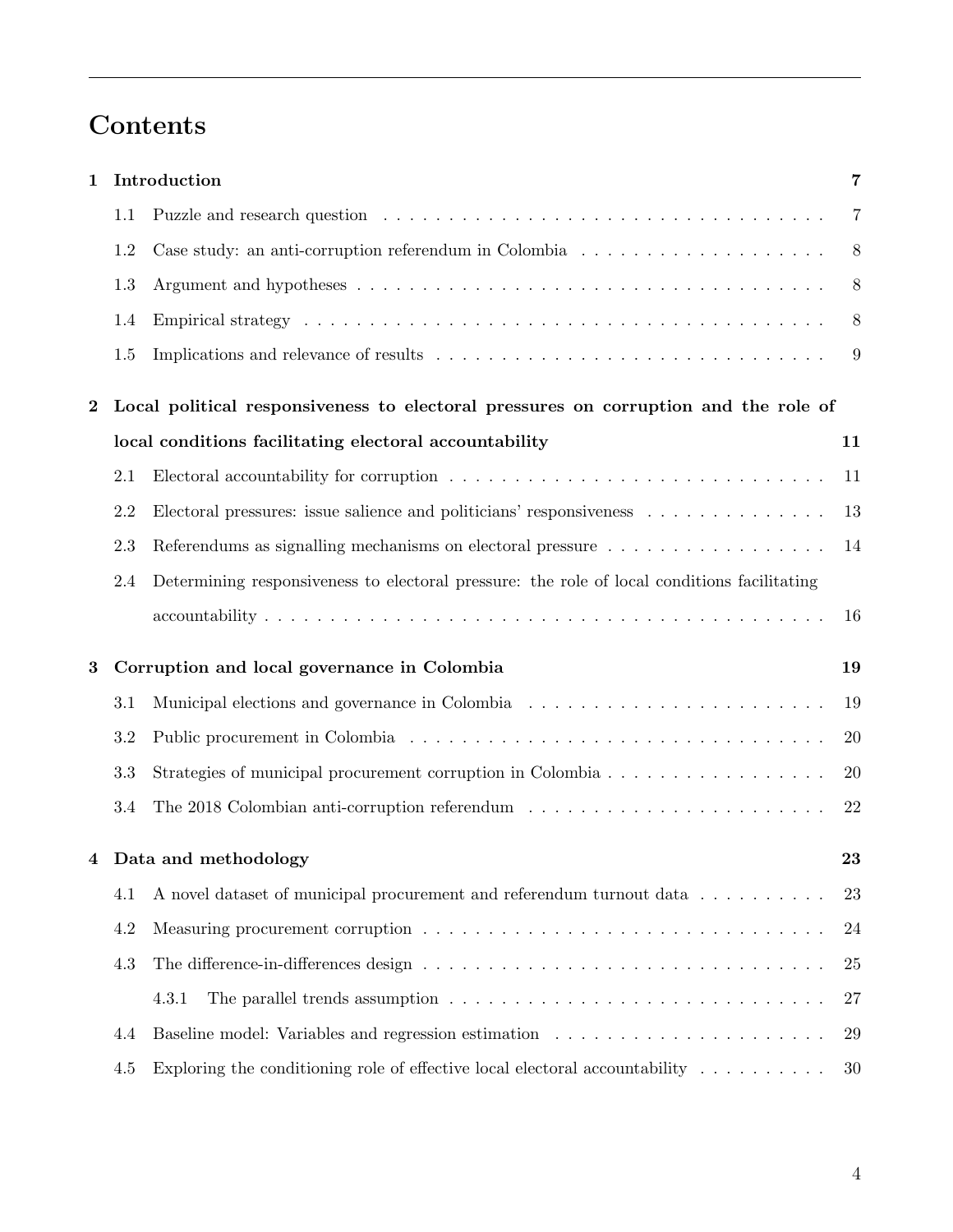| 5 |     | Results<br>31                                                                         |                                                                                                                 |    |  |  |  |  |  |
|---|-----|---------------------------------------------------------------------------------------|-----------------------------------------------------------------------------------------------------------------|----|--|--|--|--|--|
|   | 5.1 |                                                                                       | High referendum turnout reduces subsequent corruption risks $\dots \dots \dots \dots \dots$                     | 31 |  |  |  |  |  |
|   | 5.2 |                                                                                       | The conditioning role of effective local accountability $\dots \dots \dots \dots \dots \dots \dots \dots$<br>33 |    |  |  |  |  |  |
|   | 5.3 |                                                                                       |                                                                                                                 | 34 |  |  |  |  |  |
|   |     | Results hold with other treatment assignment mechanisms<br>5.3.1<br>34                |                                                                                                                 |    |  |  |  |  |  |
|   |     | Post-referendum reduction in use is unique to minimum-value procedures<br>34<br>5.3.2 |                                                                                                                 |    |  |  |  |  |  |
|   |     | 5.3.3                                                                                 |                                                                                                                 | 35 |  |  |  |  |  |
|   |     |                                                                                       |                                                                                                                 | 35 |  |  |  |  |  |
| 6 |     | Discussion and interpretation of results                                              |                                                                                                                 |    |  |  |  |  |  |
|   | 6.1 |                                                                                       | Summary and interpretation of findings $\ldots \ldots \ldots \ldots \ldots \ldots \ldots \ldots \ldots \ldots$  | 35 |  |  |  |  |  |
|   | 6.2 |                                                                                       | Reasons for confidence in the causal interpretation of findings $\dots \dots \dots \dots \dots$                 | 36 |  |  |  |  |  |
|   | 6.3 |                                                                                       | Limitations of empirical strategy and potential future improvements $\dots \dots \dots$                         | 37 |  |  |  |  |  |
| 7 |     | Conclusion                                                                            |                                                                                                                 | 40 |  |  |  |  |  |
|   |     |                                                                                       |                                                                                                                 |    |  |  |  |  |  |
|   | 7.1 |                                                                                       |                                                                                                                 | 40 |  |  |  |  |  |
|   | 7.2 | 41                                                                                    |                                                                                                                 |    |  |  |  |  |  |
|   | 7.3 | 42                                                                                    |                                                                                                                 |    |  |  |  |  |  |
|   | 7.4 |                                                                                       | Some lessons for the fight against corruption in Colombia $\dots \dots \dots \dots \dots \dots$                 | 42 |  |  |  |  |  |
| 8 |     | Appendices                                                                            |                                                                                                                 | 43 |  |  |  |  |  |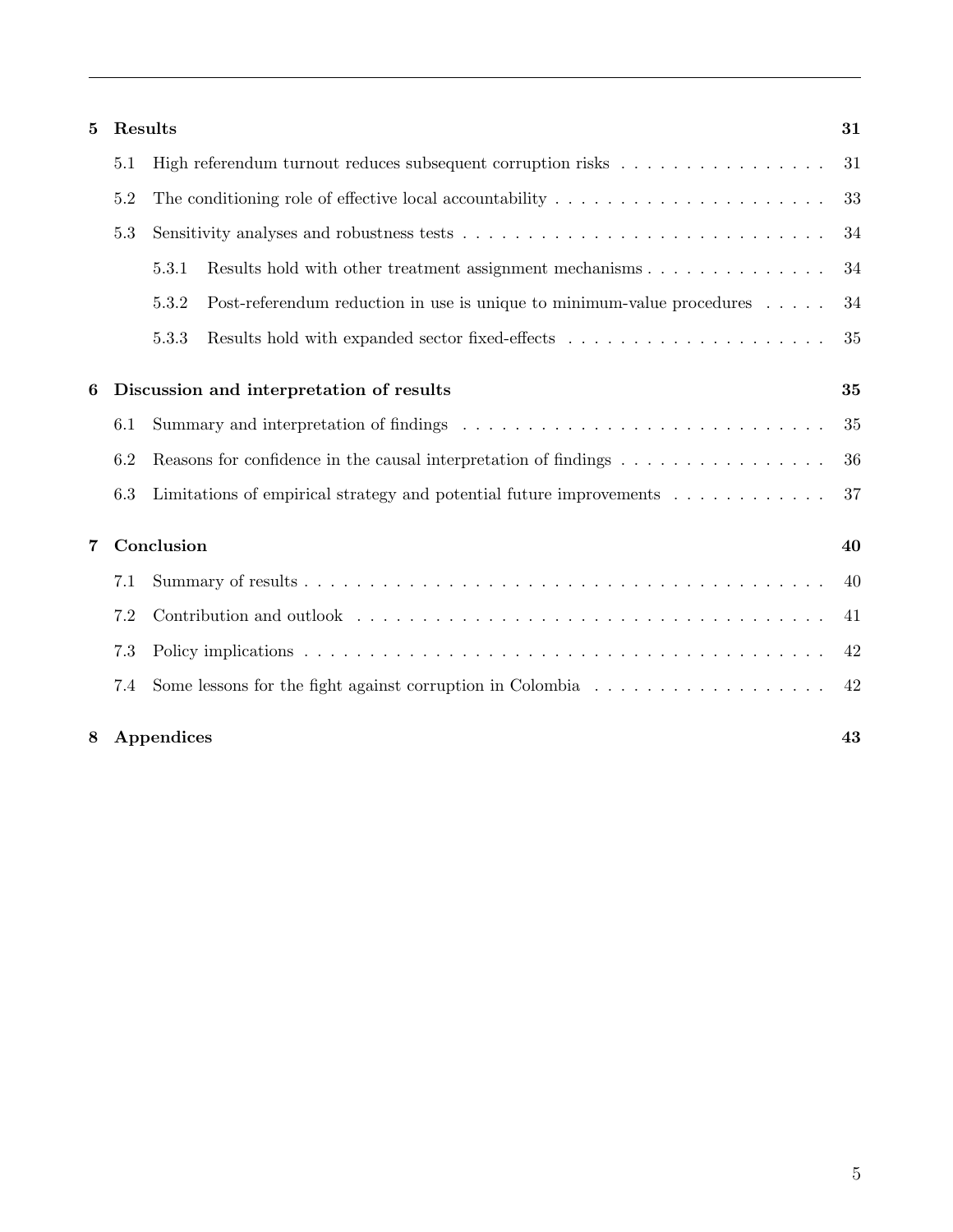# List of Figures

| $\mathbf{1}$ |                                                                                         |  |
|--------------|-----------------------------------------------------------------------------------------|--|
| 2            | Share of minimum-value procedure contracts over time in high- and low-turnout munici-   |  |
|              |                                                                                         |  |
| 3            | Share of contracts with excess costs over time in high- and low-turnout municipalities, |  |
|              |                                                                                         |  |

# List of Tables

| 1               |                                                                                         | 30 |
|-----------------|-----------------------------------------------------------------------------------------|----|
| $\overline{2}$  | Results of regression estimations for Treatment Assignment 1                            | 32 |
| 3               |                                                                                         | 33 |
| 4               | Results of regression estimations for no prosecution subsample                          | 34 |
| $5\overline{)}$ | Results of logistic regression estimations for Treatment Assignment 1                   | 44 |
| 6               | Results of regression estimations for Treatment Assignment 2 45                         |    |
| $\overline{7}$  | Results of regression estimations for testing Hypothesis 2 - Treatment Assignment 1     | 47 |
| 8               | Results of regression estimations for testing Hypothesis 2 - Treatment Assignment 2     | 48 |
| 9               | Results of regression estimations for Treatment assignment 3                            | 49 |
| 10              | Results of regression estimations for Treatment Assignment 4                            | 50 |
| 11              |                                                                                         | 51 |
| 12              | Results of regression estimations with more detailed sector fixed-effects for Treatment |    |
|                 |                                                                                         | 52 |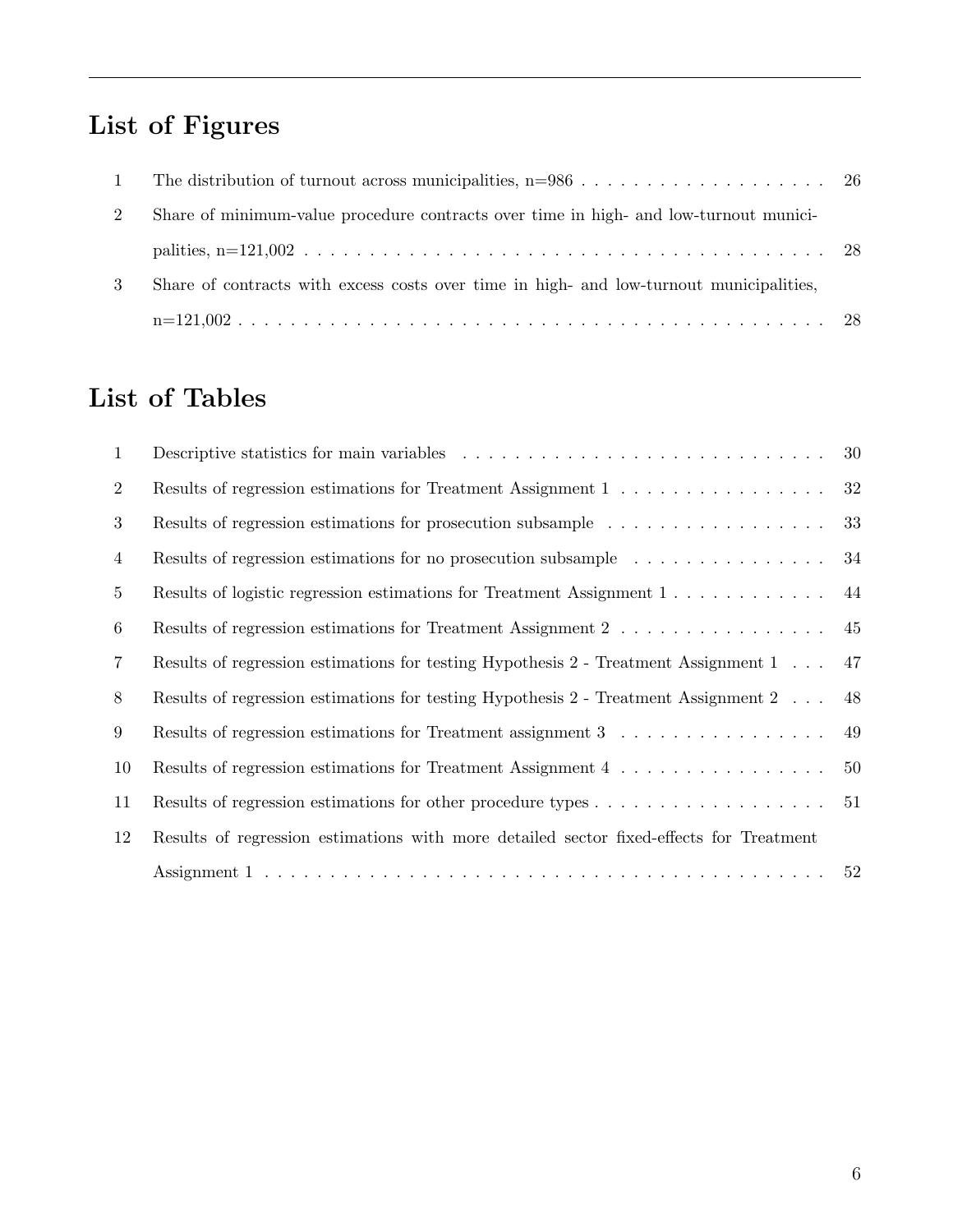## 1 Introduction

Widespread corruption in developing democracies generates enormous economic, political and social costs. Corruption inhibits development, reduces economic growth, amplifies inequalities and distorts economic incentives (Shleifer and Vishny, 1993; Mauro, 1995; Gyimah-Brempong, 2002; Rose-Ackerman and Palifka, 2016). It also adversely affects democratic stability, erodes trust in democratic institutions and legitimacy, and depresses political participation (Lambsdorff, 2002; Nye, 1967; Anderson and Tverdova, 2003). Local corruption is particularly prevalent in developing democracies, where, despite the existence of formal democratic institutions, local politicians may divert public resources to their corrupt networks and entrench their power through local capture, building corrupt networks and clientelistic relationships of dependence (Reinikka and Svensson, 2004; Hicken and Nathan, 2020). Local corrupt practices in developing democracies have proven especially difficult to combat and continue to pose serious challenges for democratic stability and economic development.

#### 1.1 Puzzle and research question

Given their frequent relative isolation from democratic accountability mechanisms, how responsive are then local elected officials to signals of electoral pressure to curb corruption in developing democracies? Do they adjust their behaviour and reduce corruption in response to a credible signal on high expected electoral punishment for the misuse of public resources? What local conditions are necessary for this to occur? While determinants of local electoral accountability for corruption such as low governance transparency (Ferraz and Finan, 2008; Costas-Pérez, Solé-Ollé and Sorribas-Navarro, 2012), clientelism and vote-buying (Anduiza, Gallego and Muñoz, 2013), and voter apathy (De Sousa and Moriconi, 2013) have been well-studied, the dynamic relationship between voter preferences on corruption and incumbent corrupt behaviour has received less scholarly attention.

This dissertation considers the effect of a signalling mechanism conveying information on the expected electoral punishment for corruption on subsequent corruption by incumbents before the next elections. It first asks whether incumbents constrain their corrupt behaviour if they receive information on strong electoral pressure and corresponding high expected electoral punishment for a failure to do so. Second, it considers whether the general effectiveness of local electoral accountability determines if this dynamic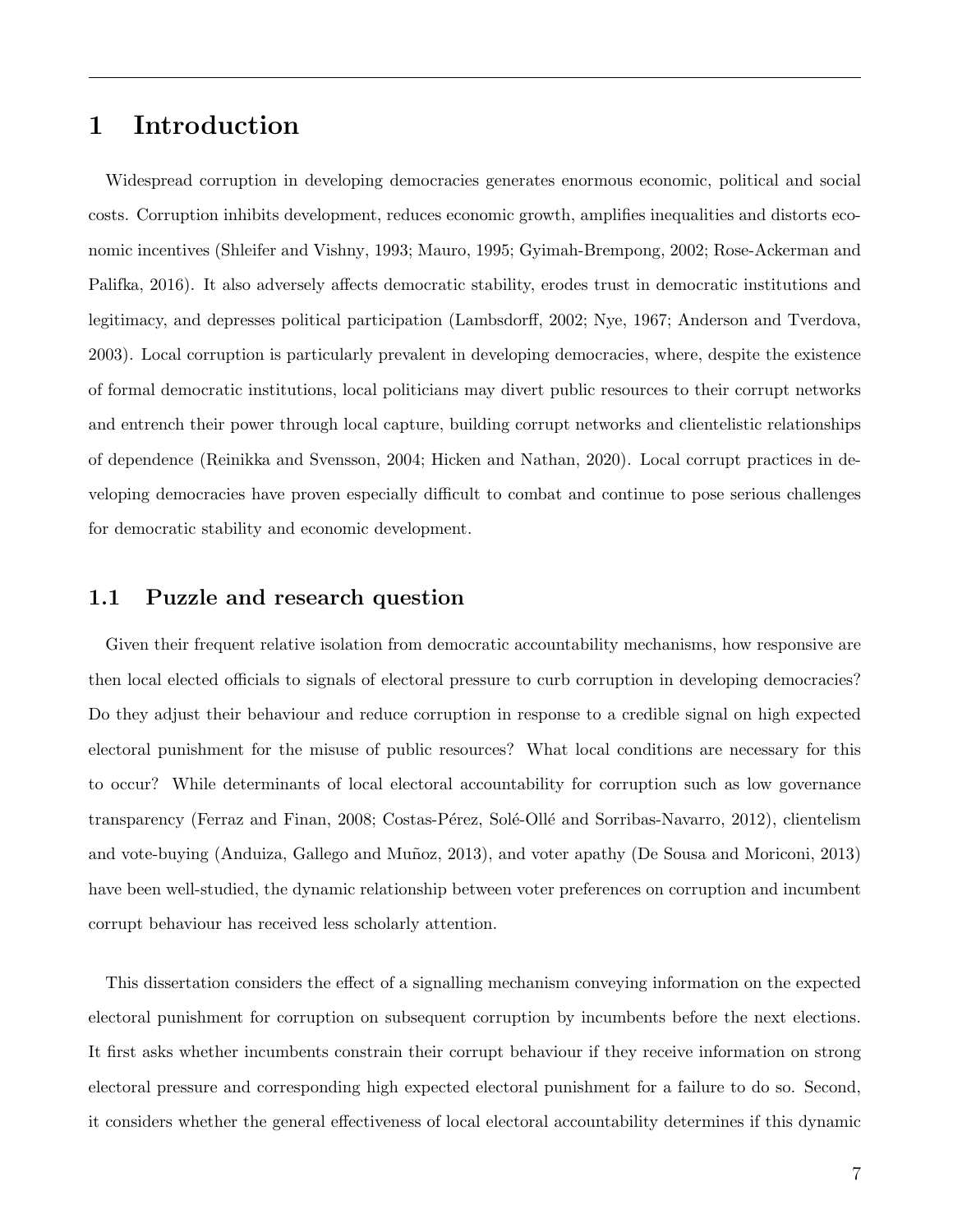relationship between electoral pressure on corruption and subsequent incumbent behaviour exists.

## 1.2 Case study: an anti-corruption referendum in Colombia

These questions are addressed through a case study of a Colombian anti-corruption referendum. On August 26th, 2018 Colombia held an anti-corruption referendum on seven measures designed to curb corruption such as term limits, bans on convicted individuals running for office, and requirements for transparent procurement. 11.7 million people voted in the referendum and 99% of voters supported the anti-corruption measures. Yet, turnout fell 470,000 votes short of the quorum (32% turnout), and therefore the legislation was not enacted. The turnout in each municipality, which varied substantially between 4-55%, is interpreted as a signal to municipal incumbents on the salience of corruption as an issue to their constituents ahead of the next local election. As no formal rules or punishment for corruption changed following the referendum, it enables us to consider solely the effect of mayors receiving information on expected electoral punishment on subsequent corrupt behaviour.

## 1.3 Argument and hypotheses

Building on the academic literatures on electoral accountability for corruption, local politics in developing democracies, and issue salience and incumbent responsiveness, this dissertation develops two arguments and corresponding hypotheses. First, it argues that if electoral accountability mechanisms work effectively, rent- and re-election-seeking incumbents should adjust their behaviour to act more in line with voter preferences and reduce corruption following an anti-corruption referendum, where turnout delivers a signal on how much electoral punishment they can expect for revealed corruption at the next election. Second, it argues that this effect crucially depends on local conditions that influence the extent of accountability for corruption. It considers whether previous formal punishments for mayors' and councillors' misconduct in municipalities conditions this effect.

## 1.4 Empirical strategy

The hypotheses are empirically tested through a difference-in-differences design comparing corruption risks in municipalities with high and low referendum turnout before and after the 2018 anti-corruption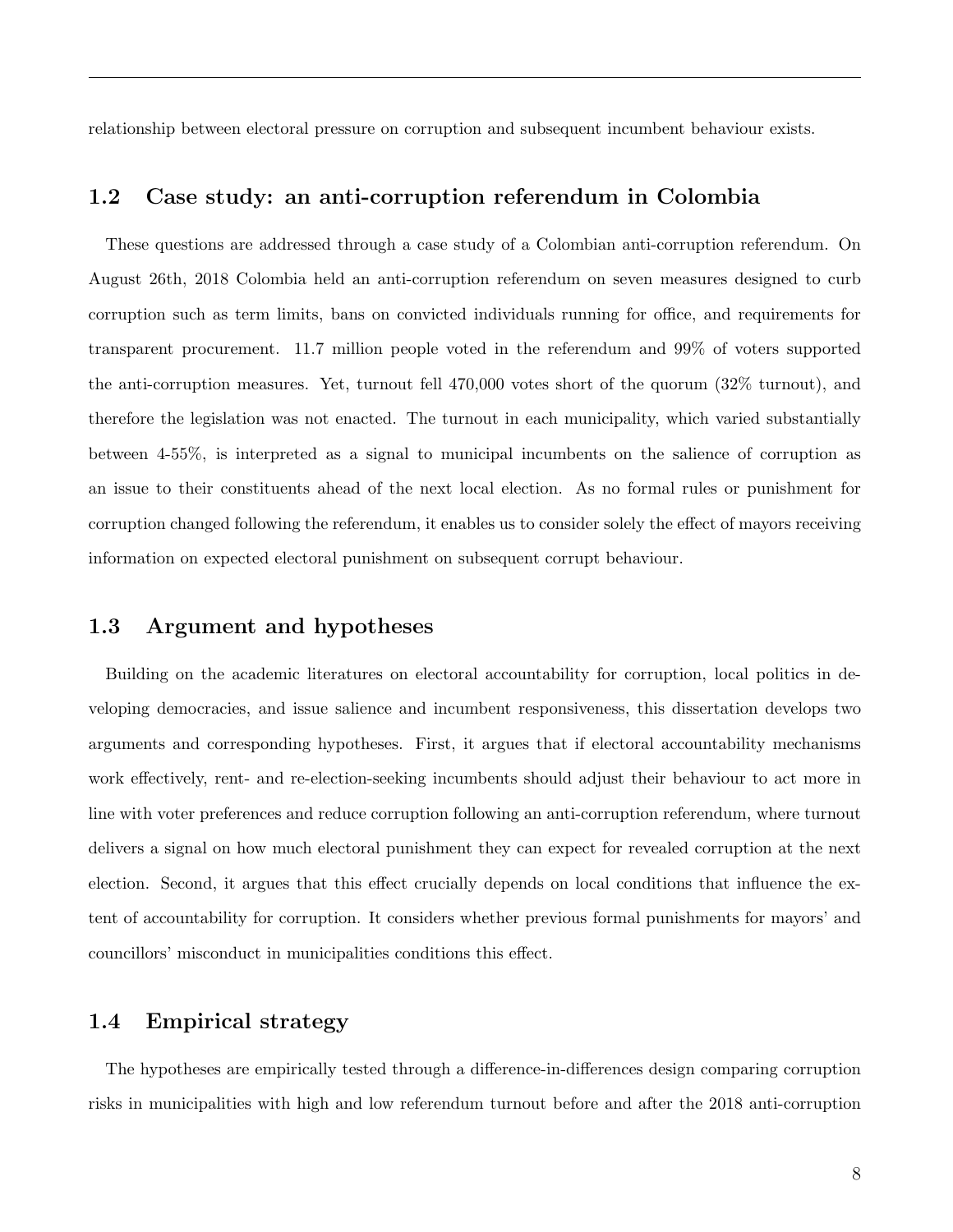referendum. In line with a nascent literature employing objective, micro-level corruption risk indicators based on procurement contracts data (e.g. Fazekas and Toth, 2016; Charron et al., 2017; Tkachenko, Yakovlev and Kuznetsova, 2017) corruption risks are approximated based on contract characteristics associated with high reported corruption such as uncompetitive, non-transparent awarding procedures, excess costs, and delays in contract execution. I construct a novel dataset comprised of data on 121,000 municipal procurement contracts between 2016 and 2019, municipal-level turnout data in the anti-corruption referendum and time-variant municipality characteristics. I first conduct difference-in-differences regression estimations with municipality fixed-effects to test whether high (low) turnout in the anti-corruption referendum led to lower (higher) subsequent corruption in municipalities compared to pre-referendum levels. Following this, I explore whether this result is conditional on the overall efficiency of local accountability, considering the role of previous punishment for municipal corruption. The results strongly confirm both hypotheses. I find that high anti-corruption referendum turnout led to a significant reduction in corruption risks in high-turnout compared to low-turnout municipalities. I further find that high turnout leads to a reduction in corruption levels only if the municipality has previously experienced punishment for elected officials' misconduct. These results are robust to employing different corruption risk indicators as outcome variables, treatment assignments, and regression specifications.

## 1.5 Implications and relevance of results

These findings have implications for academic literatures, anti-corruption policy and local politics in developing democracies. Its insights contribute to the political economy literatures on electoral accountability and corruption in development, representation and incumbent responsiveness to constituent concerns, and the consequences of referendums. Its results on the conditions under which electoral accountability constraints corruption also provide crucial guidance on the design of efficient policies aimed at tackling local corruption in developing democracies. For the fight against corruption in Colombia, it demonstrates the potential role of popular political participation and the importance of concomitant measures that improve local conditions for accountability.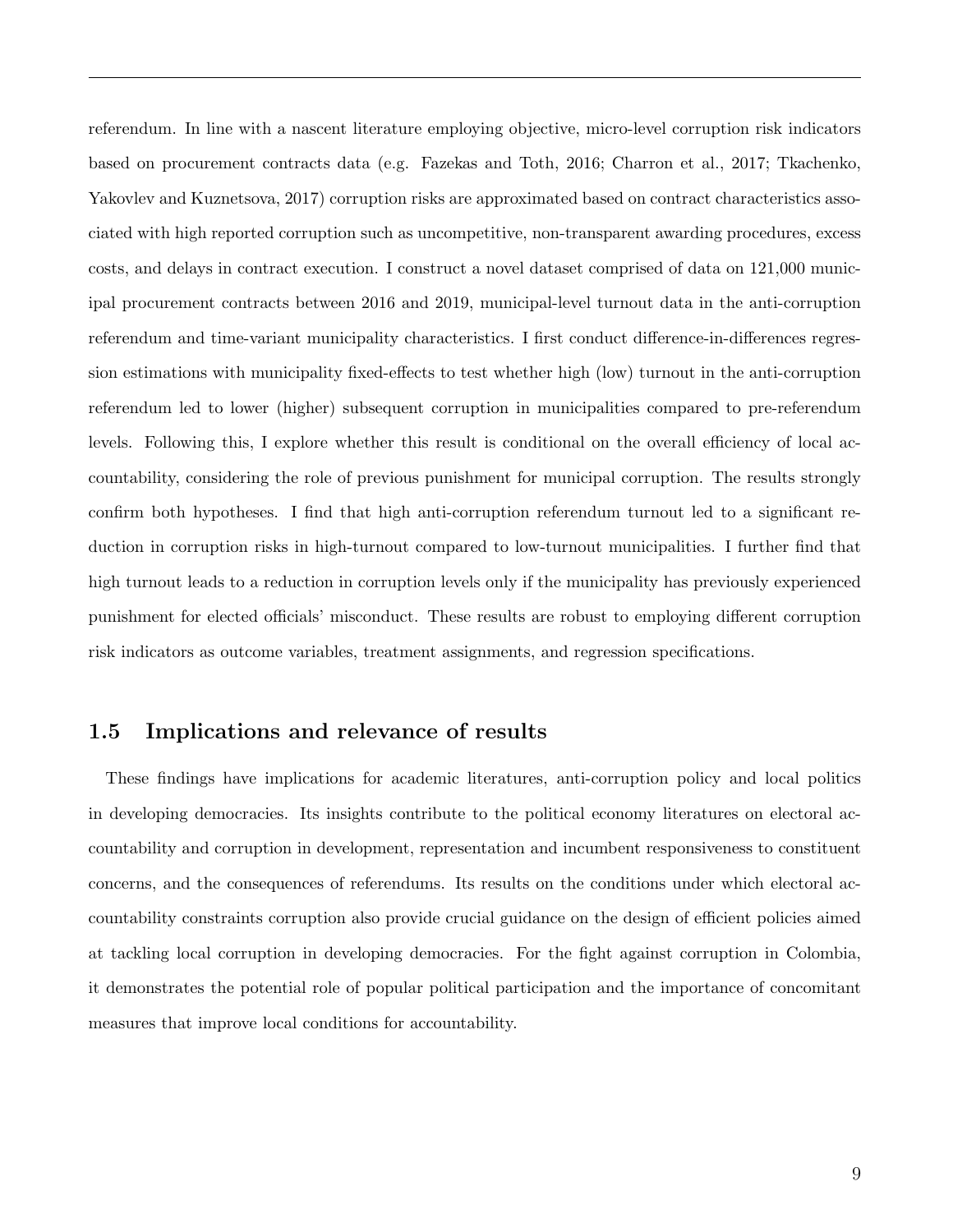This dissertation will proceed as follows First, Section 2 outlines its theoretical argument and develops testable hypotheses. Following this, Section 3 describes the institutional background of the Colombian case study. Section 4 describes the dataset and difference-in-differences design, while Section 5 presents the dissertation's main empirical results along with relevant robustness issues and tests. Section 6 discusses and interprets the results. Finally, Section 7 draws conclusions and identifies the findings' implications.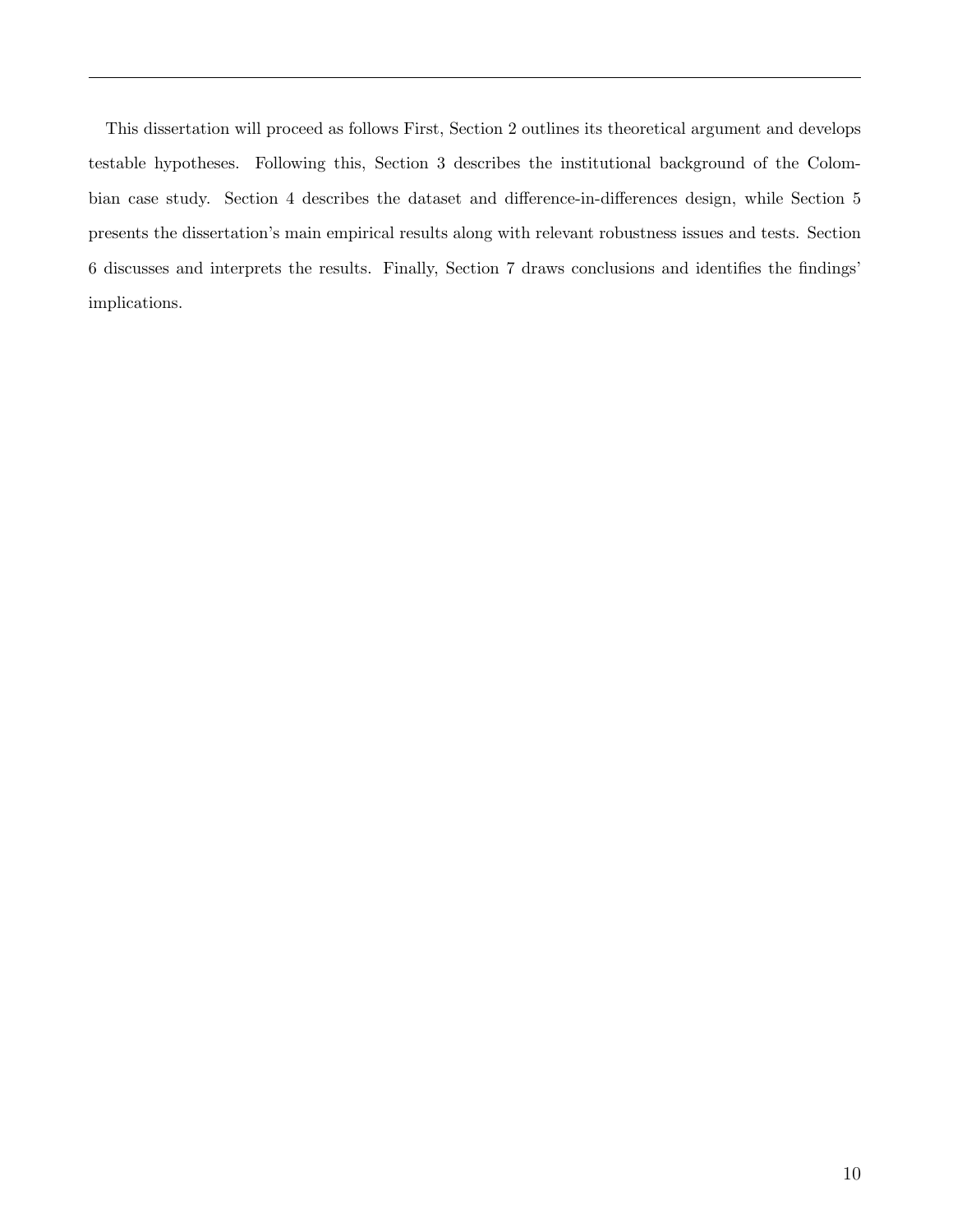# 2 Local political responsiveness to electoral pressures on corruption and the role of local conditions facilitating electoral accountability

This section develops this dissertation's theoretical argument and hypotheses. Building on the literatures on electoral accountability for local corruption, legislative responsiveness, and referendums, it makes its argument in several steps. First, it outlines how in a principal-agent framework incumbent corruption is determined by the accuracy of incumbents' beliefs about the expected electoral punishment for corruption. Second, it argues that referendums on specific issues act as a signalling mechanism to politicians on the issues' salience to their constituents and the corresponding electoral pressure they face. Therefore, a referendum on anti-corruption measures allows incumbents to update their beliefs about electoral pressure on corruption and subsequently adjust their behaviour, with high (low) referendum participation propelling them to curb (increase) subsequent corruption. This effect, however, is conditional on effective local electoral accountability mechanisms.

## 2.1 Electoral accountability for corruption

This dissertation focuses on the effectiveness of electoral accountability in constraining elected officials' use of political power to act in line with voters' interests. The accountability literature distinguishes between vertical, horizontal and diagonal accountability based on the actors politicians are accountability to (Ashworth, 2012). Vertical accountability denotes elected officials' answerability for actions in office to citizens, horizontal accountability to central state institutions, the judiciary and the legislature, and diagonal accountability to third parties including media and civil society organisations (Luehrmann, Marquardt and Mechkova, 2020). Vertical and horizontal accountability facilitate punishment for low incumbent performance, while diagonal accountability serves to increase voters' and oversight bodies' information on incumbent quality and mitigate impediments to voters' championing their interests (Mechkova, Luehrmann and Lindberg, 2019).

Well-functioning vertical accountability warrants that incumbents make political decisions in line with constituents' interests and do not abuse their political power conferred through elections to their personal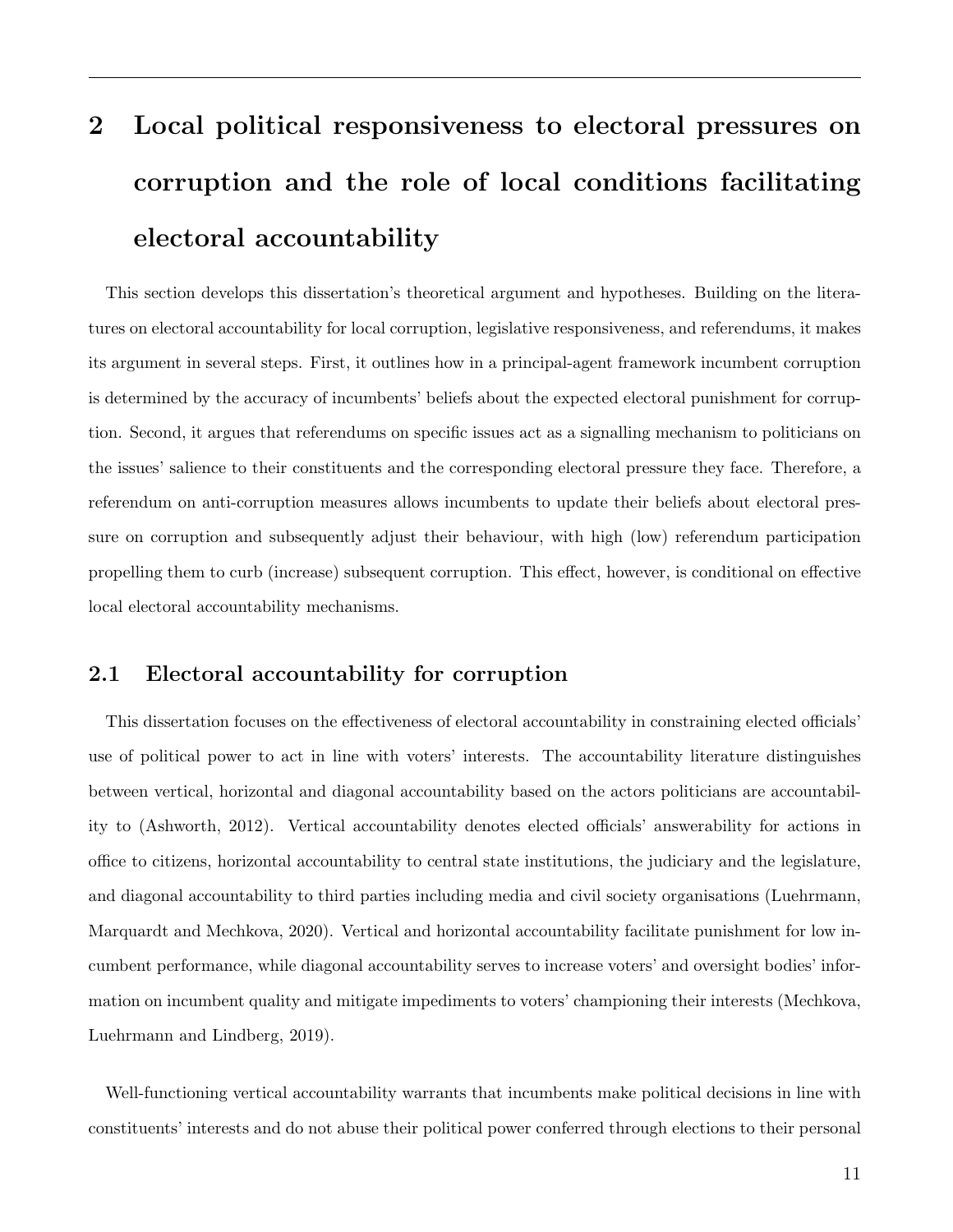benefit. Elections have both selection effects – voters select candidate perceived to be most competent – and discipline effect – voters punish or reward incumbents' previous performance (Besley, 2006; Besley and Smart, 2007). One primary function of electoral accountability is inducing elected officials to refrain from corruption, meaning the misuse of public funds for private gain (Svensson, 2005). Corruption entails negative welfare effects, stemming from elected politicians maximising their own welfare rather than voters' (Lambsdorff, 2002). Therefore, voters should in theory oust corrupt politicians from office.

Principal-agent models provide a useful framework for understanding electoral accountability for corruption. These apply economic theory tools to study the electoral control of rent-seeking politicians (Barro, 1973; Ferejohn, 1986). Discarding Downsian models' assumption that elected officials implement their announced platforms in office (Downs, 1957), they assume that politicians are self-interested and seek to maximise the rent they extract while in office (Ashworth, 2012). Voters, the principals, confer political decision-making power to politicians, the agents, who, if elected, are tasked with maximising voters' welfare (Besley, 2006). Yet, self-interested incumbents seek to maximise their own welfare, and voters' oversight of incumbents is imperfect. This information asymmetry brings about moral hazard issues which incentivize incumbents to appropriate rents and maximise their own welfare (Besley, 2006). Voters' tool for disciplining incumbents is the threat of punishment in periodic elections. Voters evaluate incumbents' past performance (Fiorina, 1981; Healy and Malhotra, 2013; Key, 1966), and, through retrospective voting, may decide to "throw the rascals out" (Przeworski, Stokes and Manin, 1999). Politicians' re-election incentives therefore discipline them, creating a trade-off between maximising rent-seeking and re-election chances, which should theoretically reduce corruption in office.

Yet, malfeasance in office remains well-documented, and often takes the form of corrupt spending of public resources, more specifically favouritism in the awarding of government contracts. Procurement favouritism is a prevalent and highly damaging method of corruption, whereby government agencies award contracts to a corrupt network in exchange for bribes, inflating contract costs and reducing efficiency (Fazekas and Toth, 2016). Numerous studies document favouritism in local public procurement. For instance, Gulzar, Rueda and Ruiz (2020) show that in Colombia party campaign donors disproportionately win government contracts from the incumbents belonging to the party they donated to. Mironov and Zhuravskaya (2016) document, using financial transactions data and a difference-in-differences design,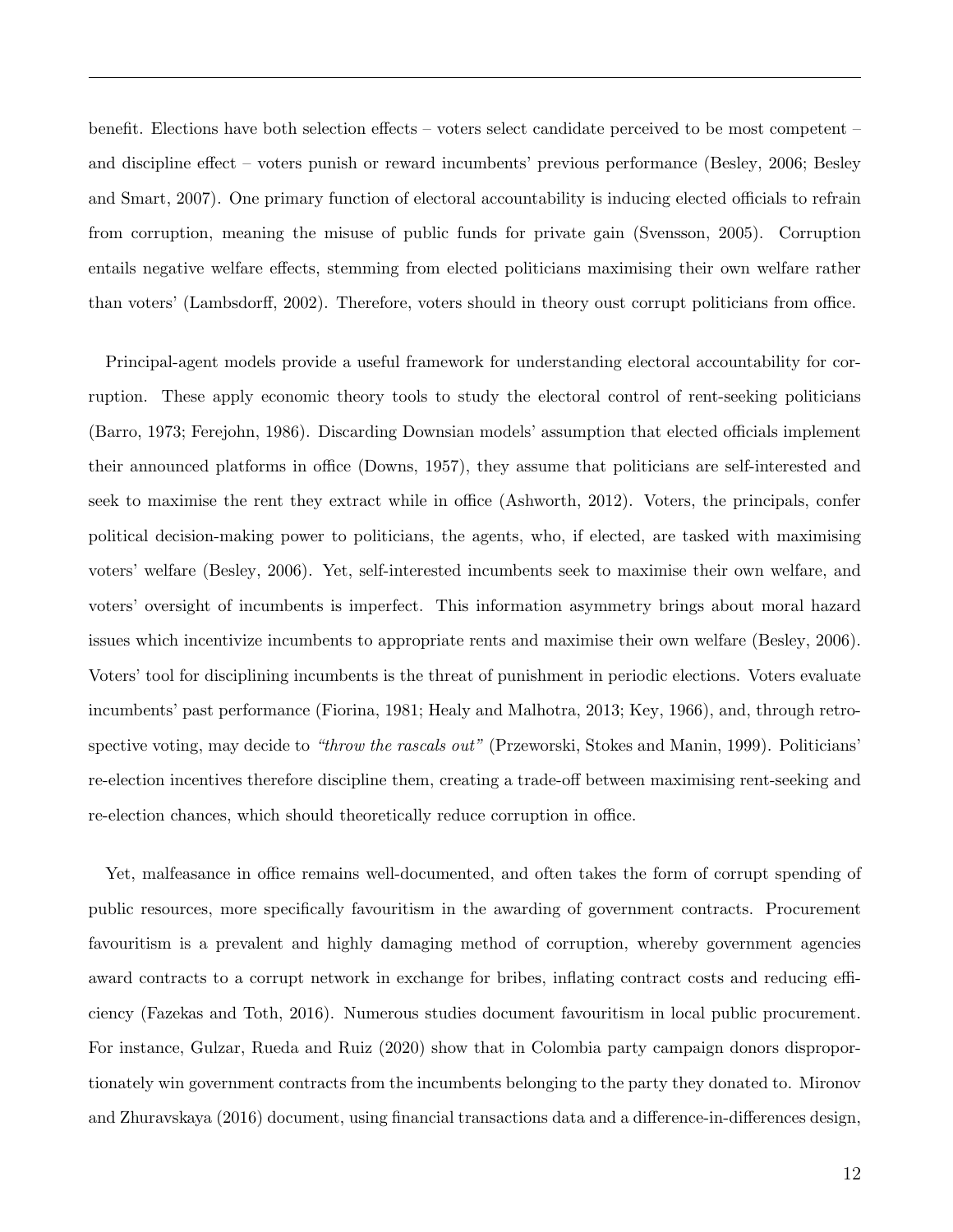a political cycle of tunnelling in Russia, the practice of financial fraud whereby procurement beneficiary firms transfer assets to political connections around regional elections. Given the vast public resources spent through procurement, the absence of well-functioning electoral accountability for this form of corruption is particularly damaging to voters' welfare.

## 2.2 Electoral pressures: issue salience and politicians' responsiveness

When delegating political decision-making power to elected officials, voters expect incumbents to fulfil their representational function and implement policy in line with voters' preferences on issues they are most concerned with. Yet, even with well-functioning accountability mechanisms inducing incumbents to legislate in line with constituent preferences, a further criteria must be fulfilled for high-quality representation: incumbents must possess accurate information on the electoral pressure they face to make certain decisions on particular issues.

Issue salience crucially determines representational quality in democracies. Politicians with re-election incentives are more responsive to voter concerns on issues important to voters due to expectations of large subsequent electoral punishment or reward. This has been widely documented by empirical studies, primarily in the American context (e.g. Arnold, 1990; Ansolabehere and Jones, 2010; Kuklinski and McCrone, 1980; McCrone and Kuklinski, 1979). For instance, analysing changes in representation of constituent preferences across nine spending domains in the US, Wlezien (2004) presents evidence confirming that responsiveness to constituent preferences reflects the salience of policy domains.

Politicians' responsiveness to constituent preferences on salient issues depends on the accuracy of their perceptions on voters' preferences on the specific issue itself and the issue's salience, assuming that electoral incentives induce representation. Empirical studies on politicians' perceptions of voter preferences find that while politicians indeed act on their view of voters' preferences (e.g. Mansbridge, 2003), there are substantial variations in perceptual accuracy (Butler and Nickerson, 2011; Hedlund and Friesema, 1972; Miller and Stokes, 1963). Pereira (2019) shows that these biases in elite perceptions of constituent preferences result from (i) social projection – denoting the tendency of politicians to project their own opinions and preferences on the electorate – and (ii) unequal exposure to certain subconstituencies, for instance with higher exposure to more affluent voters. This leads to systematic and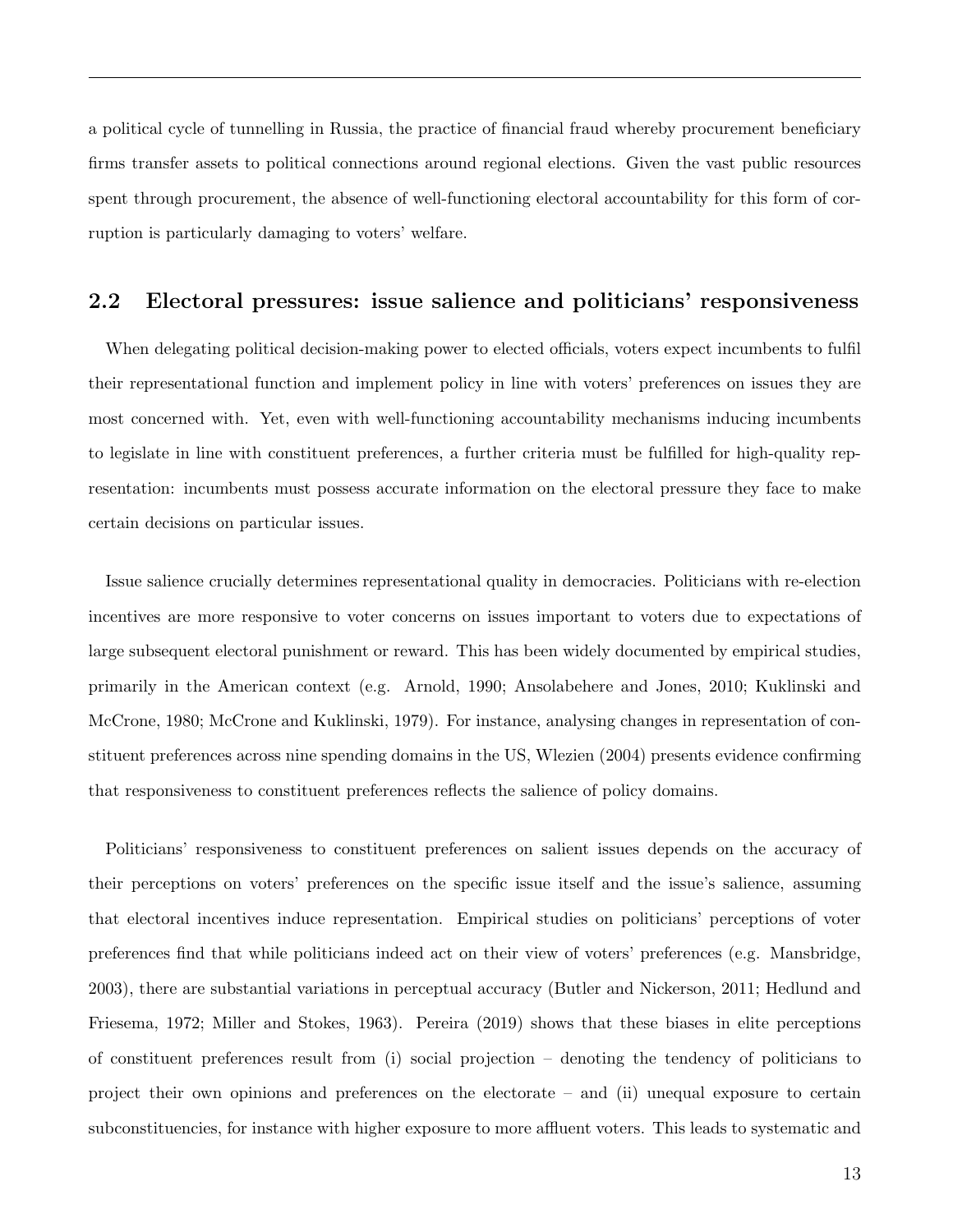potentially large biases in elite beliefs about voter preferences, which then determine incumbents' policy choices. Still, politicians do update their beliefs and actions following changes in issue salience, even if imperfectly. Hayes and Bishin (2012) exploit the sudden increase in the salience of the Armenian Genocide Resolution in the US. They find evidence of changes in responsiveness to particular subconstituency groups such as more affluent voters with stronger political voice. These insights point to the centrality of voters' preferences and issues' salience in representational quality as well as the dynamic nature of perceptual accuracy. This representational logic should hold for corruption, which is an issue voters often base vote choice on.

#### 2.3 Referendums as signalling mechanisms on electoral pressure

While referendums are an important form of political participation in democracies, their representational consequences have received little scholarly attention, particularly in developing democratic contexts. A referendum is a direct democratic form of political participation whereby citizens vote directly on selected issues with binding legislative consequences rather than delegating decision-making power to incumbent politicians (Gerber, 1996). The political science literature on referendums' consequences is almost exclusively focused on the United States (e.g. Erikson, Luttbeg and Holloway, 1975) or European contexts (e.g. De Vries, 2009; Papadopoulos, 2001). Research on the consequences of referendums primarily considers their implications for electoral politics (e.g. De Vries, 2009) and legislation (e.g. Erikson, Luttbeg and Holloway, 1975; Gerber, 1996). On referendums' consequences for representational quality, the direct democracy literature generally argues that the threat of citizen-initiated referenda (Le Bihan, 2018) and actual legislative outcomes of referenda (Matsusaka, 2018) lead to policy congruency, meaning closer alignment of policy outcomes and voter preferences. This dissertation considers another way through which referendums may induce policy congruency: by increasing the accuracy of incumbents' perception of voter issue salience and preferences prior to incumbents' performance being evaluated in elections.

I argue that participation in referendums can act as a signalling mechanism from voters to politicians on the salience of the specific issue the referendum addresses. The literature on determinants of election turnout demonstrates that how much voters care about issues salient in election campaigns is a crucial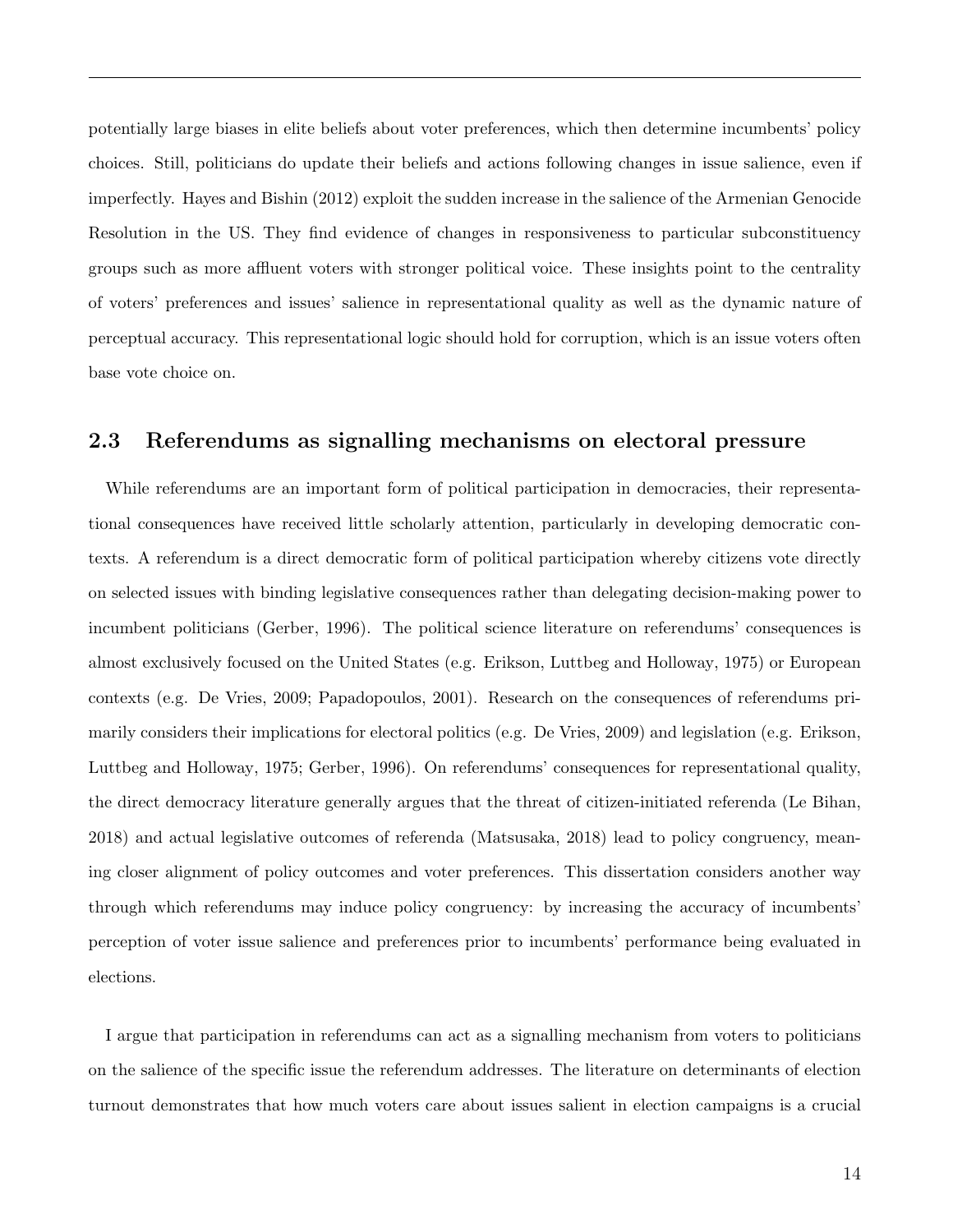determinant of their turnout decision (e.g. Campbell et al., 1960; Zipp, 1985). As referendums do not directly evaluate political candidates, participation decisions are even more issue-based, determined by issue salience to each individual voter.

Naturally, participation in certain referenda for some voters may stem primarily from partisan, rather than issue-based, motivations. In the extreme, if one party boycotts a referendum, issue salience to voters does not translate into participation for the whole voter base, with some abstaining precisely as they strongly care about the issue voted on. Generally, participation decisions' partisan basis stems from the differential campaigning efforts of different parties for referendum participation. Generally, opposition parties' supporters may be more likely to turn out as their elected representatives do not have direct policy-making capacity, and therefore their preferences translate less into actual policy. Still, this does not impede on referendums' function as signalling mechanisms since electoral pressure on incumbents most often comes from swing voters or opposition supporters, not their own most loyal base anyway. Finally, a further determinant of participation in referendums is habit (Coppock and Green, 2016). However, habit determines participation decisions in elections as well, and therefore electoral pressure is almost always concentrated among the politically active, habitually voting subset of the population. As a result, while these factors determine participation too, the effect of issue salience can still be isolated - unless boycotting takes place - and referendum turnout signals electoral pressure to incumbents.

As further support of this logic, Gause (2020) argues that protests, as costly collective action endeavours, serve as a salience conveying mechanism. She empirically shows using legislative roll call voting data that protests allow re-election-seeking incumbents to learn about and then represent interests of constituent on salient issues. This logic should be even stronger for referendums, which take place in a whole country – unlike protests, which are most often geographically concentrated and in urban environments – and engage a large section of the electorate - unlike protests, where only a negligible portion of the electorate usually participate (Chong, 1991). Therefore, referendum participation conveys even more information on the preferences of the whole electorate across a polity.

Participation in a referendum on corruption, an issue where voters' perceptions are an especially important determinant of vote choice (Klašnja, Tucker and Deegan-Krause, 2016), acts as a strong and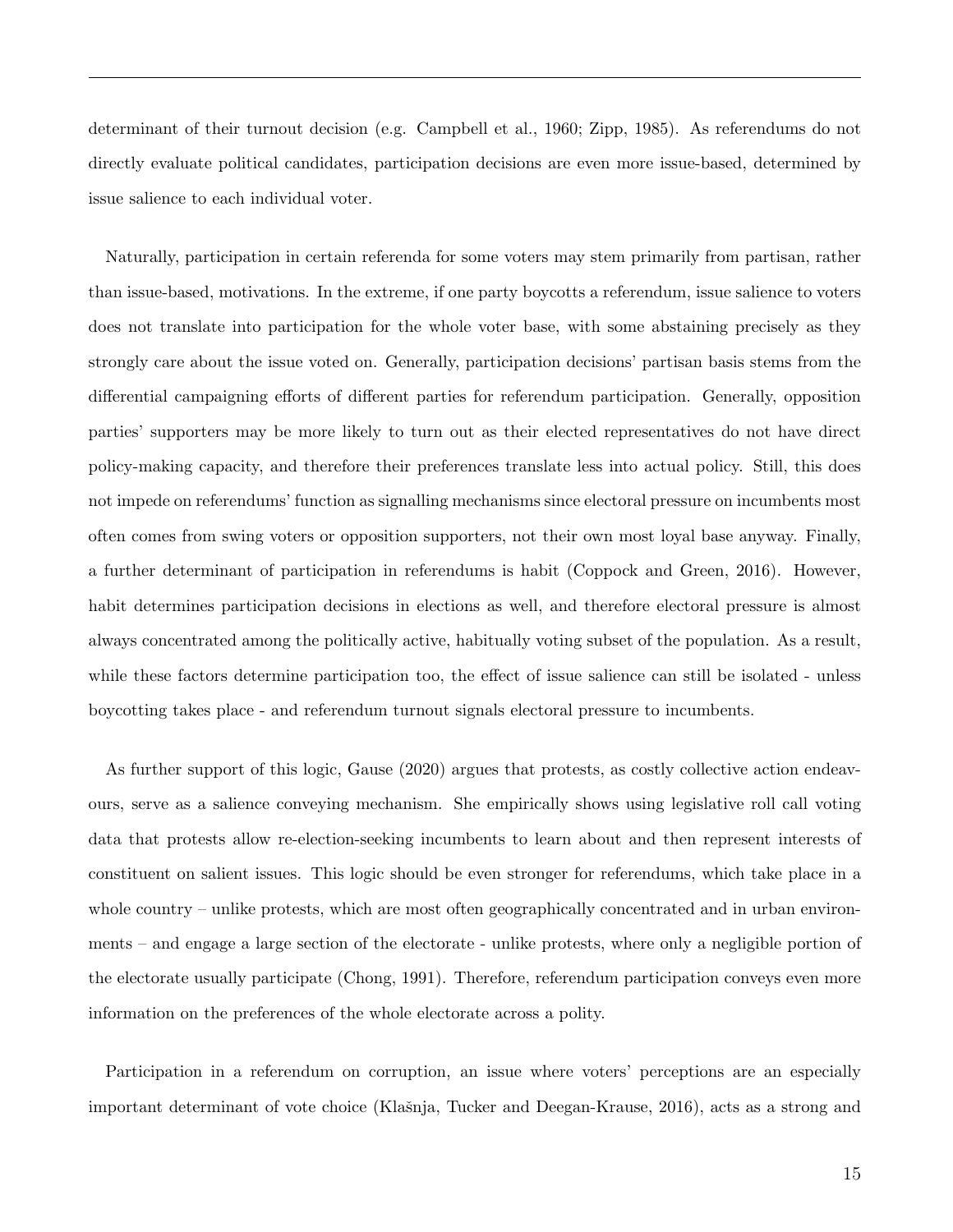easily interpretable signal of voters' concern with corruption, and the corresponding electoral pressure incumbents face to reduce corruption. If there is high participation in a referendum, corrupt incumbents should expect to lose many votes in the next election. This should induce them to alter their behaviour in line with the electoral pressures they now possess more accurate beliefs about and curb corruption. As a result, the first hypothesis is as follows.

Hypothesis 1: Under effective local electoral accountability incumbents decrease (increase) their corruption levels following high (low) turnout in a referendum on anti-corruption measures.

# 2.4 Determining responsiveness to electoral pressure: the role of local conditions facilitating accountability

The new information on electoral pressures provided by a referendum on corruption should only induce changes in corruption levels if local electoral accountability effectively constrains incumbents. If electoral accountability fails to work in line with principal-agent models incumbents have little incentive to alter their behaviour to act more in line with voters' preferences. This section will address this important precondition and formulate Hypothesis 2.

Empirical evidence shows that voters only limitedly punish corruption at the polls. While incumbents do get electorally punished for corrupt actions, they generally lose only between 5-10% of expected votes following corruption scandals in office (e.g. Dimock and Jacobson, 1995; Peters and Welch, 1980; Bagenholm, 2013). This signals that politicians are not always as effectively constrained by electoral accountability as principal-agent models would suggest and are often insulated form electoral pressures on corruption.

In developing democracies particularly wide variations exist in the quality of local democratic governance, leading to large differences in the effectiveness of electoral accountability for corruption, even within a country. Subnational authoritarianism denotes the phenomenon whereby local-level undemocratic patterns and local pockets of authoritarianism emerge in democratic regimes and co-exist with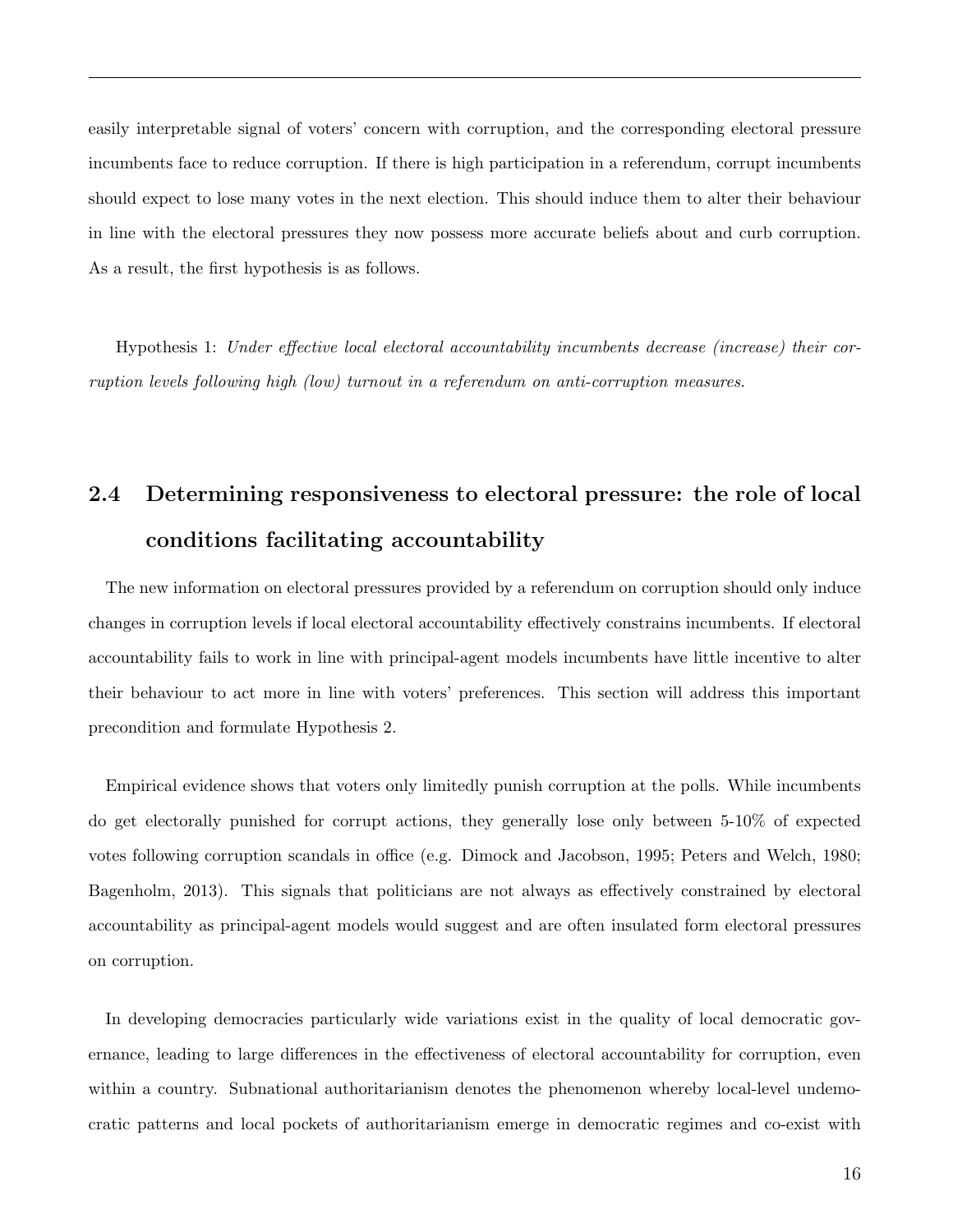formal democratic institutions (Behrend, 2011; Gibson, 2005; Gervasoni, 2010). Local leaders entrench their power through machine politics, creating durable clientelistic relationships of dependency with the local population (Sidel, 1999). Insulated from horizontal and vertical accountability, they exploit state resources for their own corrupt circle's benefit, generating low governance quality and development (Bardhan and Mookherjee, 2006). If they exist, these entrenched local pockets of authoritarianism can insulate local leaders from electoral pressures.

Whether incumbents respond to a signal on electoral preferences for low corruption depends on the expected electoral punishment upon detection of corruption and the probability that voters detect corruption. According to principal-agent models of accountability, the expected utility of corruption can be conceived of in a highly simplified equation as follows: Utility of corrupt action  $=$  expected value of corrupt outcome – expected cost  $=$  expected benefit – expected probability of detection  $*$  (expected electoral punishment upon detection  $+$  expected other sanctions upon detection). If incumbents know that voters would only limitedly sanction corruption or that voters are unlikely to find out about their corrupt practices, they will not alter their behaviour following a signal of high voter concerns with corruption.

Previous empirical studies have shown that electoral punishment for corruption depends on locallevel factors that influence either the strength of electoral punishment or the probability that voters become informed of the incumbent's corrupt practices. For instance, widespread local corruption may lead voters to regard corruption as a fact of life, expect that all politicians are corrupt, and therefore only limitedly punish corruption in office (De Sousa and Moriconi, 2013). Voters may support corrupt candidates as they accrue material advantages through clientelism and vote-buying (Anduiza, Gallego and Muñoz, 2013; De Sousa and Moriconi, 2013). Low political competition and the absence of a viable, clean challenger candidates insulates the incumbent from electoral pressures and allows them to practice favouritism without substantial electoral retributions (Shleifer and Vishny, 1993; Agerberg, 2020). The transparency of local governance is also a crucial factor, as it determines voters' information availability on incumbent misconduct. Low governance transparency enables incumbent to keep corrupt practices hidden from voters. Ferraz and Finan (2008) exploit a natural experiment in Brazil whereby randomly selected municipalities' audits were released before the 2004 election to show that disclosing information on incumbent corruption reduces incumbent vote share. Djankov et al. (2010) find that in Romanian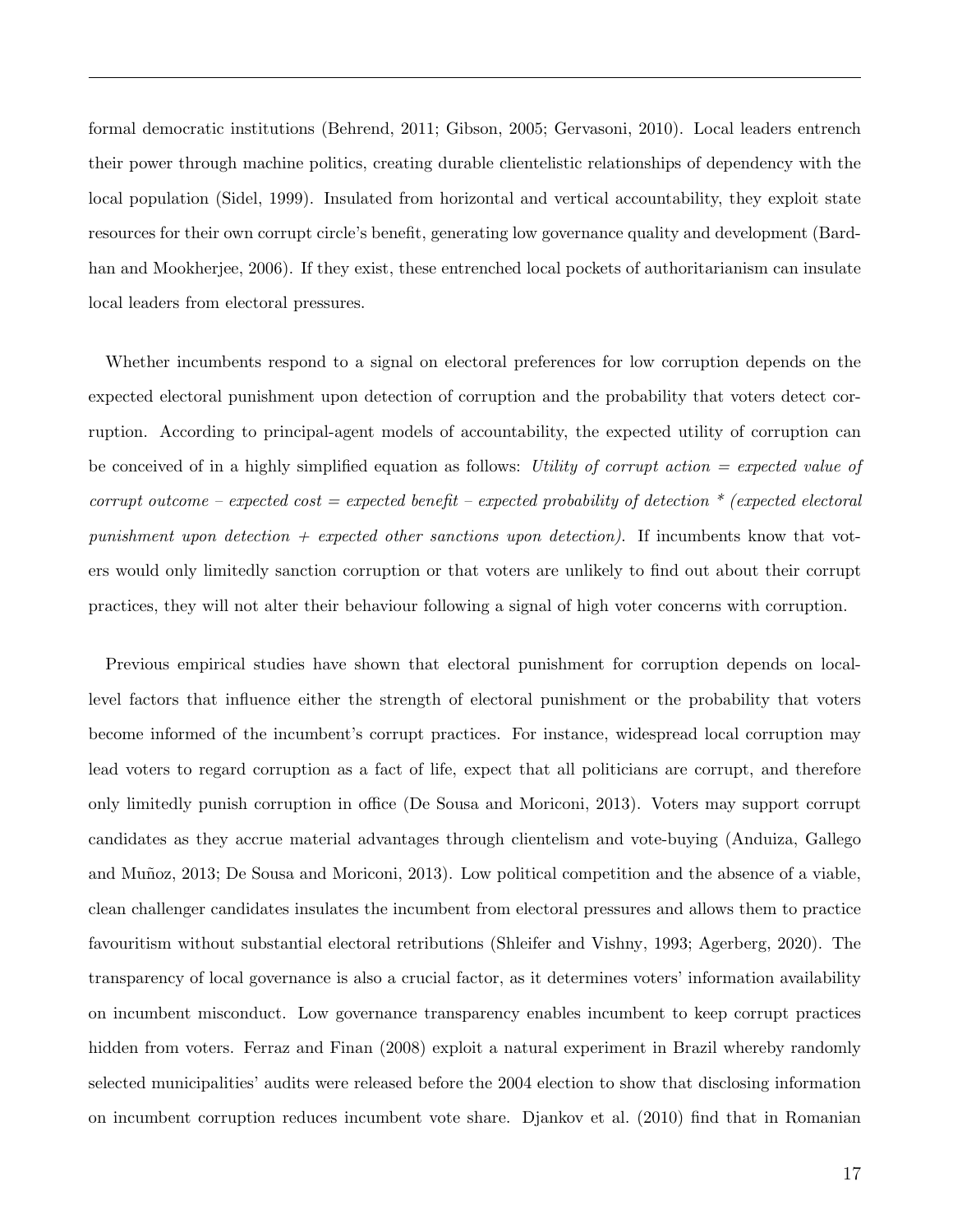municipalities public disclosure of local politicians' initial wealth is associated with lower corruption as voters are better able to determine incumbents' wealth gain in office.

I argue therefore that electoral pressures to reduce corruption only alters subsequent incumbent behaviour if local accountability mechanisms for corruption function well. I further argue that in generally high-corruption contexts, previous prosecutions for misconduct by mayors and local councillors illustrates more efficient local accountability. Therefore, incumbents in high-corruption municipalities with previous sanctioning of corruption should expect higher electoral punishment for malfeasance than incumbents in high-corruption municipalities without previous sanctioning for misconduct. As a result, they should change their behaviour to align better with voters' preferences following a signal of high electoral pressures to reduce corruption to a much greater degree than elected officials in municipalities without previous prosecutions.

Hypthesis 2: Incumbents' decreasing (increasing) their corruption levels following high (low) turnout in a referendum on anti-corruption measures is conditional on effective accountability for corruption in the municipality.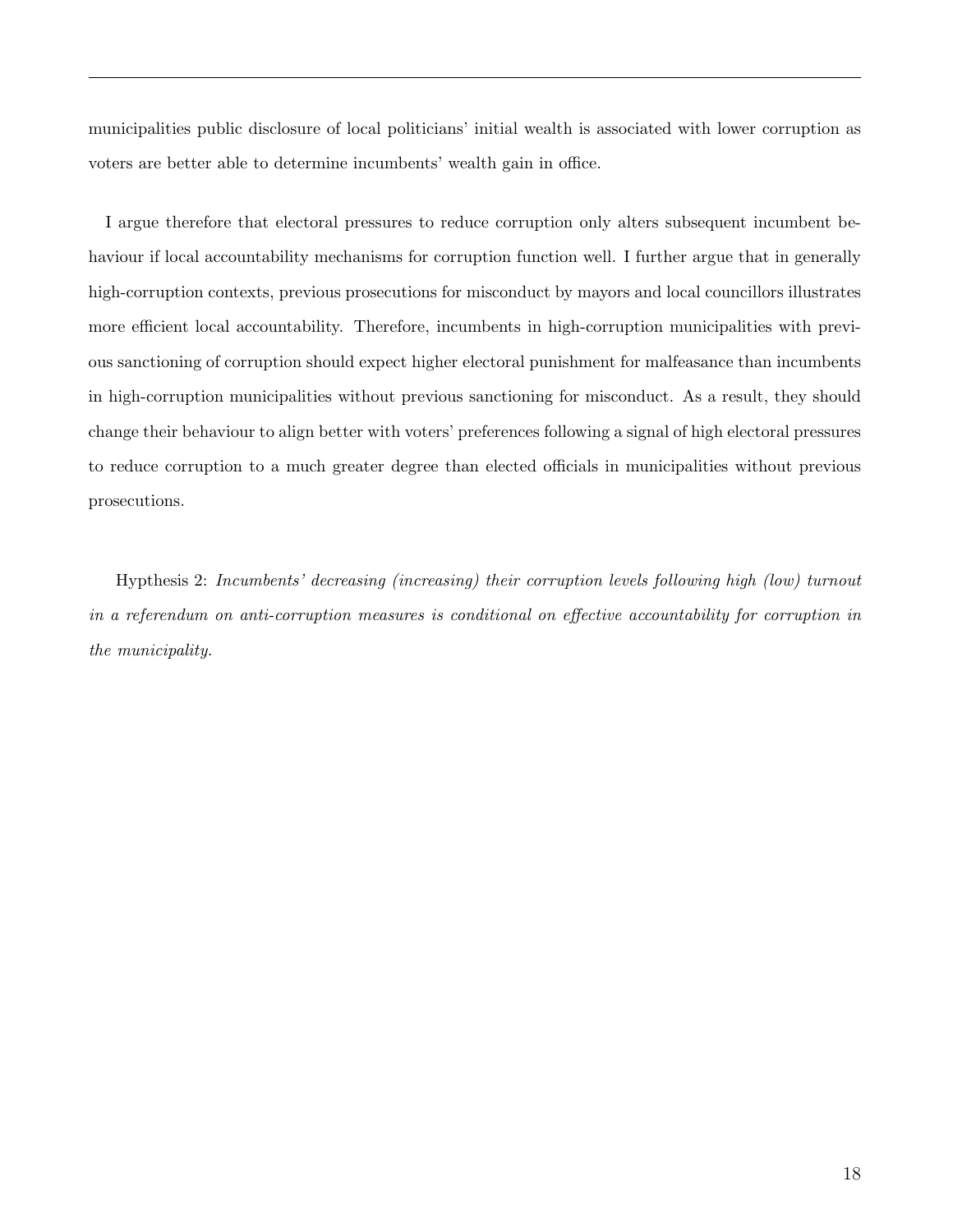## 3 Corruption and local governance in Colombia

Colombia provides an ideal case study to examine local incumbent responsiveness to constituent concerns with corruption for four reasons. Firstly, the 2018 anti-corruption referendum offers a unique opportunity to empirically examine local electoral accountability for corruption through research designs that overcome common impediments to causal identification. Secondly, in Colombia governance is highly decentralized, with elected mayors possessing discretion over a high proportion of public expenditure. Thirdly, Colombia is characterized by large variations in local conditions relating to electoral accountability including corruption levels, clientelism, transparency and quality of public goods provision across municipalities. Finally, Colombia's public procurement authority publishes high-quality data on all procurement contracts of all government agencies for our period of interest, which allows for the study of corruption risks in municipal contracts.

## 3.1 Municipal elections and governance in Colombia

In Colombia a large share of governance is decentralised to municipalities headed by elected mayors. Colombia is made up of 1,122 municipalities, grouped into 32 departments. Municipalities are led by mayors who are elected by popular vote every four years, while municipal councils, the local legislative body elected simultaneously, possess a primarily supervisory role.

Colombian municipalities receive large revenue shares from public expenditure and are responsible jointly with departments - for most public goods provision (Faguet and Sanchez, 2008). Political and economic decentralization over the last half century led to an increasing share of public expenditure taking place on the local level (Alesina, Carrasquilla and Echavarria, 2000). Between 1995 and 2012 local spending's share in total public expenditure rose from 18.5% to 36.8%, while intergovernmental transfers' share in national government expenditures increased from 46.7% to 62.9% (Jaimes, 2020). Municipalities' largest revenue source is highly regulated transfers from the central government (Sistema General de Participaciones, SGP). Municipal taxation, primarily property tax revenue, is the second largest income source, and local governments have full discretion over its spending except a fixed share transferred to regional environmental agencies. Finally, their third largest revenue source is natural resources royalties, 75% of which must be spent on improving local education, health infrastructure, sanitation and water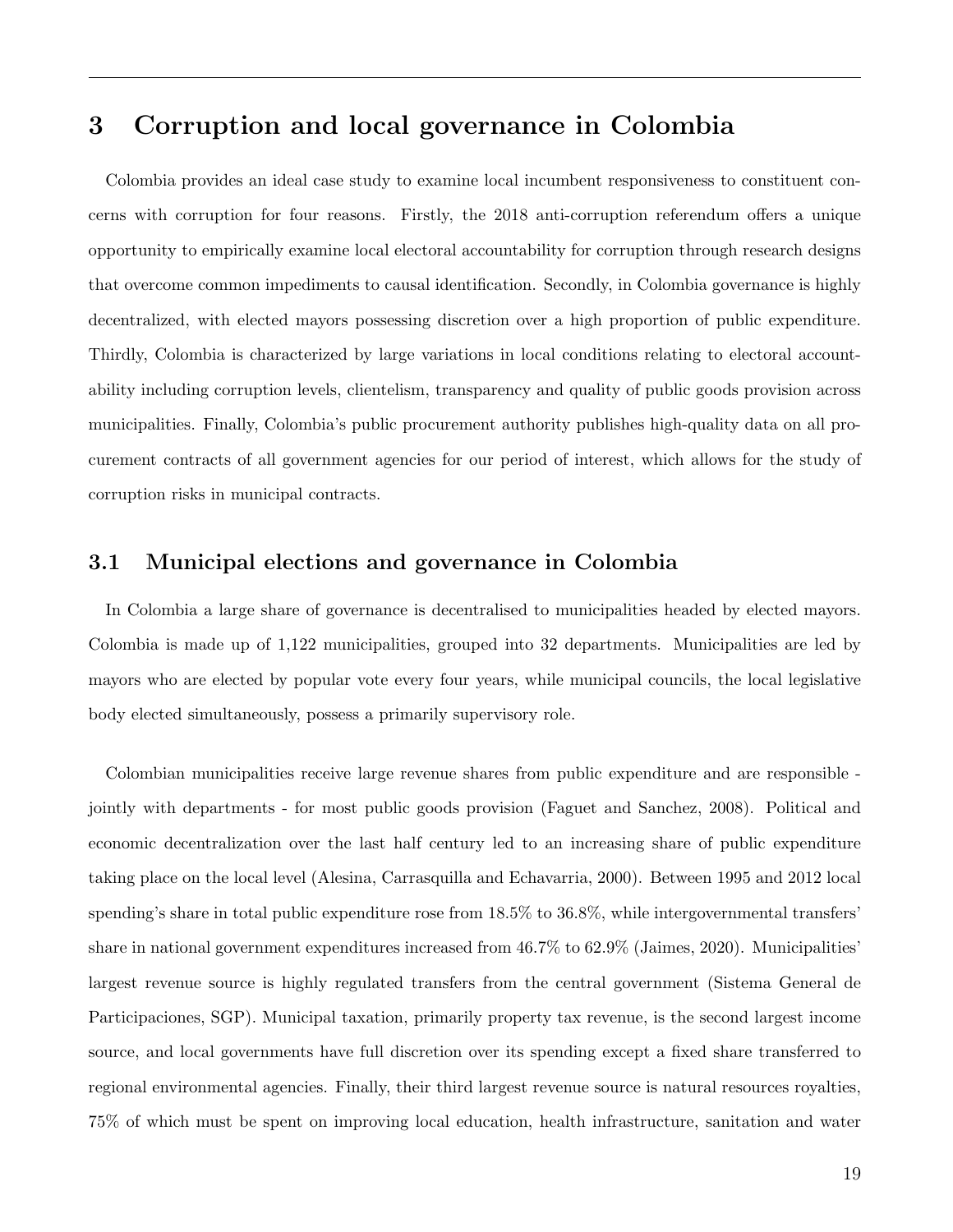(Martinez, 2019). Beyond required spending on public services provision in education, health, sanitation and drinking water, municipalities possess discretion over the rest (Alesina, Carrasquilla and Echavarria, 2000; Faguet and Sanchez, 2014).

Mayors exercise substantial powers in local governance with discretion over more than 20% of all local spending, primarily coming from tax revenue (Martinez, 2019). Mayors also design the municipal budget and implement municipalities' annual development plans (Ruiz, 2018). Municipalities in practice possess discretion over finding third party contractors to provide public goods (Ruiz, 2018).

Mayors have incentives to perform well in constituents' evaluation: while mayors cannot be re-elected in consecutive terms, most continue pursuing a political career. Out of all mayors in 1988 62% had stood as candidate for another political office immediately following their term's end (Gulzar, Rueda and Ruiz, 2020). Mayors may also stand for re-elected following a hiatus of one term. Local elections have been characterized by strong political competition in recent years, with on average 4.4 parties' candidates running for office in the 2011 mayoral election

## 3.2 Public procurement in Colombia

In Colombia public procurement makes up 12.5% of annual GDP (OECD, 2016). Colombia conducts procurement through the Sistema Electronico de Contratación Pública (SECOP), an advanced e-procurement system that records all contracts between government agencies and contractors. All steps of the awarding process must be recorded on SECOP, meaning the system records all procurement auctions, contracts, contract amendments, and documents. SECOP's uniquely comprehensive database of awarded procurement contracts contains extensive, structured information on each contracts' characteristics including contracting authority, winning firm, procurement procedure, value, and post-awarding modifications.

## 3.3 Strategies of municipal procurement corruption in Colombia

Political corruption is widespread in Colombia, particularly in local governance. Transparency International's 2019 Corruption Perception Index ranks Colombia 96th out of 180 countries (Transparency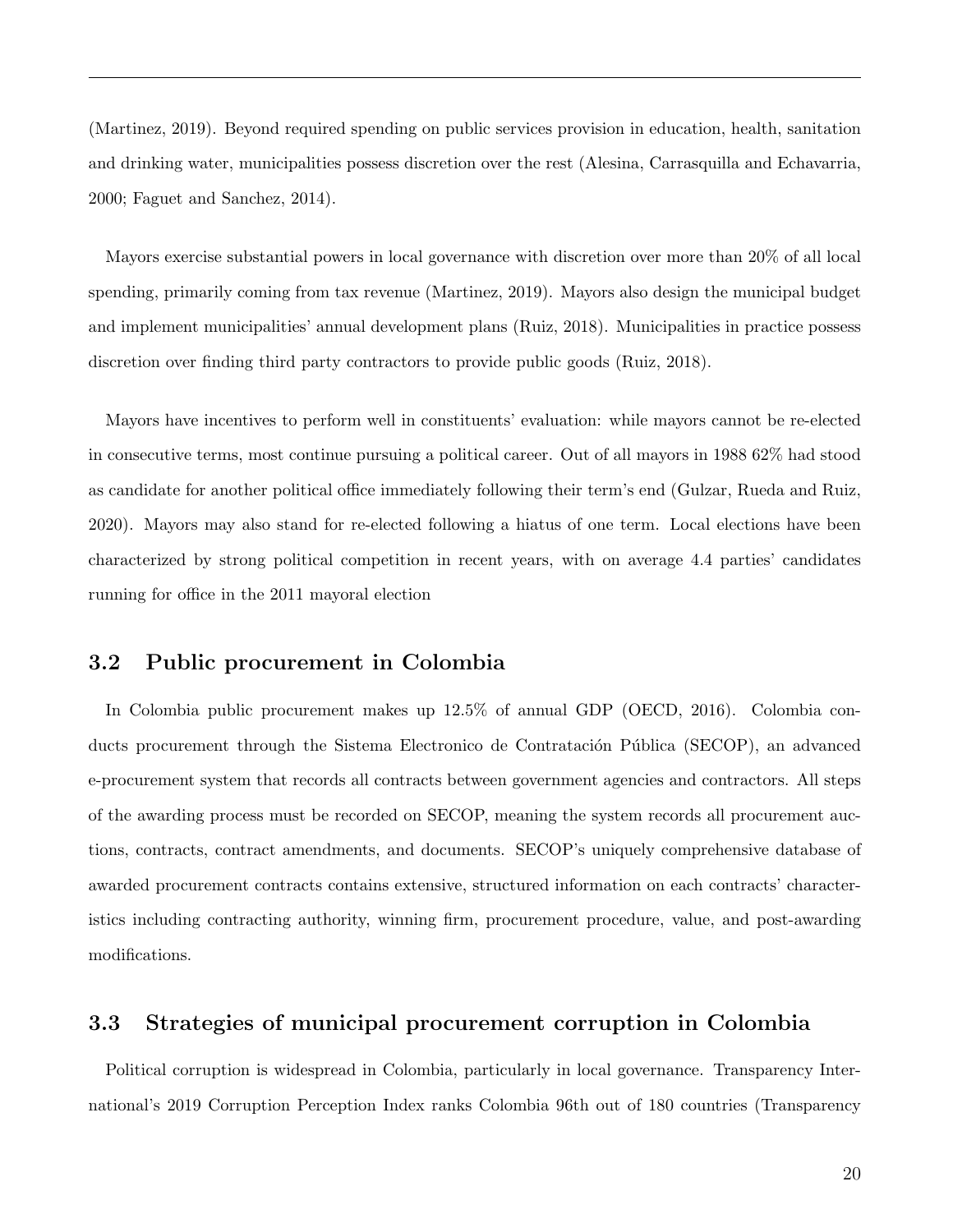International, N.d.). The outgoing Comptroller General estimated that the country loses around \$17 billion, 5.3% of GDP, annually to corruption (Anti-Corruption Digest, 2018). Transparency's report discovered that almost two-thirds of companies worried that they would lose business without paying bribes (Transparency International, N.d.). Looking at bribe-taking by officials in 55 Colombian cities between 2004 and 2011, Langbein and Sanabria (2013) find substantial regional variation in local corruption.

Qualitative accounts and numerous corruption scandals demonstrate the pervasiveness of corruption in municipal procurement. In public discourse the word 'Mordida' (a bite) refers to the practice whereby mayors ask for a slice of the value of a contract from the recipient in exchange for awarding (Gulzar, Rueda and Ruiz, 2020). In a 2019 political scandal in the city of Cartagena, a phone conversation of Vincent Blel, head of a powerful political family and former senator, was recorded in which he discussed how normally politicians and/or bureaucrats received a  $15\%$  commission from companies awarded public works contracts (McConnaughhay, 2019). Prosecutions involving mayors' corruption scandals are also frequent, though likely only a fraction of municipal corruption is prosecuted. For instance, in May 2020 the Attorney General Office issued arrest warrants for 10 mayors who abused rapid COVID response public spending on hospitals and safety equipment to award overpriced contracts to political allies and friends (Acosta, 2020).

Local procurement favouritism, the awarding of contracts to predetermined winners in the mayor's corrupt circle, is facilitated by certain common corrupt strategies. In Colombia mayors' most common such strategy is awarding contracts through the minimum-value procedure, which allows the mayor almost complete discretion over choosing the winner. Municipal governments may award procurement contracts through three primary procedure types. First, open-bid contracts, where procurement favouritism is most difficult as calls for proposals must be advertised online for 5-10 days and a committee evaluates bids. Second, contracts with a non-bid process or direct awarding, where the mayor must officially justify the competition waivers. These are limited to a strictly defined set of economic activities, primarily the procurement of standardised goods, health services, agricultural goods, defence and national security, and justified emergencies. Finally, minimum-value procedures may be used for contracts under 10% of municipality budget. These are only required to be advertised for one single day, are awarded automatically to the lowest bidder, and do not require evaluation by a separate committee. Mayors' discretion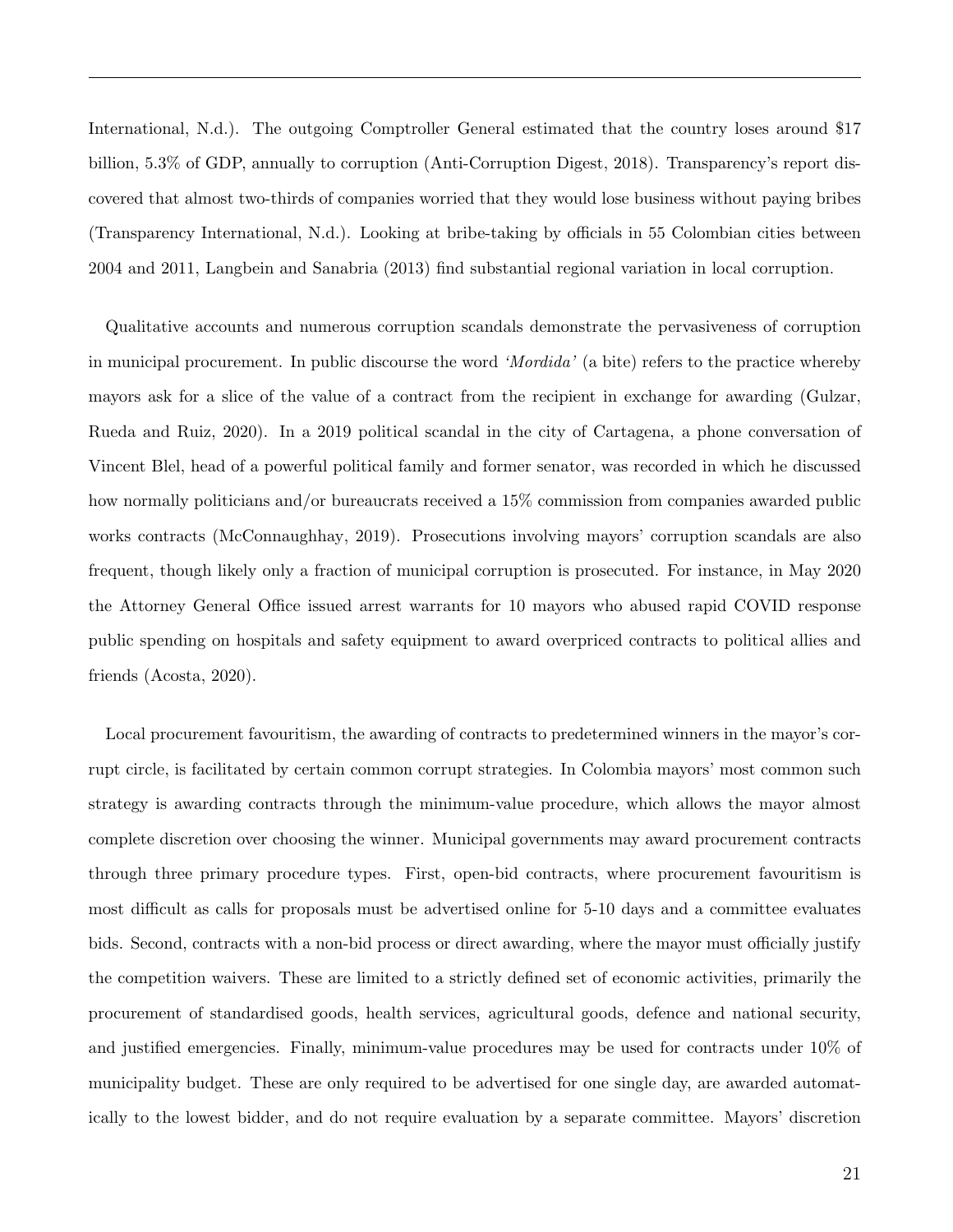is therefore highest for minimum-value procedures, which provide opportunity for favouritism. Further common signals of corruption are the inflation of contract value after signing the contract and delays in contracts' execution.

## 3.4 The 2018 Colombian anti-corruption referendum

On August 26th, 2018 Colombians voted in a referendum on seven measures aimed at curbing corruption. Following a successful campaign Consulate Popular Anticorrupción by Green Alliance party's senators Claudia López Hernández and Angélica Lozano Correa, the Senate approved the referendum on June 5th, 2018 (El Tiempo, 2018). The seven anti-corruption measures were the introduction of term limits on all governance levels; requiring asset disclosure of candidates and their relatives; prescribing elected politicians to disclose their activities and private interests; requiring public hearings on budgets; making all public sector contracts go through competitively tendering procedures; removing the parole rights of people convicted for corruption; and reducing public officials' and politicians' maximum salaries. The referendum was supported by all incumbent politicians including current President Ivan Duque - even if his party did not actively campaign for votes in the referendu -) (Cobb, 2018), meaning that citizens' decision to vote was not primarily determined by political affiliation.

11.7 million voted in the referendum and 99% of voters supported the anti-corruption measures. Yet, turnout fell 470,000 votes short of the quorum (12.1 million votes, 32% turnout), meaning the referendum was ruled invalid and the anti-corruption measures were not enacted (El Tiempo, 2018). Low turnout is widely attributed to voter fatigue following the presidential election held two months prior and voter apathy due to rampant political corruption (Anti-Corruption Digest, 2018). Still, analysts noted that turnout was still higher than expected (Anti-Corruption Digest, 2018).

Following the referendum, the President and Congress pledged to tackle corruption, but the implementation of the proposed measures was rejected by Congress (El Tiempo, 2018). Therefore, the anticorruption referendum did not result in any direct legislative change. This makes it possible to isolate the consequences of the electoral mechanisms involved in holding an anti-corruption referendum on municipal incumbents' subsequent behaviour and corruption levels.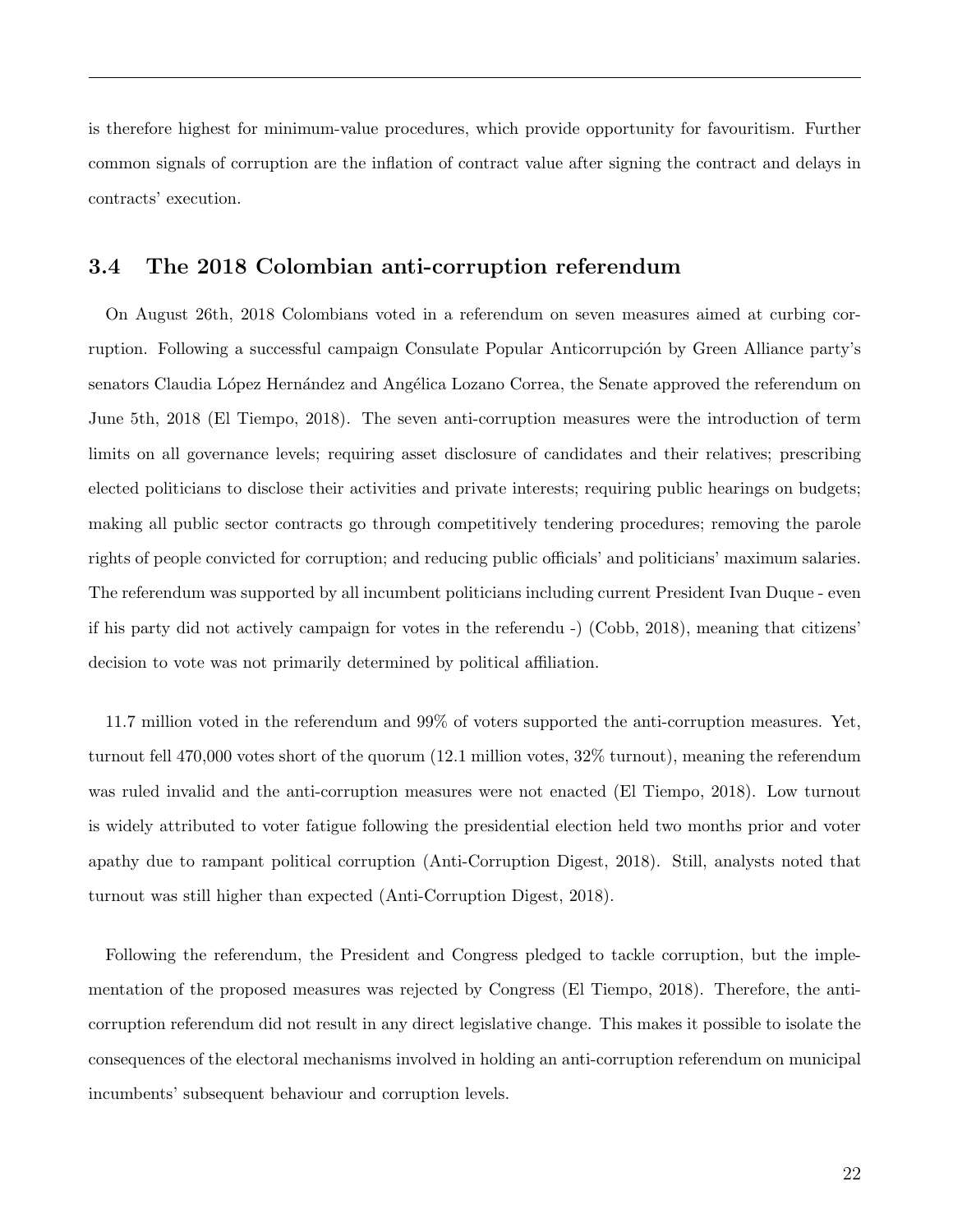## 4 Data and methodology

# 4.1 A novel dataset of municipal procurement and referendum turnout data

To test its hypothesis, this dissertation constructs a novel dataset comprised of data on municipal procurement contracts, municipality-level turnout in the anti-corruption referendum, time-variant municipality characteristics, and municipal elected officials' prosecution. The final dataset is comprised of 121,002 contract observations, with contracts awarded between January 1st, 2016 and October 27th, 2019 by 968 municipalities.

Data on municipal procurement contracts was extracted from the SECOP database (SECOP, N.d.), which contains all procurement contracts awarded by Colombian government agencies. I selected contracts between January 1st, 2016 and October 27th, 2019, when the first municipal elections following the anti-corruption referendum took place. I then selected contracts awarded by municipal governments following three steps. First, I selected only contracts where the 'Orden de la Entidad' (level of procuring entity) included *'Territorial Distrital Municipal'* (territorial, district, municipality), meaning all procurement contracts awarded by departments, municipalities, districts or affiliated public institutions. Following this, I selected contract observations where the issuer name included the word 'Municipio' (municipality) or 'Alcadia' (mayor). Finally, to exclude contracts issued by public institutions affiliated with municipalities such as hospitals, universities or social services agencies, I dropped all observations where the issuer name contained the words 'universidad', 'hospital', 'instituto', institución', 'empresa',  $E.S.E'$  (university, hospital, institution, enterprise, social services enterprise). Finally, from this dataset I dropped all contracts whose sector 'Nombre grupo') was indicated to be services 'Servicios') as these primarily constitute municipal staff hiring, rather than contracts for public works.

I coded data on municipal-level referendum turnout directly from the National Registry's website which publishes all official election results (Registraduria, N.d.). Data on turnout in the 2018 presidential election and time-variant municipality characteristics was downloaded from the CEDE database made available by the Universidad de los Andes (Datos CEDE, N.d.). Finally, data on prosecutions of elected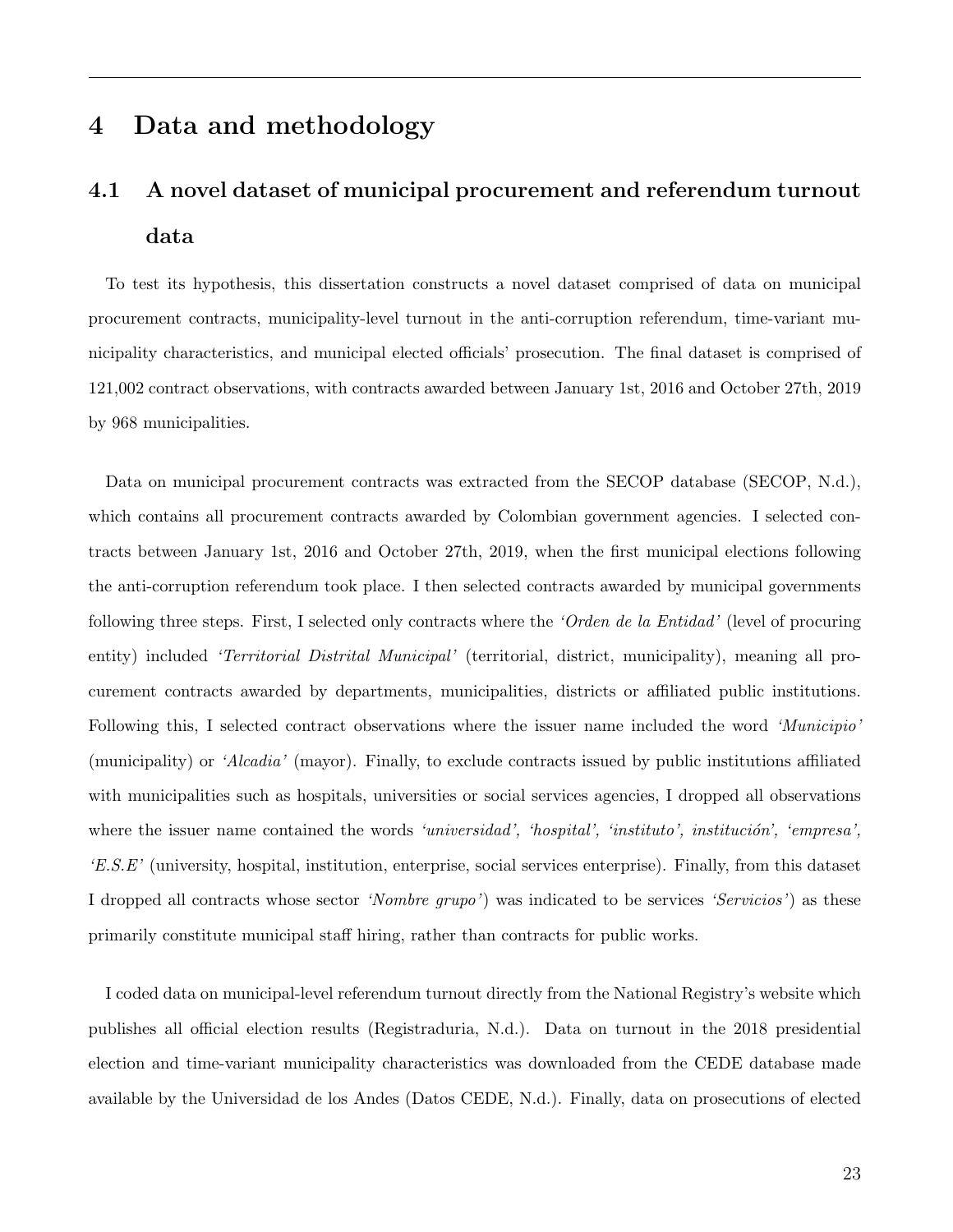officials in municipalities prior to 2015 was graciously shared with me by Martinez (2019) who collected this data from the Office of Inspector General's webpage in 2015.

These datasets were finally merged on unique contract and municipality codes, yielding a final dataset of 121,002 contract observations between 2016-2019 for 968 municipalities.

## 4.2 Measuring procurement corruption

This dissertation constructs corruption indicators from public procurement contracts data. While corruption's illegality and inherent hidden nature make its empirical research challenging (Burguet, Ganuza and Montalvo, 2016), a recent and growing literature has sought to provide evidence on and understand determinants of procurement corruption using micro-level corruption indicators constructed from largescale administrative datasets (e.g. Charron et al., 2017; Mironov and Zhuravskaya, 2016; Titl and Geys, 2019). Many of these studies utilize procurement data to construct indicators of corruption risks. They build on evidence of common methods whereby public officials manipulate contracting procedures to award contracts to their preferred firm paying a bribe or reciprocal favour. Measures capture common methods of manipulation at stages of the procurement process. In the pre-tendering stage, the choice of non-competitive and non-transparent procedures (Titl and Geys, 2019), the tailoring of bidding eligibility criteria to specific firms (Fazekas and Toth, 2016), and excessively short advertising periods (Charron et al., 2017) signal high corruption risks. During tender submission, only a single bidder signals likely preselected candidate (Coviello and Gagliarducci, 2017; Fazekas and Kocsis, 2017). In tender evaluation an excessively short evaluation period (Charron et al., 2017) and subjective criteria (Fazekas and Toth, 2016) point to probably favouritism. Finally, during contract execution high excess costs (Gulzar, Rueda and Ruiz, 2020), overpayment for standardized products (Bandiera, Prat and Valletti, 2009; David-Barrett and Fazekas, 2019), and significant delays (Gulzar, Rueda and Ruiz, 2020) also signal likely favouritism in awarding. This dissertation builds on the most commonly used, robust measures identified in this empirical literature.

This dissertation employs three measures of corruption risks as explanatory variables: the use of minimum-value contracting procedure, high excess costs, and delays during contract execution. These measures are also the corruption risk measures employed in recent studies of Colombian procurement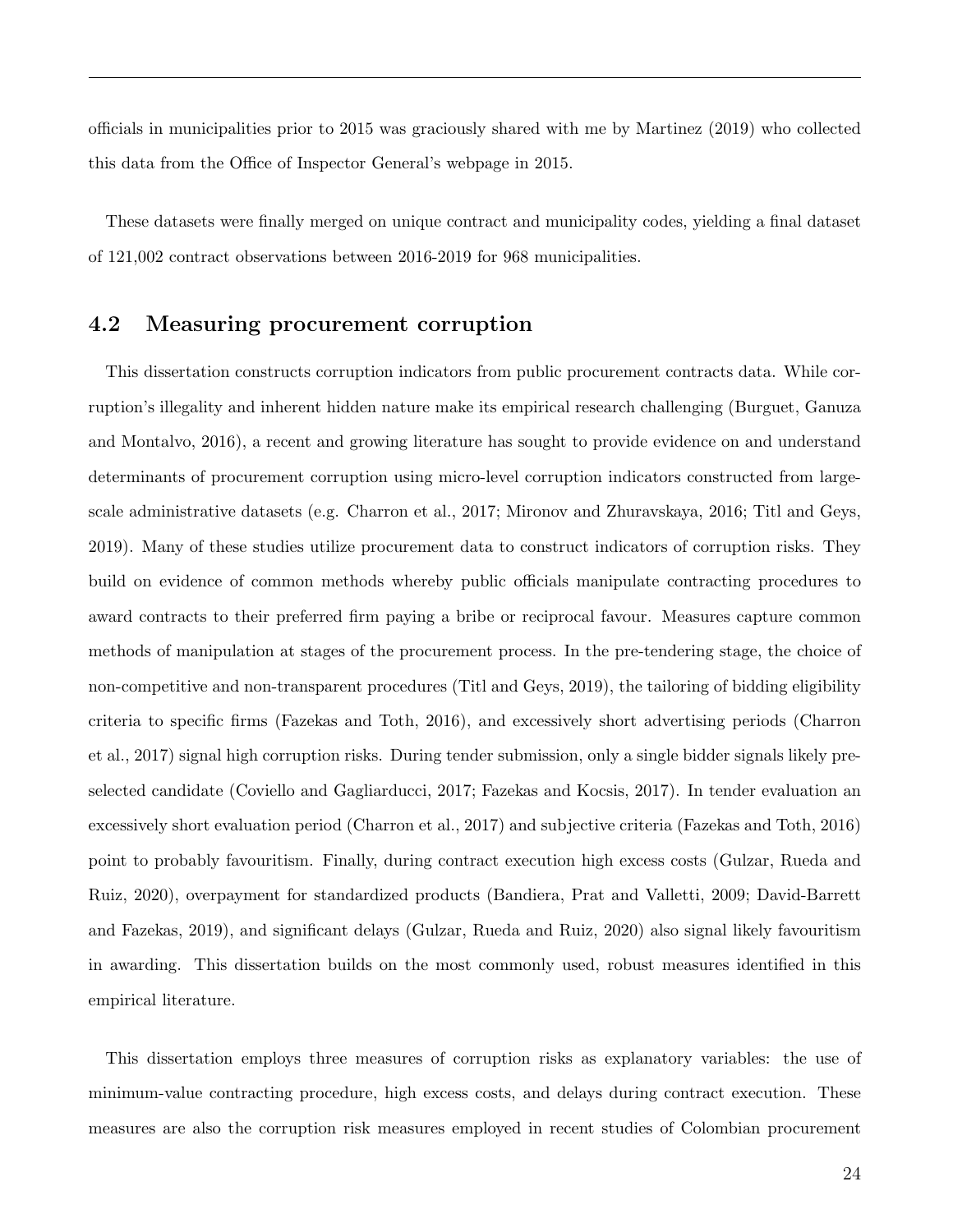corruption by municipal governments by Gulzar, Rueda and Ruiz (2020) and Ruiz (2018). Minimumvalue procedure grants the highest discretion to mayors. It may be used for any products or services so long as the contracts' value remains under 10% of municipal budget, may be advertised for only a day, and is awarded automatically to lowest bidder so the municipal council does not evaluate the bids. Its use by mayors for favouritism is well-known. For instance, Gulzar, Rueda and Ruiz (2020) document its widespread use to award contracts to firms who donate to the mayor's election campaign. Whether a contract incurred excess costs after its awarding also signals corruption risks, with inflated costs in implementation often being traced back to favouritism (Fazekas and Toth, 2016). Delays in contracts' execution may also signal high corruption as it shows low efficiency in public goods provision. As different municipalities may pursue different strategies of corruption in procurement, employing multiple measures of corruption risks at both the pre-submission contract design and contract execution stages is expected to enable better approximation of actual corruption than only one indicator.

## 4.3 The difference-in-differences design

This dissertation employs a difference-in-differences design to study the effect of corruption's salience to voters on local corruption. This design enables us to overcome issues of unobserved heterogeneity in factors affecting corruption risks across municipalities and better isolate the effect of electoral pressures on subsequent municipal corruption levels (Angrist and Pischke, 2009). The fundamental issue is that contracts awarded by high- and low-corruption salience municipalities differ in unobservable characteristics associated with municipal corruption levels. For instance, municipalities with higher corruption may also display higher clientelism, more vote-buying, lower transparency and less effective democratic governance in general, which also affect both municipal corruption and electoral pressures to reduce corruption. Therefore, results of simple comparisons in contract corruption risks between municipalities with high and low electoral pressure would be biased by unobservable factors.

The difference-in-differences design exploits an intervention of an anti-corruption referendum that introduces quasi-exogenous variation across municipalities in electoral pressure to reduce corruption allows us to study the dynamic relationship between local corruption and its salience to constituents. The outcomes studied are corruption risks in municipal procurement contracts. The intervention is the anti-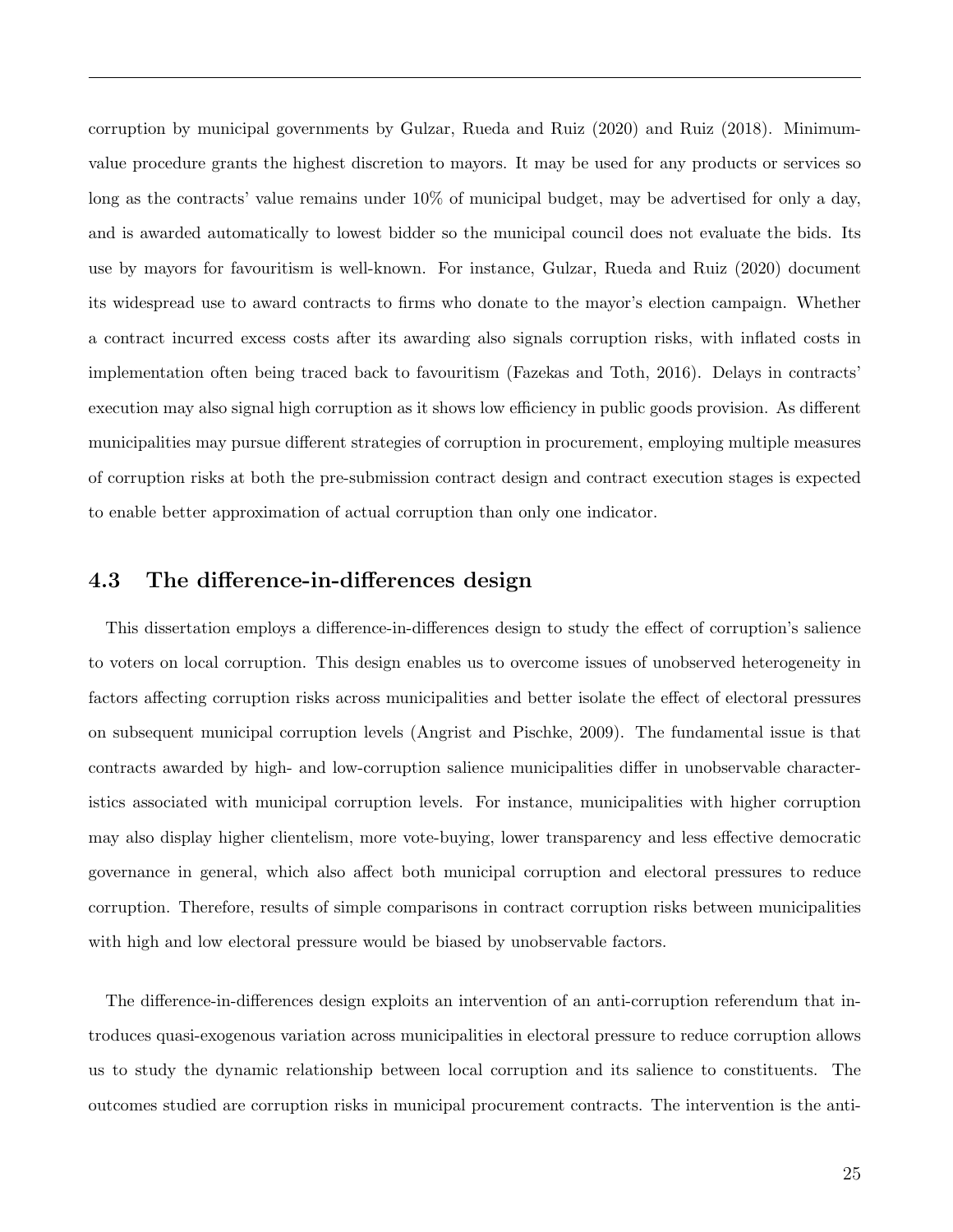

Figure 1: The distribution of turnout across municipalities,  $n=986$ 

corruption referendum on August 26th, 2018. The two time periods before and after the intervention are  $t_0 = (1/1/2016 - 26/08/2018)$  and  $t_1 = (27/08/2018 - 27/10/2019)$ . The treatment is the referendum turnout in the municipality that awarded the contract, which approximates electoral pressures to reduce corruption. The treated units are municipalities with high referendum turnout, while the control units municipalities with low referendum turnout. Four different treatment assignment mechanisms, meaning classifications of municipalities as high and low turnout, are examined. In the main paper I report results for two treatment assignments: (i) whether turnout in the municipality belonged to the top, middle or bottom third of the turnout distribution across municipalities; and (ii) whether the municipality's referendum turnout as a proportion of turnout in the previous, 2018 presidential election – signalling the scale of referendum turnout compared to expectations based on turnout in previous elections – belonged to the top, middle or bottom third of the turnout difference distribution. In appendices I report results for two further treatment assignment types: (iii) whether turnout was above or below the median in distribution; and (iv) whether the proportional turnout was above or below the median in distribution.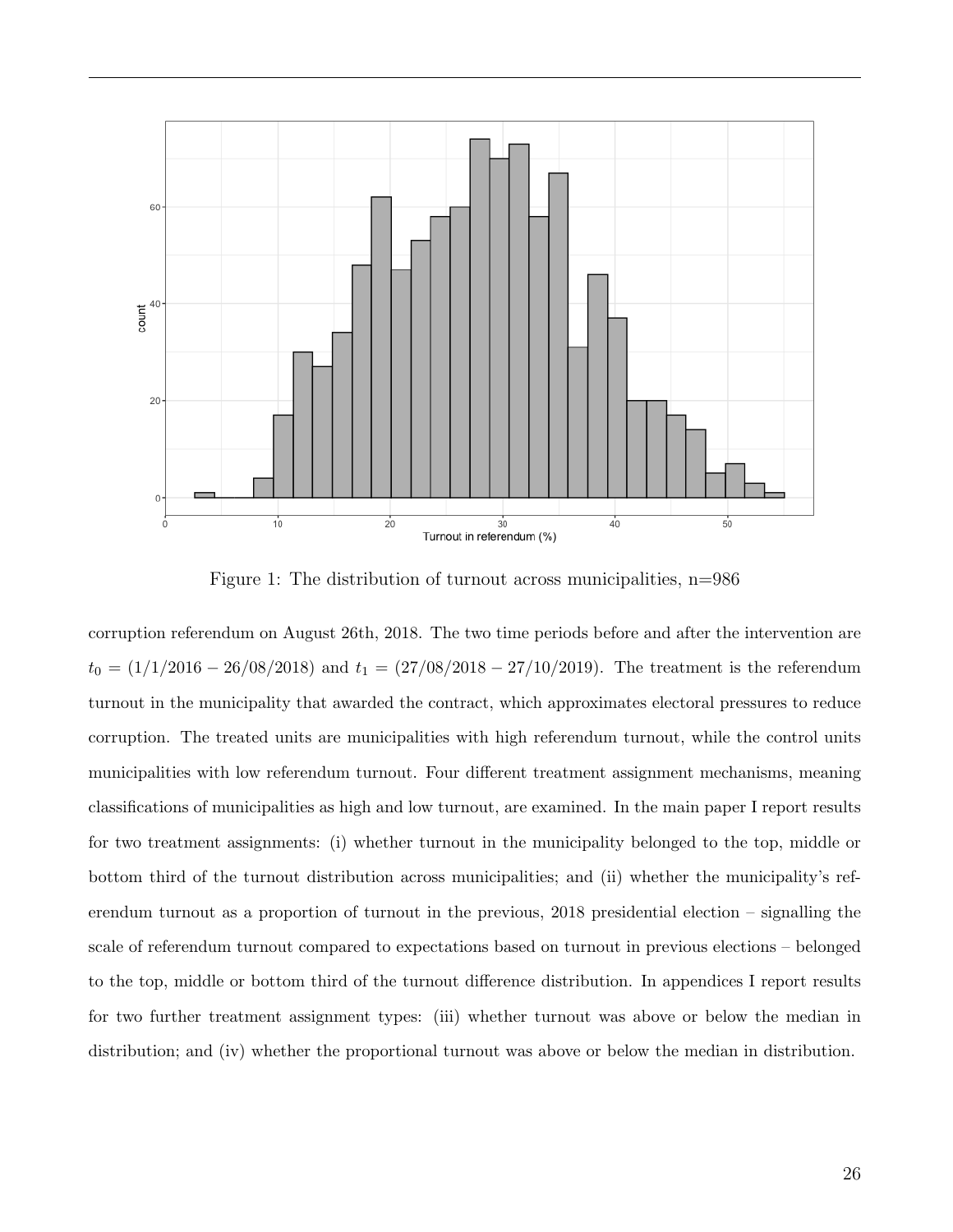This design allows me to estimate the average treatment effect on the treated (ATT), meaning the change in corruption levels for high-turnout municipalities following the referendum. The ATT will be estimated through fixed-effects regression estimations, which control for the effects of constant municipality characteristics and time-variant Colombia-wide factors on corruption risks in municipal procurement. Further controls for observable covariates such as contract characteristics and time-variant municipality characteristics are also included.

#### 4.3.1 The parallel trends assumption

The difference-in-differences identification strategy's validity hinges on its parallel trends assumption, which I argue is a reasonable assumption here. The parallel trends assumption posits that the counterfactual "natural" change in the outcome variable for the treated units between the time periods before and after the intervention would have been the same as the change in the outcome variable for the control units between the same time periods (Rosenbaum, 2010). This means that contracts of high-turnout municipalities would have experienced the same change in corruption risk levels before and after the anti-corruption referendum as contracts in low-turnout municipalities did, had they not received the treatment of high anti-corruption referendum turnout. While this assumption is untestable, I argue that it holds as no theoretical expectation leads us to believe high and low turnout municipalities' corruption risks would have changed differentially when the referendum occurred. No other significant event such as policy or regulation change occurred simultaneously with the anti-corruption referendum. While a presidential election took place 2 months before, there is no reason to assume that the change in the national executive authority would have differentially affected corruption levels in high and low corruption municipalities.

A potential threat to the parallel trends assumption is the endogeneity introduced by pre-referendum campaigns and the ensuing potential differential increase in corruption's salience in the runup to the referendum in high and low-turnout municipalities. It is possible that more intense campaign efforts took place in high turnout municipalities, making elected officials reduce corruption levels before the referendum more in high-turnout than low-turnout municipalities. While this is possible, the referendum was announced only two months prior, on June 18th and also closely followed the presidential election,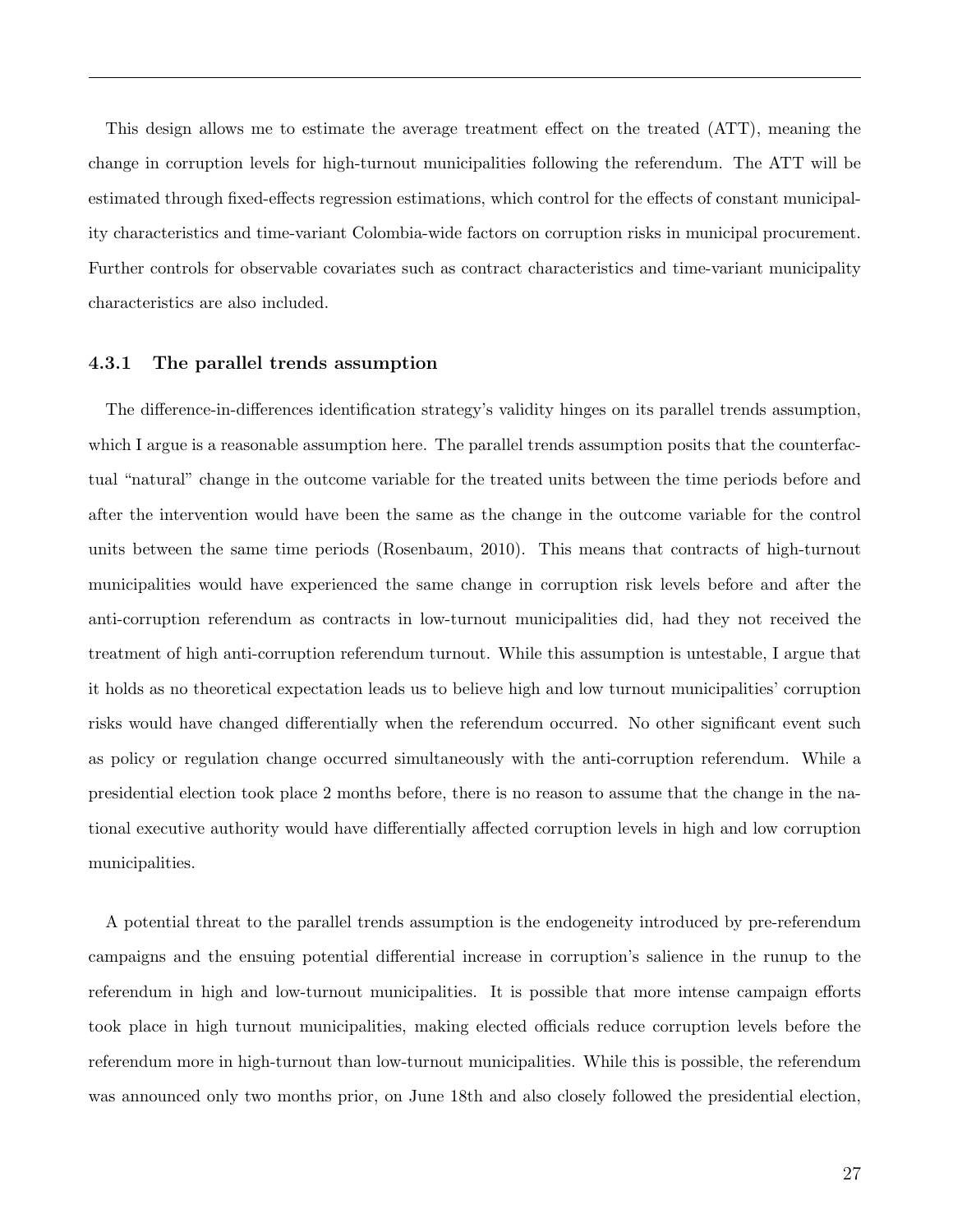

Figure 2: Share of minimum-value procedure contracts over time in high- and low-turnout municipalities,  $n=121,002$ 



Figure 3: Share of contracts with excess costs over time in high- and low-turnout municipalities, n=121,002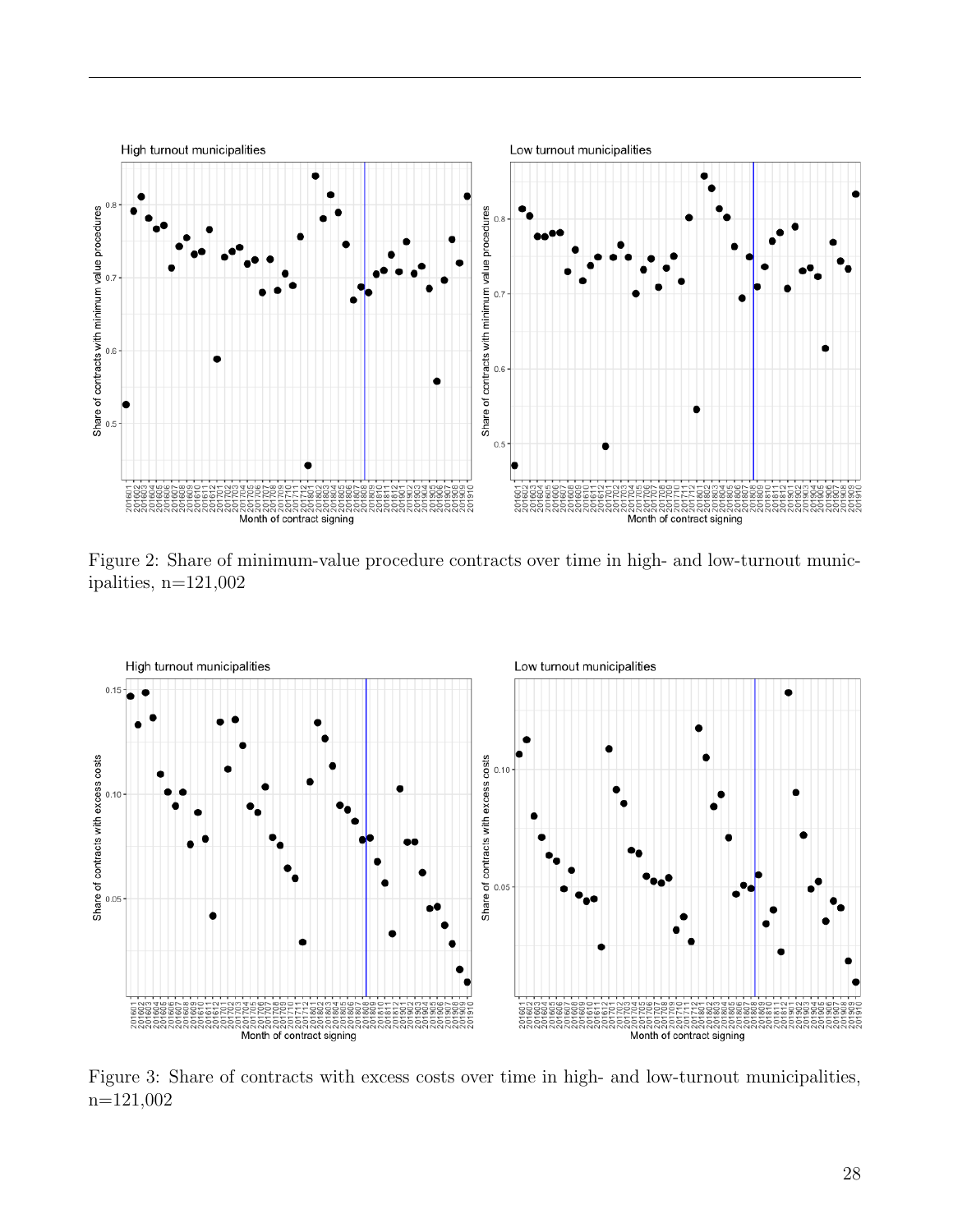meaning that there was little time and partisan effort for campaigning as well as high voter fatigue. Furthermore, examining the time trends in the corruption risk indicators in high and low turnout municipalities also shows parallel trends (Figure 2 and 3). Therefore, we conclude that the parallel trends assumption holds and difference-in-differences leads to largely unbiased estimates of ATT.

#### 4.4 Baseline model: Variables and regression estimation

To test this dissertation's first hypothesis, the following baseline regression is estimated.

 $Contract corruption risk_i = \alpha_0 + \alpha_1 high turnout_i + \alpha_2 post-referendum_i + \alpha_3 high turnout * post \emph{referendum}_{i} + \alpha_{4} contract characteristics_{i} + \alpha_{5} municipality - year controls_{i} + \alpha_{6} municipality fixed$  $effect_1 + \alpha_7 year fixed - effects_1 + \alpha_8 sector fixed - effects_1 + \varepsilon_1$ 

The regression model is estimated for four outcome variables measuring corruption risks: (i) binary variable for whether contract was awarded through minimum-value procedure; (ii) binary variable for whether excess costs are incurred during contract execution; (iii) size of excess costs; and (iv) binary variable for whether delays occurred in contract execution. The explanatory variable of interest is the interaction variable of '*postref*' – dummy variable for whether the contract was signed before or after the referendum – and 'high turnout' – dummy variable for whether the contract's municipality was 'treated to' high referendum turnout. Its coefficient is expected to be negative. All models are estimated with municipality, year and contract sector fixed-effects. Further controls are included on (i) contract characteristics including contract value; and (ii) time-variant municipality characteristics including municipality public expenditure, size of central government transfers and violence occurrence. Table 1 displays descriptive statistics for the main contract-level variables.

Fixed-effects ordinary least squares (OLS) and logistic regression estimations are performed. The models with continuous and binary outcome variables will both be primarily estimated using OLS as it provides directly interpretable coefficients and is more appropriate for interaction terms and fixed effects (Gomilla, 2020). Logistic regression estimation results, which constrain predictions of probabilities between 0 and 1 and do not suffer from bias and inconsistency of parameter estimates that OLS may do (Horrace and Oaxaca, 2006), will be disclosed in the appendix.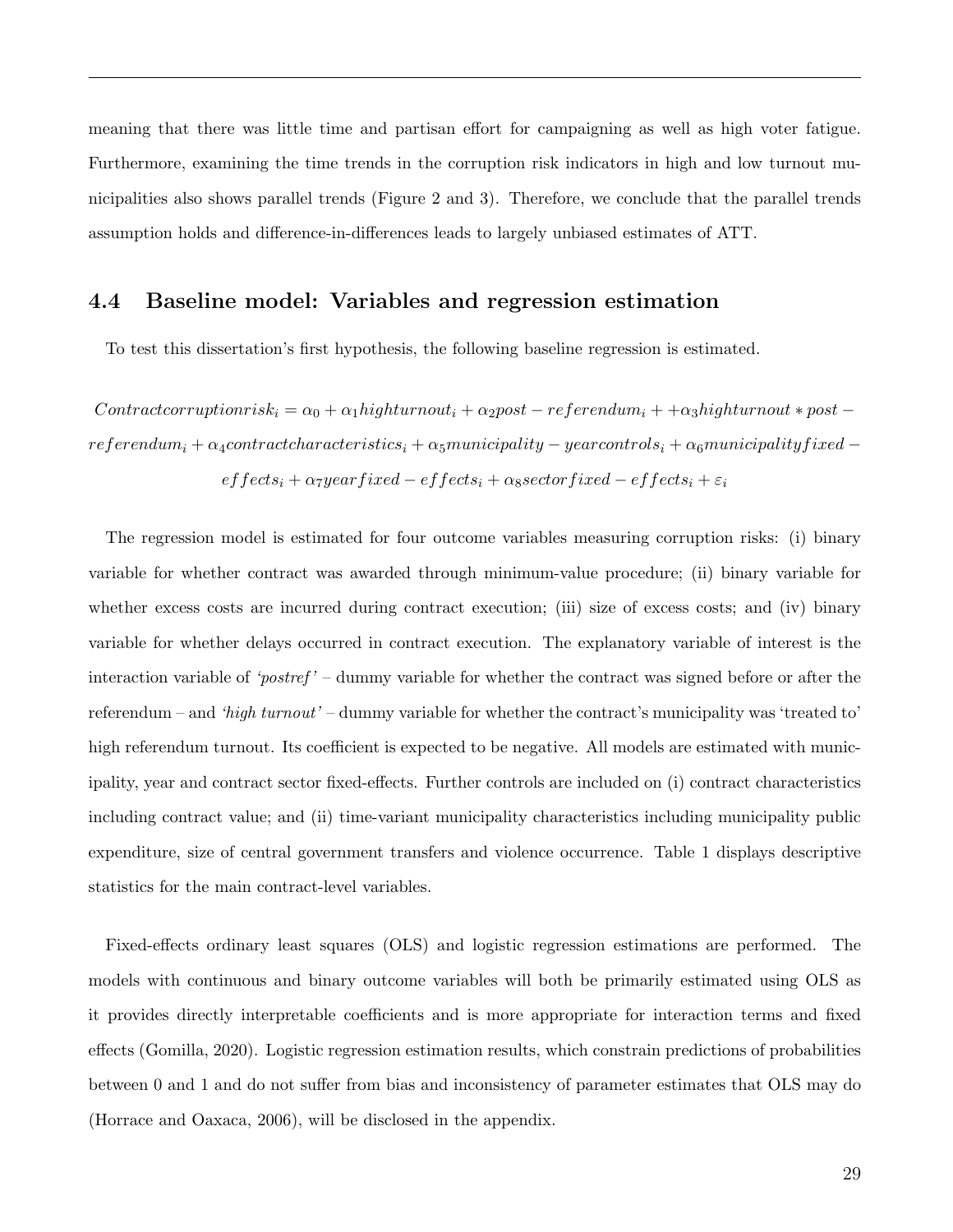| Variable                         | Mean    | rapic r. Deperiptive pragments for main variables<br>Standard dev. | Minimum        | Maximum       | Observations |
|----------------------------------|---------|--------------------------------------------------------------------|----------------|---------------|--------------|
| Turnout in referendum            | 0.296   | 0.096                                                              | 0.042          | 0.548         | 121,002      |
| Turnout proportional to election | 0.575   | 0.134                                                              | 0.166          | 0.984         | 121,002      |
| Post-referendum                  | 0.346   | 0.459                                                              | 0              |               | 121,002      |
| Minimum value                    | 0.745   | 0.437                                                              | 0              |               | 121,002      |
| Special regime                   | 0.013   | 0.115                                                              | 0              |               | 121,002      |
| Direct contracting               | 0.0878  | 0.285                                                              | 0              |               | 121,002      |
| Public licitation                | 0.0173  | 0.131                                                              | 0              |               | 121,002      |
| Excess cost dummy                | 0.063   | 0.244                                                              | 0              |               | 121,002      |
| Excess cost (thousand pesos)     | 3,528   | 83,466                                                             | 0              | 11,881,493    | 121,002      |
| Delay in execution dummy         | 0.031   | 0.175                                                              | 0              |               | 121,002      |
| Delay length                     | 1.062   | 9.781                                                              | 0              | 572           | 121,002      |
| Municipal prosecutions           | 0.501   | 0.500                                                              | $\overline{0}$ |               | 121,002      |
| Contract value (thousand pesos)  | 105,945 | 4,342,647                                                          | 0.01           | 914, 325, 831 | 121,002      |
| Contract execution length (days) | 62.73   | 183.55                                                             | 0              | 18000         | 121,002      |

Table  $1$ : Descriptive statistics for main variables

# 4.5 Exploring the conditioning role of effective local electoral accountability

Hypothesis 2 is tested by two methods. Firstly, it is tested by re-estimating the baseline model on subsamples of our dataset divided by whether previous prosecutions for misconduct by elected officials occurred in the municipality awarding the contract. Secondly, it is verified by estimating a new, expanded model that includes a triple interaction term between the baseline model's explanatory variable and a dummy variable for whether previous prosecutions occurred in the municipality (regression specification in Appendix 1). The new explanatory variable of interest is the interaction of the ' $postref'$ ' (dummy variable for whether contract awarded before or after the referendum), 'highturnout' (municipality among the treated units with high anti-corruption referendum turnout), and prosecutions' (a dummy variable for whether previously the mayor or councillor was prosecuted for misconduct). Its coefficient is expected to be negative, strengthening to high turnout's negative effect on post-referendum corruption risks.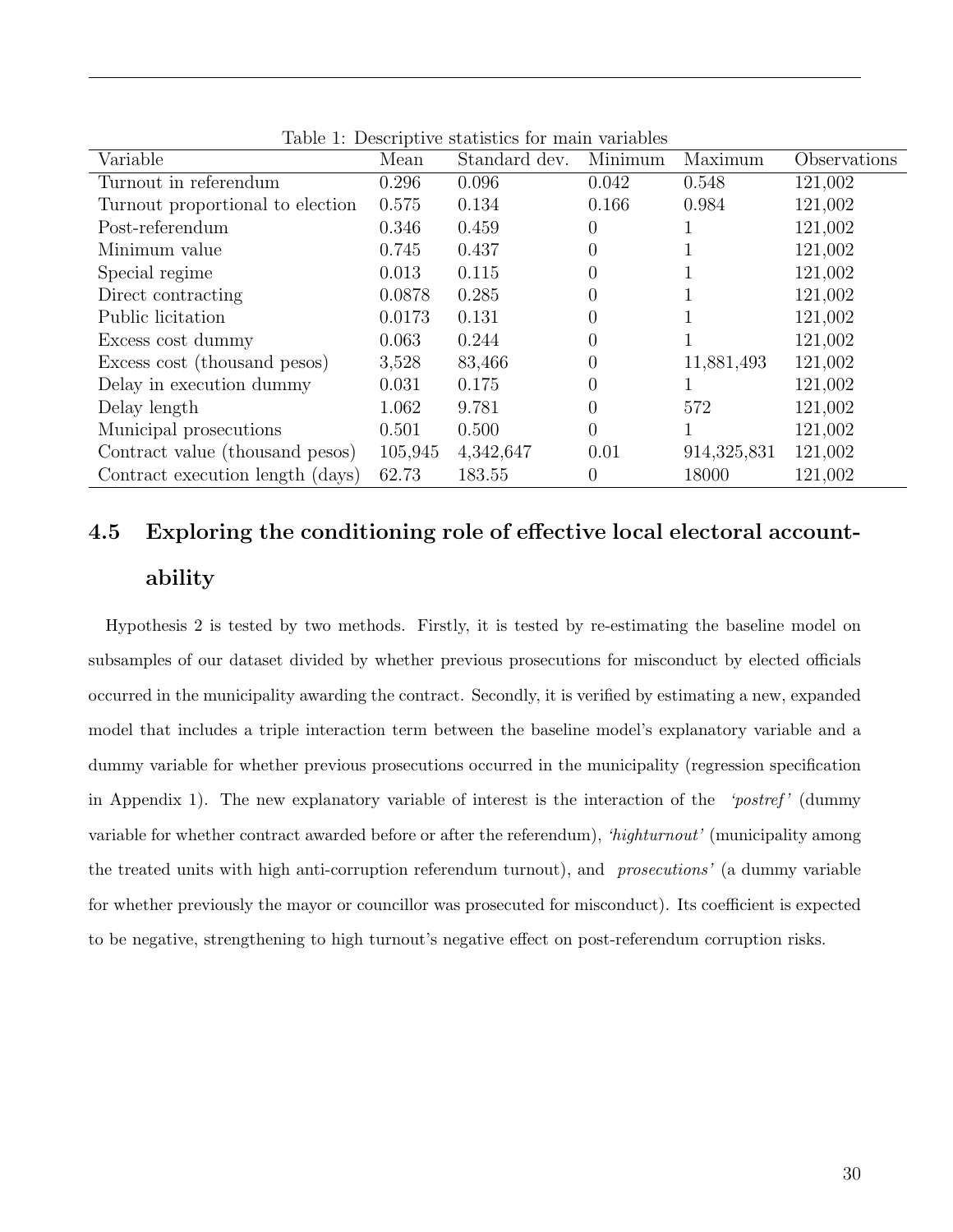## 5 Results

The regression estimations largely confirm this dissertation's hypotheses. High turnout in the referendum leads to significant subsequent reduction both in the use of minimum value procurement procedures and excess costs during contract execution, with results consistent across different treatment assignments and regression specifications. However, significant post-referendum reduction in corruption risk indicators in high-turnout municipalities only occurs in municipalities with previous precedent of elected officials' prosecutions for misconduct.

#### 5.1 High referendum turnout reduces subsequent corruption risks

The results from the baseline regression strongly support Hypothesis 1. Table 2 shows that in municipalities with high referendum turnout – meaning turnout in the top third of distribution – after the referendum the probability that contracts are awarded through the high corruption risk minimum-value procedures is significantly (at 1% level) reduced compared to low-turnout municipalities. The probability of the contract running over cost following the referendum also exhibits a significantly larger decrease in high-turnout than low-turnout municipalities (significant at 5% level), with the average size of differential reductions in excess costs a substantial 5.5 million pesos (significant at  $1\%$  level). Finally, while the coefficient of the delay in execution outcome variable suggests that high-turnout municipalities' contracts are less likely to incur delays following the referendum, the effect is not significant. Appendix 2 reports these models' results employing logistic regression estimation, which yield equally significant results. Regression results from estimations with the second type of treatment assignment – based on the size of the turnout difference between the referendum and the previous presidential election - also support the hypothesis (Appendix 3). While here the results regarding excess costs are less consistently significant, municipalities with high turnout difference are significantly (at 1% level) less likely to award contracts through minimum value procedures after the referendum compared to low-turnout difference municipalities.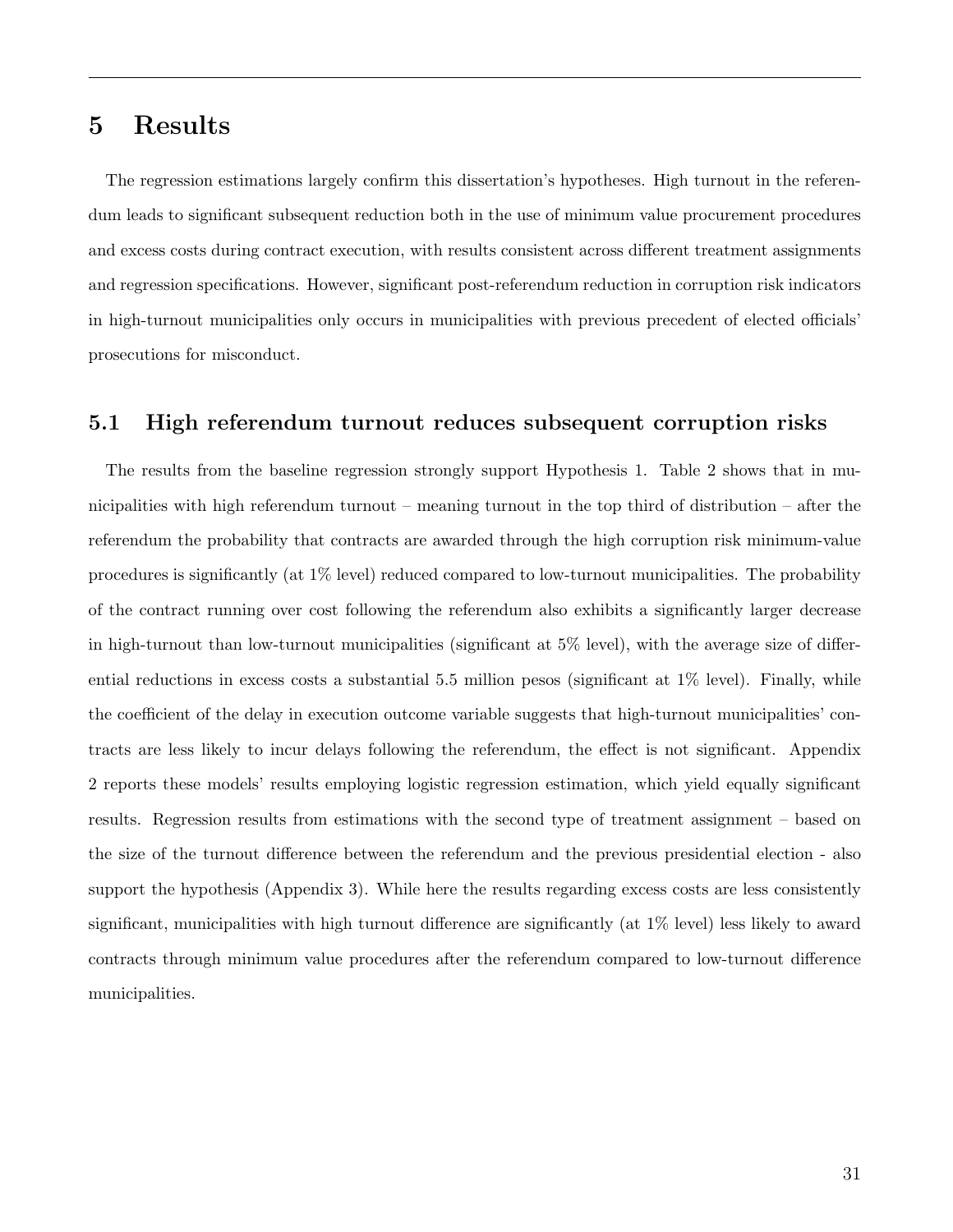|                          | Model 1              | Table 2. Tesures of regression commandies for Treatment Assignment I<br>Model 2 | Model 3         | Model 4     |
|--------------------------|----------------------|---------------------------------------------------------------------------------|-----------------|-------------|
| Dependent variable       | Minimum value        | Excess cost dummy                                                               | Excess cost     | Delay dummy |
| Post-referendum          | $-0.010*$            | $-0.033**$                                                                      | $-554,574$      | $-0.585***$ |
|                          | (0.005)              | (0.004)                                                                         | (1,465,516)     | (0.167)     |
| Medium turnout           | $-0.388***$          | $-0.099$                                                                        | 22,807,274      | $-0,003$    |
|                          | (0.106)              | (0.076)                                                                         | (29, 278, 786)  | (3.328)     |
| High turnout             | $0.231***$           | 0.048                                                                           | $-4,813,271$    | $-4.181**$  |
|                          | (0.058)              | (0.041)                                                                         | (15,860,834)    | (1.803)     |
| Medium turnout*post-ref  | $-0.010$             | $-0.003$                                                                        | $-582,961$      | 0.152       |
|                          | (0.007)              | (0.005)                                                                         | (1,892,548)     | (0.215)     |
| High turnout*post-ref    | $-0.029***$          | $-0.011**$                                                                      | $-5,595,171***$ | $-0.061$    |
|                          | (0.007)              | (0.005)                                                                         | (1,892,641)     | (0.215)     |
| Contract value (log)     | $-0.152***$          | $0.031^{***}\;$                                                                 | 8,671,707***    | $1.060***$  |
|                          | (0.001)              | (0.001)                                                                         | (211,551)       | (0.024)     |
| Municipality revenue     | 0.010                | 0.001                                                                           | 691,232         | 0.098       |
|                          | (0.009)              | (0.006)                                                                         | (2,423,814)     | (0.275)     |
| Municipality transfers   | 0.001                | $0.043**$                                                                       | $-6,425,505$    | $-0.607$    |
|                          | (0.028)              | (0.020)                                                                         | (7,698,016)     | (0.875)     |
| Municipal violence       | $-0.00001$           | $-0.0001$                                                                       | $-787$          | $-0.0004$   |
|                          | (0.0001)             | (0.0001)                                                                        | (32,708)        | (0.004)     |
| Peace agreement contract | $0.012\,$            | $-0.003$                                                                        | 174,025         | $-0.433$    |
|                          | (0.012)              | (0.009)                                                                         | (3,364,882)     | (0.382)     |
| Municipality FEs         | $\operatorname{Yes}$ | Yes                                                                             | Yes             | Yes         |
| Year FEs                 | Yes                  | Yes                                                                             | Yes             | Yes         |
| Sector FEs               | Yes                  | Yes                                                                             | Yes             | Yes         |
| Sample size $(N)$        | 121,002              | 121,002                                                                         | 121,002         | 121,002     |
| Adjusted $R^2$           | 0.422                | 0.103                                                                           | 0.029           | 0.049       |
| F-statistic              | $90.45***$           | $15.04***$                                                                      | $4.64***$       | $7.25***$   |

Table 2: Results of regression estimations for Treatment Assignment 1

Note: \*\*\* $p < 0.01$ , \*\* $p < 0.05$ ,  $p < 0.1$ . Standard errors are given in parentheses.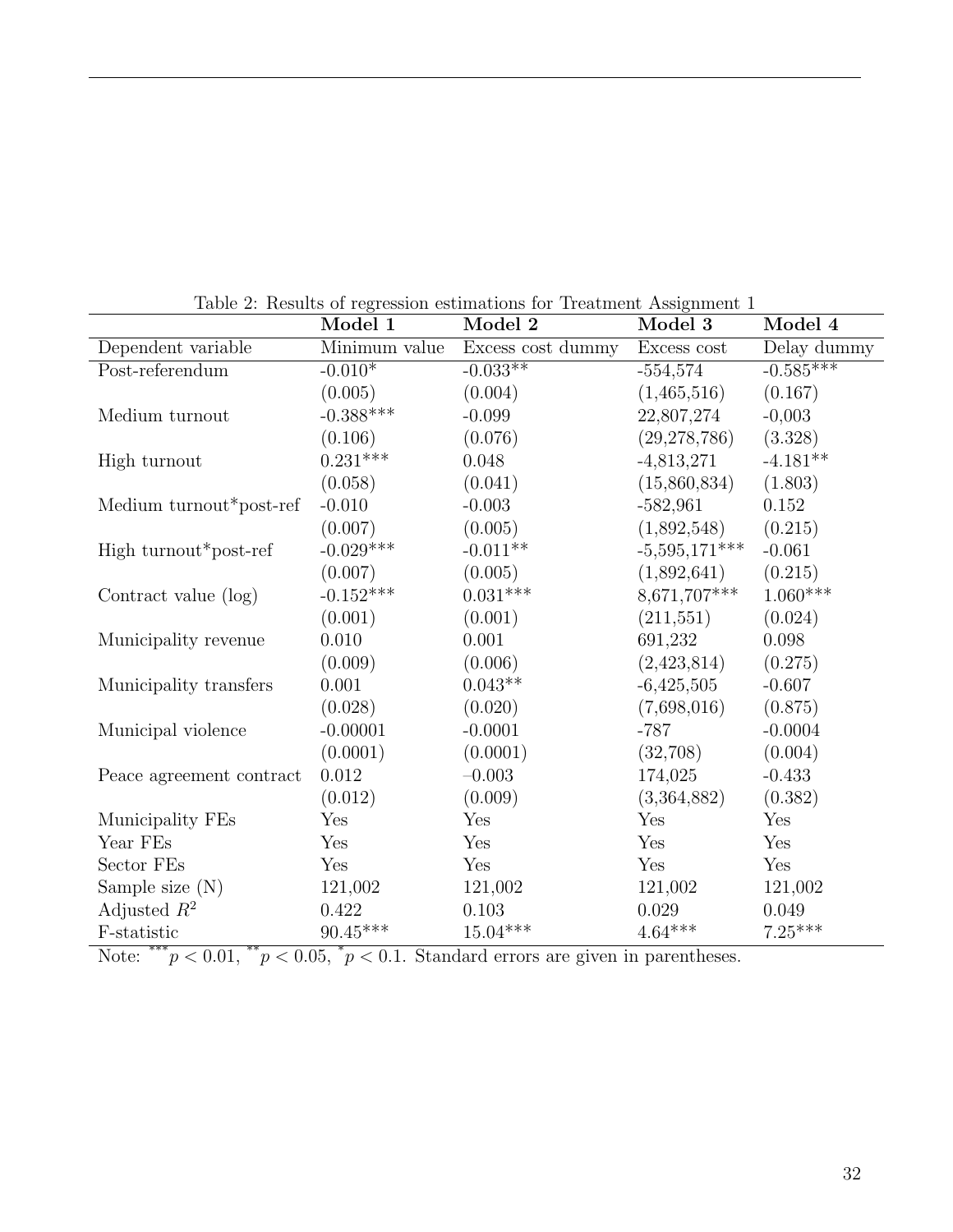## 5.2 The conditioning role of effective local accountability

Regression estimations testing Hypothesis 2 show that previous municipal prosecutions lead to significantly larger reductions in corruption risks in procurement following high turnout in the anti-corruption referendum (Table 3 and 4). We find that results hold exclusively and uniformly for contracts awarded by municipalities with previous prosecutions, with all regression estimations yielding significant effects in the expected direction. For the subset of contracts where the awarding municipality had no previous recent prosecutions, all effects of high turnout in the referendum on subsequent corruption were without an exception insignificant, signalling that the effect is conditional on previous prosecutions. The hypothesized conditionality is further supported by Hypothesis 2's additional test including an interaction with the 'prosecutions' variable as explanatory variable (results in Appendix 4).

| Dependent variable         | Minimum value        | Excess cost dummy | Excess cost     | Delay dummy |  |  |
|----------------------------|----------------------|-------------------|-----------------|-------------|--|--|
| Post-referendum            | $-0.008$             | $-0.031***$       | $-604,017$      | $-0.016***$ |  |  |
|                            | (0.007)              | (0.005)           | (2,185,584)     | (0.004)     |  |  |
| Medium turnout             | $-0.401***$          | $-0.173$          | 61,404,651      | $-0.114$    |  |  |
|                            | (0.153)              | (0.109)           | (46,705,532)    | (0.082)     |  |  |
| High turnout               | 0.001                | $0.159***$        | 22,978,933      | 0.004       |  |  |
|                            | (0.065)              | (0.046)           | (19,776,809)    | (0.035)     |  |  |
| Medium turnout*post-ref    | $-0.002$             | $-0.003$          | 65,469          | $0.010*$    |  |  |
|                            | (0.010)              | (0.007)           | (2,986,788)     | (0.005)     |  |  |
| High turnout*post-ref      | $-0.042***$          | $-0.022***$       | $-9,799,839***$ | $-0.004$    |  |  |
|                            | (0.009)              | (0.007)           | (2,842,539)     | (0.005)     |  |  |
| Contract controls          | $\operatorname{Yes}$ | Yes               | Yes             | Yes         |  |  |
| Municipality-year controls | Yes                  | Yes               | Yes             | Yes         |  |  |
| Municipality FEs           | Yes                  | Yes               | Yes             | Yes         |  |  |
| Year FEs                   | Yes                  | Yes               | Yes             | Yes         |  |  |
| Sector FEs                 | Yes                  | Yes               | Yes             | Yes         |  |  |
| Sample size $(N)$          | 63,422               | 63,422            | 63,422          | 63,422      |  |  |
| Adjusted $R^2$             | 0.434                | 0.101             | 0.038           | 0.067       |  |  |
| F-statistic                | $93.74***$           | $14.61***$        | $5.71***$       | $9.61***$   |  |  |

Table 3: Results of regression estimations for prosecution subsample

Note: \*\*\* $p < 0.01$ , \*\* $p < 0.05$ , \* $p < 0.1$ . Standard errors are given in parentheses.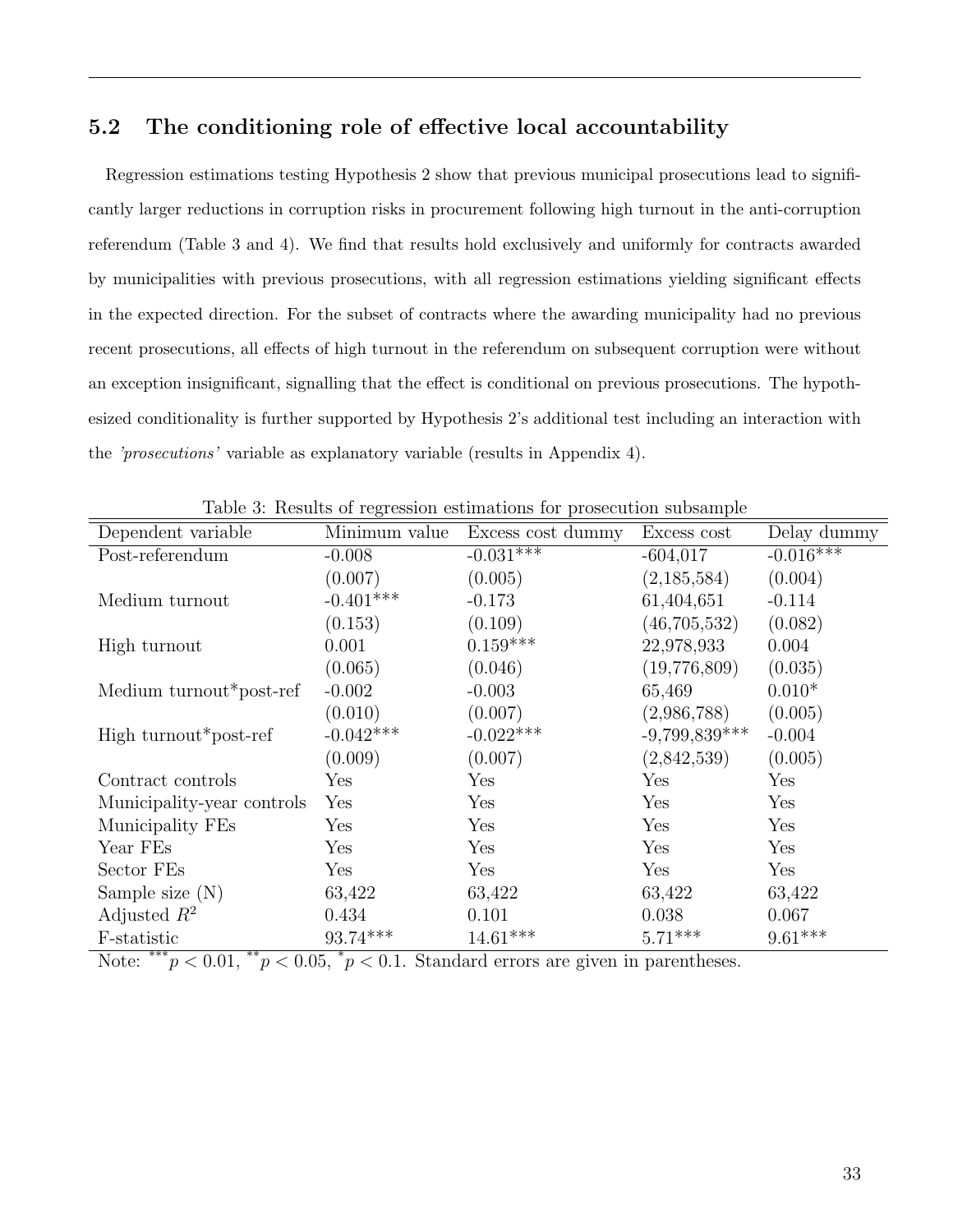| Dependent variable         | Minimum value | Excess cost dummy | Excess cost    | Delay dummy |
|----------------------------|---------------|-------------------|----------------|-------------|
| Post-referendum            | $-0.012$      | $-0.037***$       | $-489,281$     | $-0.011**$  |
|                            | (0.008)       | (0.006)           | (1,871,390)    | (0.004)     |
| Medium turnout             | 0.018         | $-0.061$          | $-448,945$     | $-0.021$    |
|                            | (0.053)       | (0.038)           | (12, 285, 874) | (0.027)     |
| High turnout               | $0.134***$    | $-0.097***$       | $-1,637,845$   | $-0.045**$  |
|                            | (0.038)       | (0.027)           | (8,853,815)    | (0.020)     |
| Medium turnout*post-ref    | $-0.015$      | $-0.002$          | $-1,105,949$   | $-0.002$    |
|                            | (0.020)       | (0.007)           | (2, 295, 394)  | (0.005)     |
| High turnout*post-ref      | $-0.012$      | 0.002             | $-549,559$     | $-0.005$    |
|                            | (0.020)       | (0.007)           | (2,393,907)    | (0.005)     |
| Contract controls          | Yes           | Yes               | Yes            | Yes         |
| Municipality-year controls | Yes           | Yes               | Yes            | Yes         |
| Municipality FEs           | Yes           | Yes               | Yes            | Yes         |
| Year FEs                   | Yes           | Yes               | Yes            | Yes         |
| Sector FEs                 | Yes           | Yes               | Yes            | Yes         |
| Sample size $(N)$          | 57,580        | 57,580            | 57,580         | 57,580      |
| Adjusted $R^2$             | 0.403         | 0.104             | 0.014          | 0.060       |
| F-statistic                | $82.45***$    | $15.08***$        | $2.75***$      | $8.74***$   |

Table 4: Results of regression estimations for no prosecution subsample

Note: \*\*\* $p < 0.01$ , \*\* $p < 0.05$ ,  $p < 0.1$ . Standard errors are given in parentheses.

#### 5.3 Sensitivity analyses and robustness tests

#### 5.3.1 Results hold with other treatment assignment mechanisms

To examine how the choice of treatment assignment rule affects these results' robustness, we consider two further treatment assignment types based on turnout and proportional turnout above and below the median. We find that all our previously outlined results hold and are equally significant as for the previous two treatment assignment types (Appendix 5). While this further confirms the robustness of our argument, treatment assignment type 1 and 2 show that the differential reduction in corruption risks following the referendum for high turnout municipalities is concentrated in municipalities in the top third, rather than half of the turnout distribution. Therefore, due to this further richness of results, regression models employing treatment assignment type 1 and 2 remain the preferred models.

#### 5.3.2 Post-referendum reduction in use is unique to minimum-value procedures

The most robust and highly significant results show in regressions using minimum-value procedures as corruption risk indicator. Inferring support for our hypotheses from these result would be questionable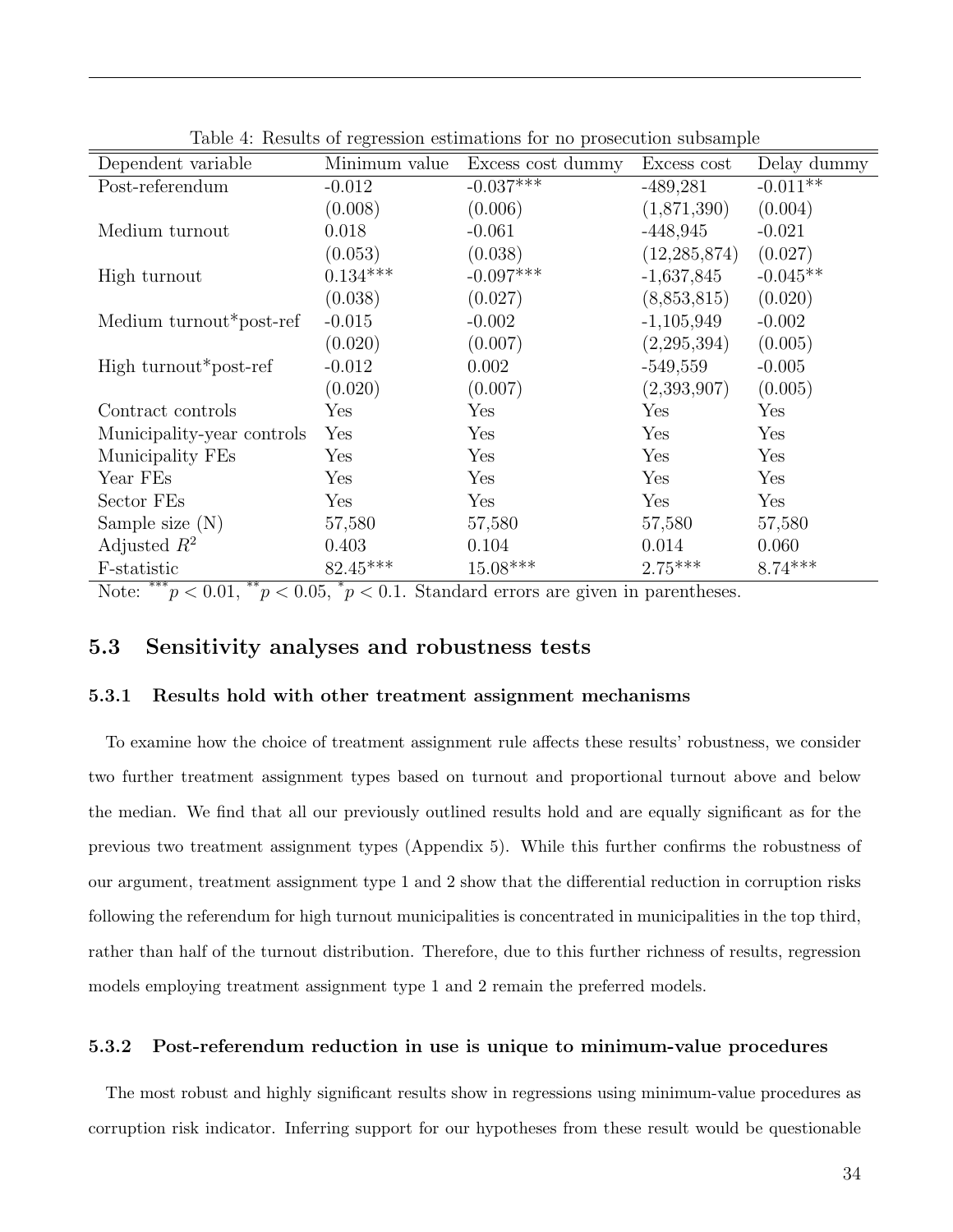if there was an equally significant differential reduction in high-turnout compared to low-turnout municipalities in other procurement procedures' use which are not well-documented methods for mayoral corruption. To reject this possibility, we estimate the same models for the three other most common procurement procedure types as outcome variables. These are the direct contracting, special regime, and public tendering. The results show no significant differential reduction in the use of any other procedure type following the referendum in high-turnout compared to low-turnout municipalities in any of the estimated models employing any treatment assignment mechanism (Appendix 6). This allows us to conclude that this effect is unique to minimum value procedures.

#### 5.3.3 Results hold with expanded sector fixed-effects

To rule out definitively that results capture a differential change in the sector composition of procurement contracts in high and low turnout municipalities following the referendum, the models are re-estimated including two more detailed classifications as contract sector fixed-effects. The two available detailed sector indicators are the 'product or services family' ('nombrefamilia' and 'idfamilia' variables) and 'product or services class' ( 'nombreclase' and 'idclase' variables), which take 295 and 1,569 distinct values respectively in the dataset. Re-estimating the models with these sector fixed-effects yields identical and equally significant results (Appendix 7), further increasing our argument's robustness.

## 6 Discussion and interpretation of results

This dissertation shows that local elected officials are responsive to electoral pressure to reduce corruption in developing democracies, conditional on generally effective accountability for local elected officials' misconduct. This section interprets this dissertation's findings, outlines the advantages and limitations of its empirical strategy, and suggests potential improvements to enhance the robustness of its causal conclusions.

## 6.1 Summary and interpretation of findings

The baseline regression estimations' results strongly support this dissertation's theoretical argument. It finds that high turnout among constituents in the anti-corruption referendum leads to a subsequent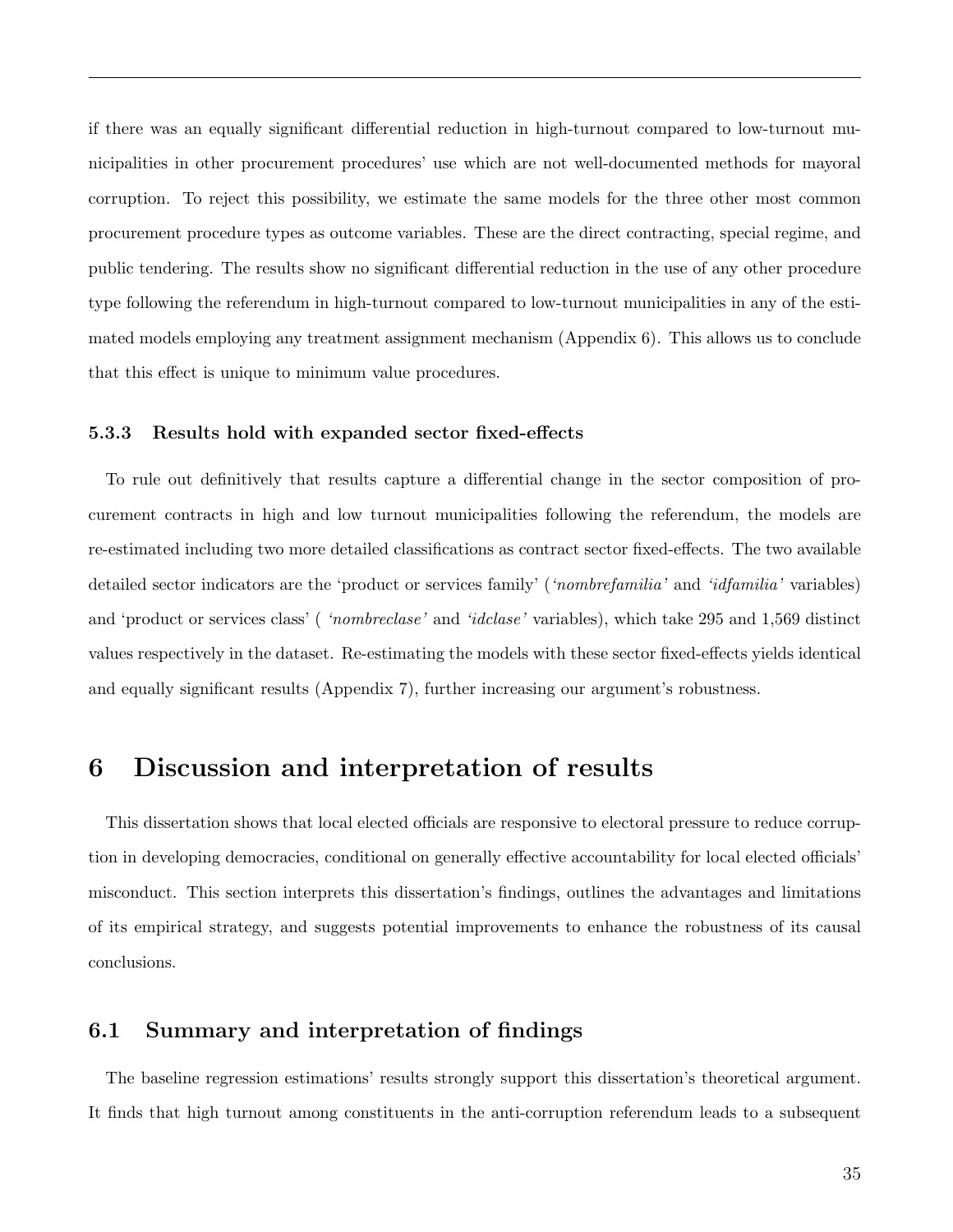reduction in a municipality's contracts' corruption risks compared to low referendum turnout municipalities. High local turnout signals that a municipality's constituents care strongly about corruption, inducing local incumbents to estimate large electoral punishments for corruption. They therefore exercise less corruption subsequent to gaining this information, so as to escape electoral punishment for corruption in their next election.

Further regression estimations show that the corruption-reducing effect of high referendum turnout holds only in municipalities with previous precedent for prosecution of local elected officials' malfeasance in office. I argue that past prosecutions signal to incumbents that corruption has retributions, and this, paired with strong electoral pressure, propels them to refrain from corruption. In municipalities without precedent for elected officials' prosecution, corrupt mayors know that they are more insulated from punishment for corruption, and therefore perceive little pressure to reduce corrupt behaviour, in spite of increased electoral pressure. While it may be surprising that prosecutions for malfeasance by mayors and councillors actually signal more effective local electoral accountability, it should be noted that corruption is highly widespread in Colombian municipal governance. This means that no past prosecutions in a municipality are unlikely to signal a complete lack of corruption, but rather primarily untethered corruption. This idea is supported by the correlational evidence in our regression estimations in Appendix 4 that municipalities with previous prosecutions are 30.3% less likely to use minimum-value procedures to award contracts (significant at 1% level).

These results lead us to conclude that, conditional on working local electoral accountability for corruption, mayors are responsive to constituent interest in corruption, curbing corrupt behaviour but only when facing strong electoral pressure.

#### 6.2 Reasons for confidence in the causal interpretation of findings

A number our research design's attributes warrant confidence in the causal interpretation of these findings.

Firstly, the difference-in-differences design allows us to rule out that unobservable municipality and contract characteristics account for our results. It lends confidence to attributing changes in corruption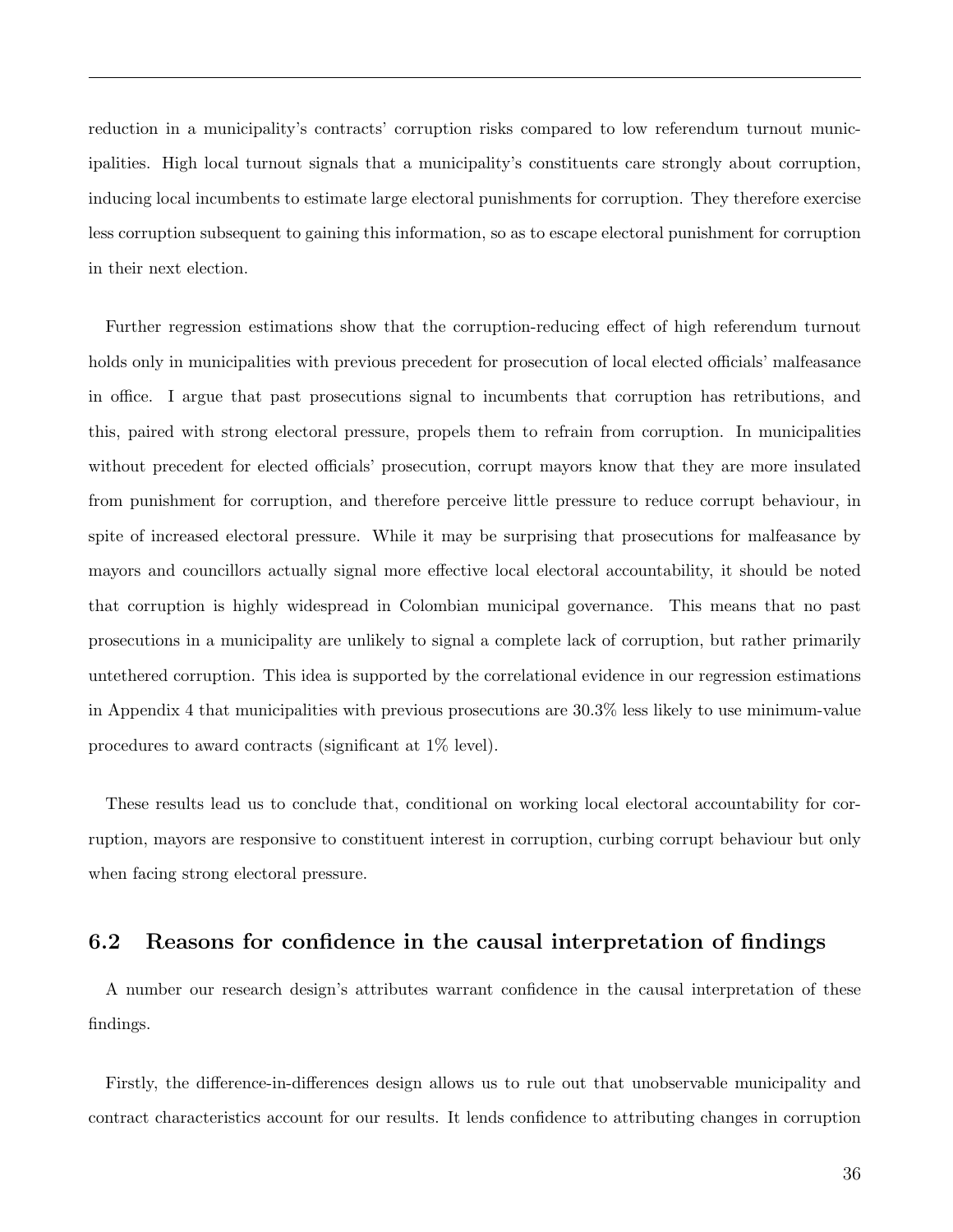levels to the differential effect of the anti-corruption referendum based on local turnout.

Secondly, all regression estimations are conducted employing municipality fixed-effects, which enable us to eliminate the effect of constant municipality characteristics on corruption risks and focus solely on determinants of within-municipality change in corruption risks following the referendum.

Thirdly, contract awarding through minimum-value procedures is the most reliable indicator of corruption risks in our case study and all results are most significant (at 1% level) with this outcome variable. Any post-referendum reduction in minimum-value procedures' use reflects mayors' conscious decision to alter the procedure away from the type well-known to facilitate favouritism.

Finally, while the delay indicator of corruption risks is insignificant in all estimations, this should not cast doubt on the results' validity for two reasons. Firstly, previous studies of mayoral procurement corruption's determinants in Colombia such as Gulzar and colleagues (2020) also found that using delay as outcome variable yielded insignificant results. Secondly, a quick, rushed job and therefore short execution could similarly indicate low-quality and possibly corrupt contracting.

For these reasons, we interpret our empirical results as causal evidence of the corruption-reducing effect of Colombia's anti-corruption referendum conditional on effective local accountability.

# 6.3 Limitations of empirical strategy and potential future improvements

While numerous factors warrant confidence in this causal interpretation, the empirical strategy possesses a few limitations and corresponding potential improvements that would further enhance robustness and enable deeper insights.

First, while the anti-corruption referendum is expected to account for most change in incumbent corruption levels, it is possible that some endogeneity was introduced by incumbents in municipalities with high electoral pressure reducing corruption in the runup to the referendum. This could have occurred as corruption, a key incumbent performance measure, received increased pre-referendum attention or as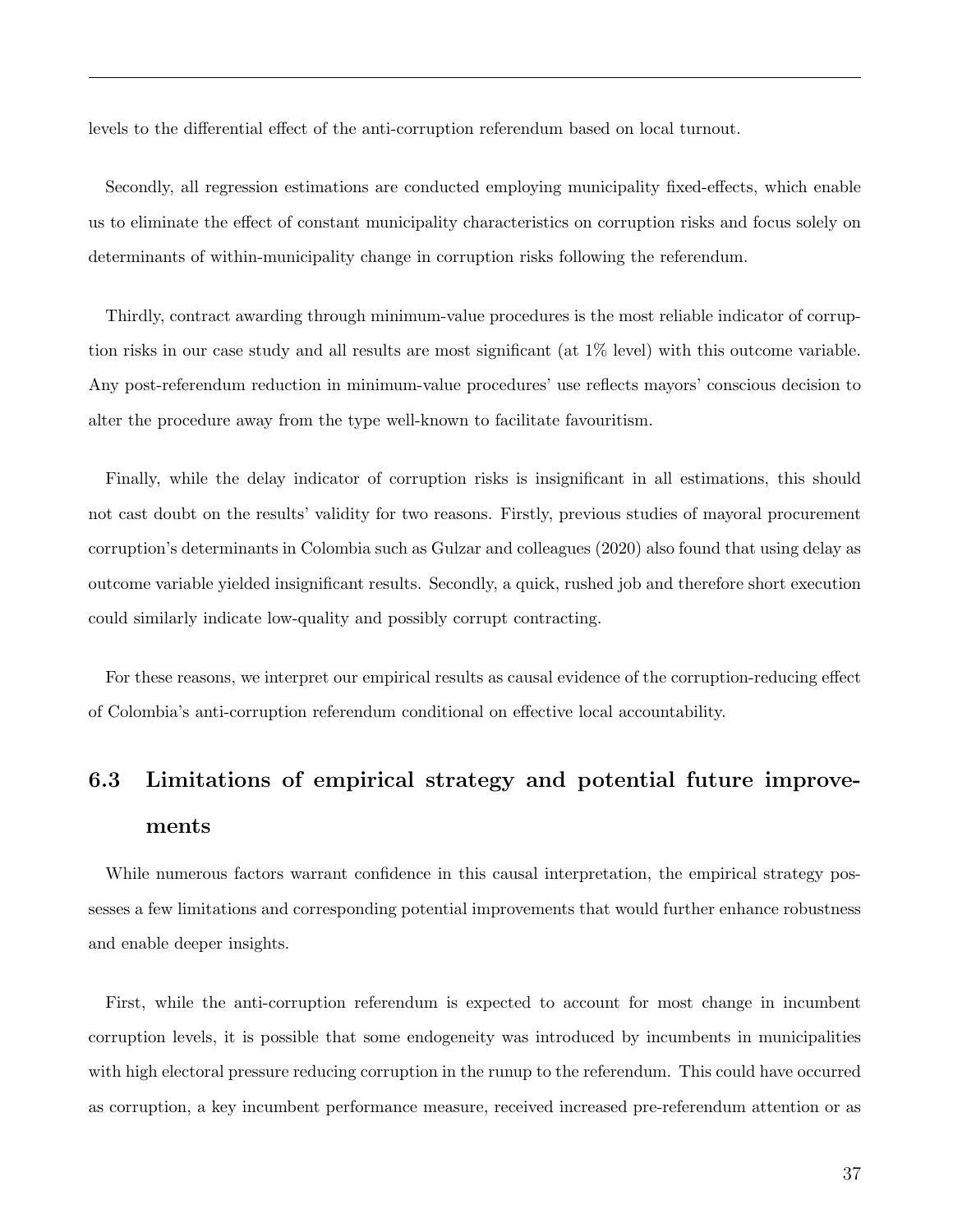incumbents may wished to strategically avoid drawing further attention to corruption and therefore high turnout, because a valid referendum would have led to new corruption-curbing regulations. Still, I argue that this endogeneity was likely negligible as, first, the referendum did not focus on local corruption specifically and, second, the idea that a mayor would reduce favouritism just to potentially influence a few constituents' turnout decision seems a wasteful and cognitively taxing effort. Moreover, even if such endogeneity exists, it would only weaken our results by dampening the corruption-reducing effect of high turnout. Therefore, the fact that our results exist even if there was such endogeneity only confirms their robustness. Still, employing an instrumental variable for referendum turnout could remedy this issue. Confidence in findings could be further enhanced by collecting evidence from other sources such as interviews with mayors, municipal councillors, local civil society organisations and corruption watchdogs.

Second, disaggregating the channels through which high referendum turnout exerted electoral pressure on mayors could be insightful. This would involve disentangling the influence of elected officials possessing more precise information on high expected electoral punishment for corruption and the differential increase in corruption's salience to constituents in high and low turnout municipalities due to the referendum. As local media and civil society facilitate voter information acquisition and collective action and increase electoral pressure in general but not mayors' perceptual accuracy, possessing information on municipalities' strength of local media and civil society could allow us to separate these effects.

Third, it would be important to verify that, in the face of electoral pressure, municipal elected officials indeed reduced overall corruption, and not just switched to different, more hidden procurement favouritism methods. Employing outcome-based corruption risk indicators relating to the firms winning contracts such as the intensity of specific procuring relationships between firms and municipalities (Auriol, Straub and Flochel, 2016) and the common outcome indicator of one bidding firm (Coviello, Gagliarducci, 2017; Titl. Geys, 2019) could facilitate this endeavour.

Fourth, the reasoning that previous municipal prosecutions proxy for the effectiveness of local electoral accountability would benefit from further empirical verification. A thorough examination of the predictors of municipal elected officials' prosecution and more qualitative evidence on widespread corruption in municipalities without previous prosecutions would support this interpretation. Testing whether re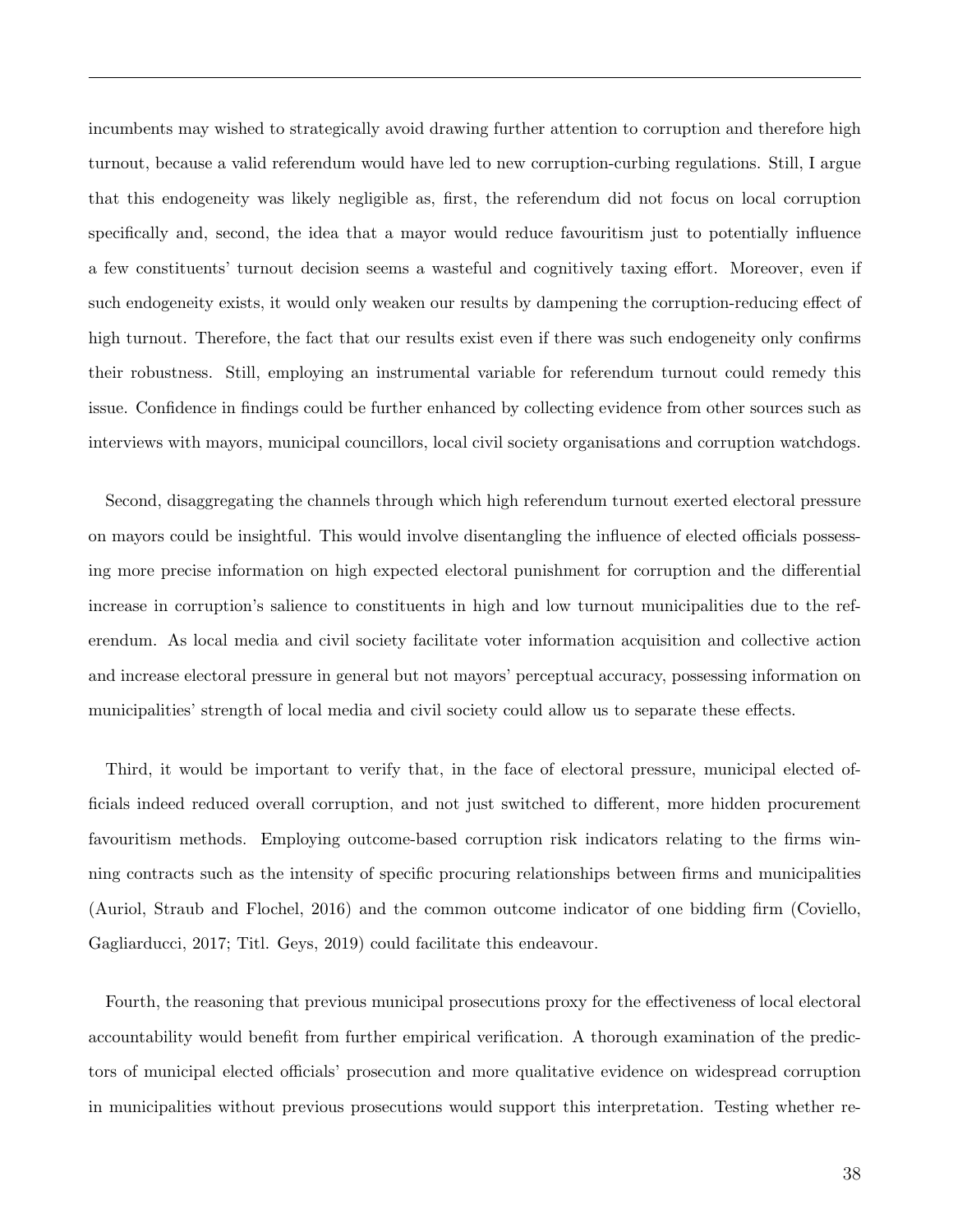sults hold for other indicators of local accountability effectiveness such as municipal transparency and prevalence of clientelism would further strengthen this interpretation.

Finally, important additional insights could be gained from studying the consequences of not curbing corruption following high referendum turnout for mayors' success in the next election they run in. If it is shown that mayors who did not adjust their behaviour following electoral pressure are less likely to be re-elected under effective local accountability, this would lend further support to our theoretical argument.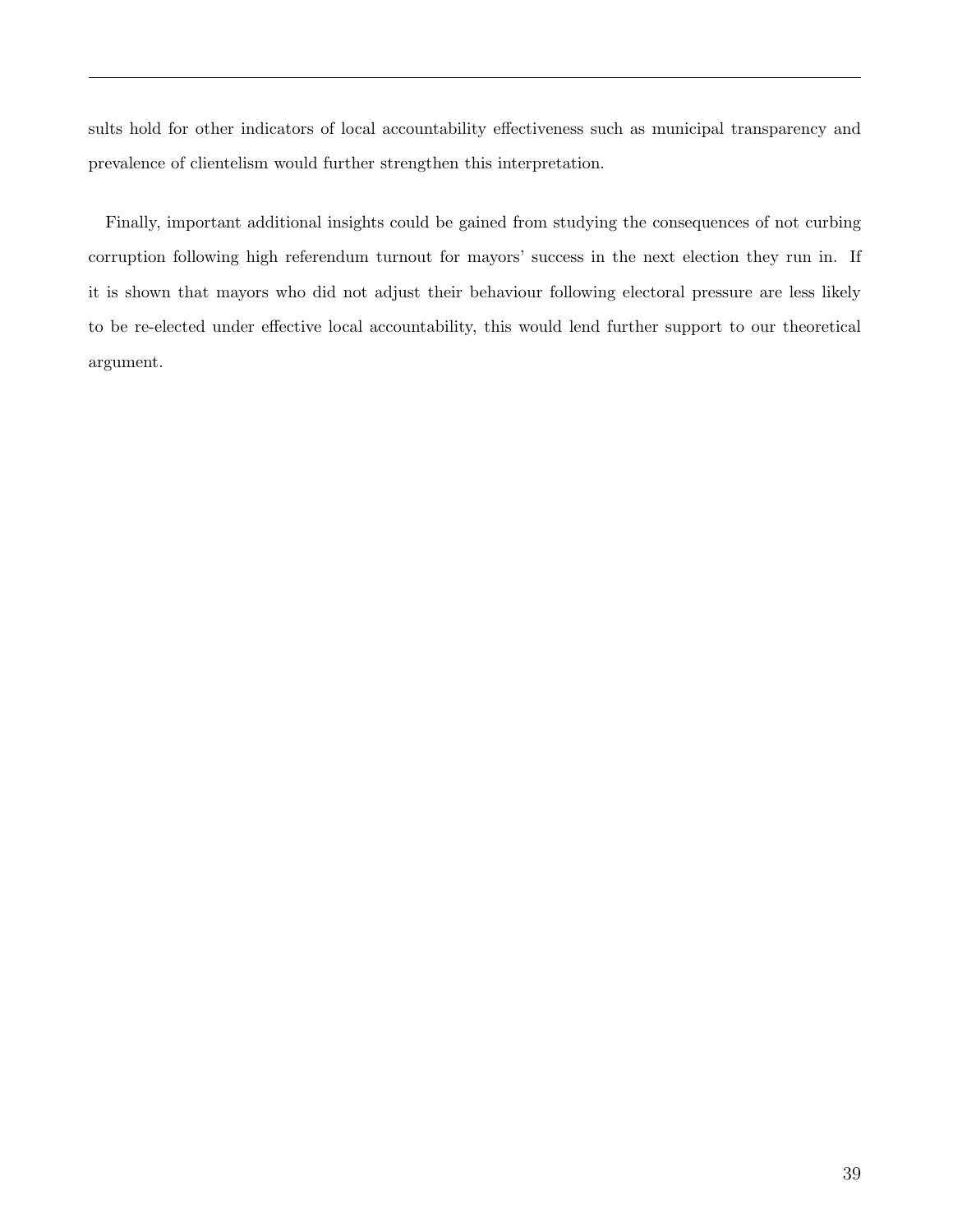## 7 Conclusion

## 7.1 Summary of results

Corruption by local elected officials poses a serious impediment to democratic governance and economic development in developing democracies. Local politicians' misuse of public resources is widespread and often occurs without retributions, pointing to serious imperfections of electoral accountability. While the academic literature on accountability for corruption has widely studied the local conditions facilitating electoral accountability such as strong local media, governance transparency and political competition, incumbents' behavioural responsiveness to electoral pressure on corruption has received comparatively little scholarly attention. This dissertation sheds more light on this issue by examining changes in corruption levels in Colombian municipalities after various turnout levels in a 2018 national anti-corruption referendum.

This dissertation's empirical inquiry finds that local elected officials are responsive to electoral pressure to reduce corruption in developing democracies, conditional on historically effective accountability for local elected officials' misconduct. Its case study compares corruption levels across municipalities before and after an anti-corruption referendum held in Colombia in 2018. Creating a dataset of municipal procurement contracts, referendum turnout, and municipality characteristics, it constructs corruption risk indicators based on well-known mayoral procurement favouritism strategies in Colombia. Its differencein-differences research design then compares the changes in municipal contracts' corruption risk levels in high and low referendum turnout municipalities following the anti-corruption referendum. Performing municipality fixed-effects regression estimations, it finds that corruption risks are significantly reduced following the referendum in high-turnout compared to low-turnout municipalities. It further shows that this effect is conditional on municipalities experiencing previous precedents of prosecutions for municipal elected officials' misconduct.

These results strongly support this dissertation's theoretical argument. This dissertation has argued that referendums function as a signalling mechanism on the salience of specific issues for constituents to elected officials. Conditional on effective electoral accountability, incumbents adjust their behaviour to act more in line with constituent preferences after receiving the signal so as to maximise their re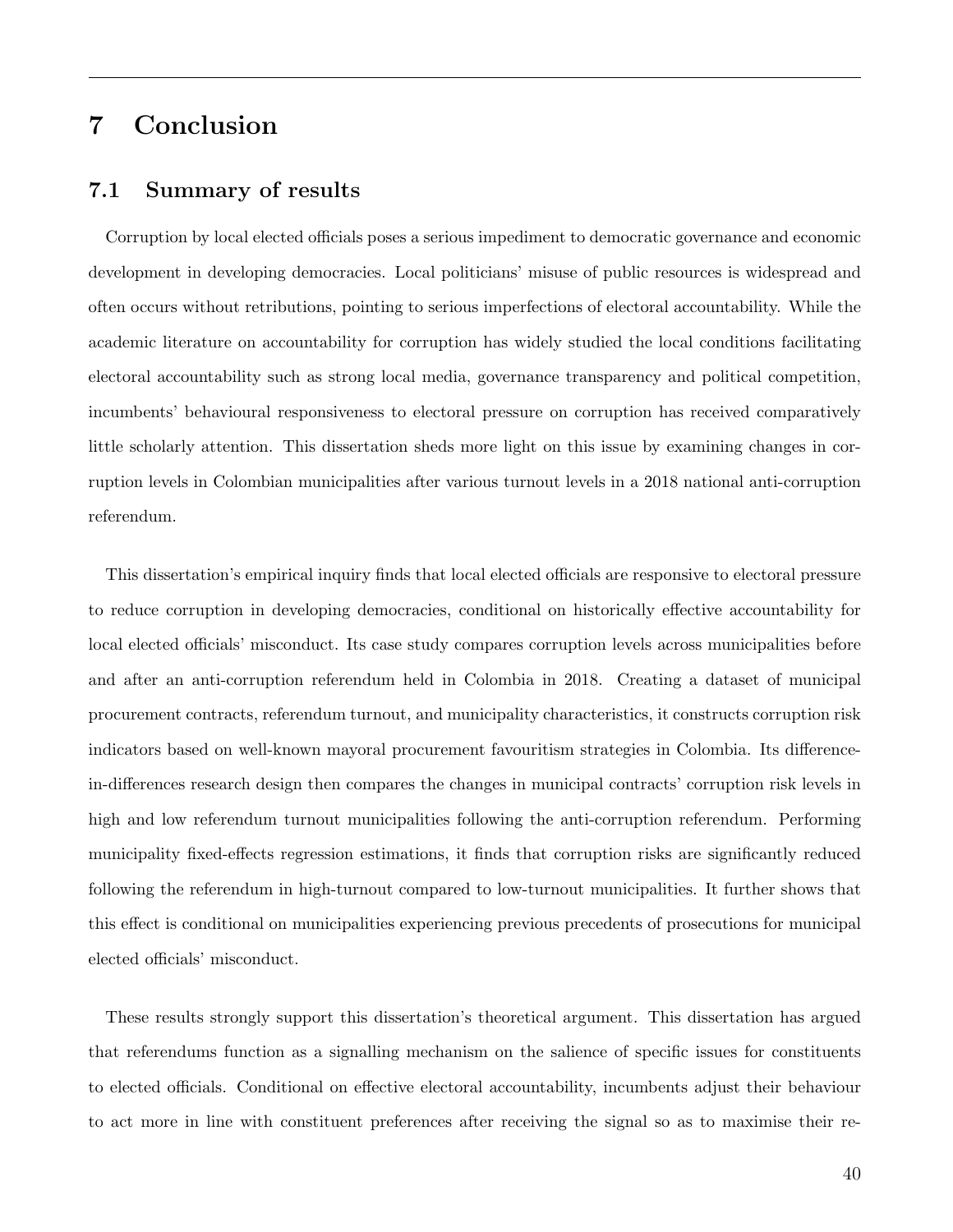elected chances. Therefore, turnout in a referendum on implementing strong anti-corruption measures in Colombia can be interpreted as a signal of constituents' concern with corruption and corresponding expected electoral punishment for corruption in each municipality. A high turnout should lead incumbents to reduce corruption levels compared to incumbents in low-turnout municipalities. The results confirm this by show that, conditional on well-functioning electoral accountability, local elected officials adjust their behaviour and reduce corruption following a signal of high electoral pressures to do so.

## 7.2 Contribution and outlook

This finding contributes to and identifies further areas of research in multiple literature.

Firstly, for the study of political responsiveness on the local level in developing democracies it demonstrates the existence of a dynamic relationship between incumbents' information on voter concerns and their behaviour, and the conditions under which such political responsiveness exists. More insight could be gained by studying the conditioning role of other local-level factors influencing accountability such as governance transparency, prevalence of clientelism and vote-buying, and intensity of local political competition. It would also be insightful to understand the effect of a failure to adjust behaviour following electoral pressures on incumbents' subsequent performance in elections.

Secondly, for the study of referendums, this dissertation's finding highlights the role of referendums as signalling mechanisms of voter concerns to incumbents. Its results demonstrate the importance of studying referendums' consequences beyond legislative and electoral politics and considering more seriously how referendums shape representational quality and incumbent behaviour in office.

Finally, this dissertation contributes to the study of determinants of local procurement corruption by demonstrating the role of signals on strong electoral pressures in constraining procurement corruption. Its use of corruption risk indicators constructed from procurement contracts data in a difference-indifferences research design demonstrates the possibilities in and limitations of objective measures of corruption constructed from large-scale administrative data.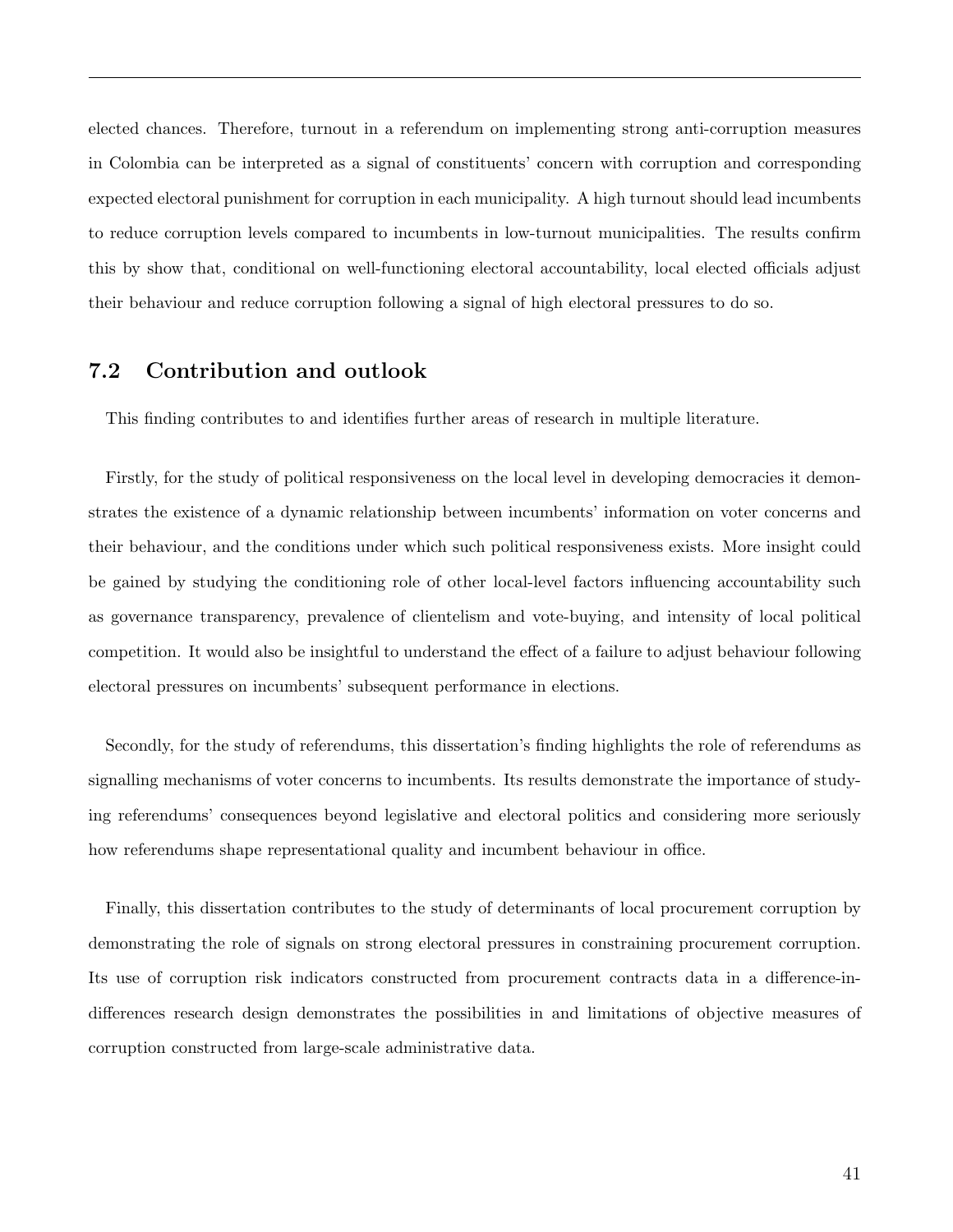## 7.3 Policy implications

For policy-makers this dissertation's findings offer key lessons on designing policy to tackle local corruption in developing democracies. Its encouraging result on a referendum's ability to reduce incumbent corruption demonstrates the importance of policy tools involving popular political participation in fighting corruption. However, its result on the centrality of effective local accountability for corruption as a precondition for this shows that as long as local leader are insulated from electoral pressures, popular will is not enough to limit corruption. Therefore, only by simultaneously implementing policies to facilitate better local accountability for elected officials' misconduct can popular electoral pressure curb local corruption.

## 7.4 Some lessons for the fight against corruption in Colombia

For Colombians fighting corruption, these findings show that, while the anti-corruption referendum did not lead to legislative change, it was not fully in vain. In municipalities with well-functioning accountability for corruption, a strong expression of popular will to fight favouritism prompted local elected officials to curb corruption. The results on local accountability's conditioning role show that building and strengthening a general political culture of accountability on the local level is crucial for effectively fighting corruption in Colombia.

Replication data: [https://www.dropbox.com/sh/jrnvfyy9caj15no/AAAe9wLdXWHIpE6p5BEF0wEI](https://www.dropbox.com/sh/jrnvfyy9caj15no/AAAe9wLdXWHIpE6p5BEF0wEIa?dl=0)a?  $d = 0$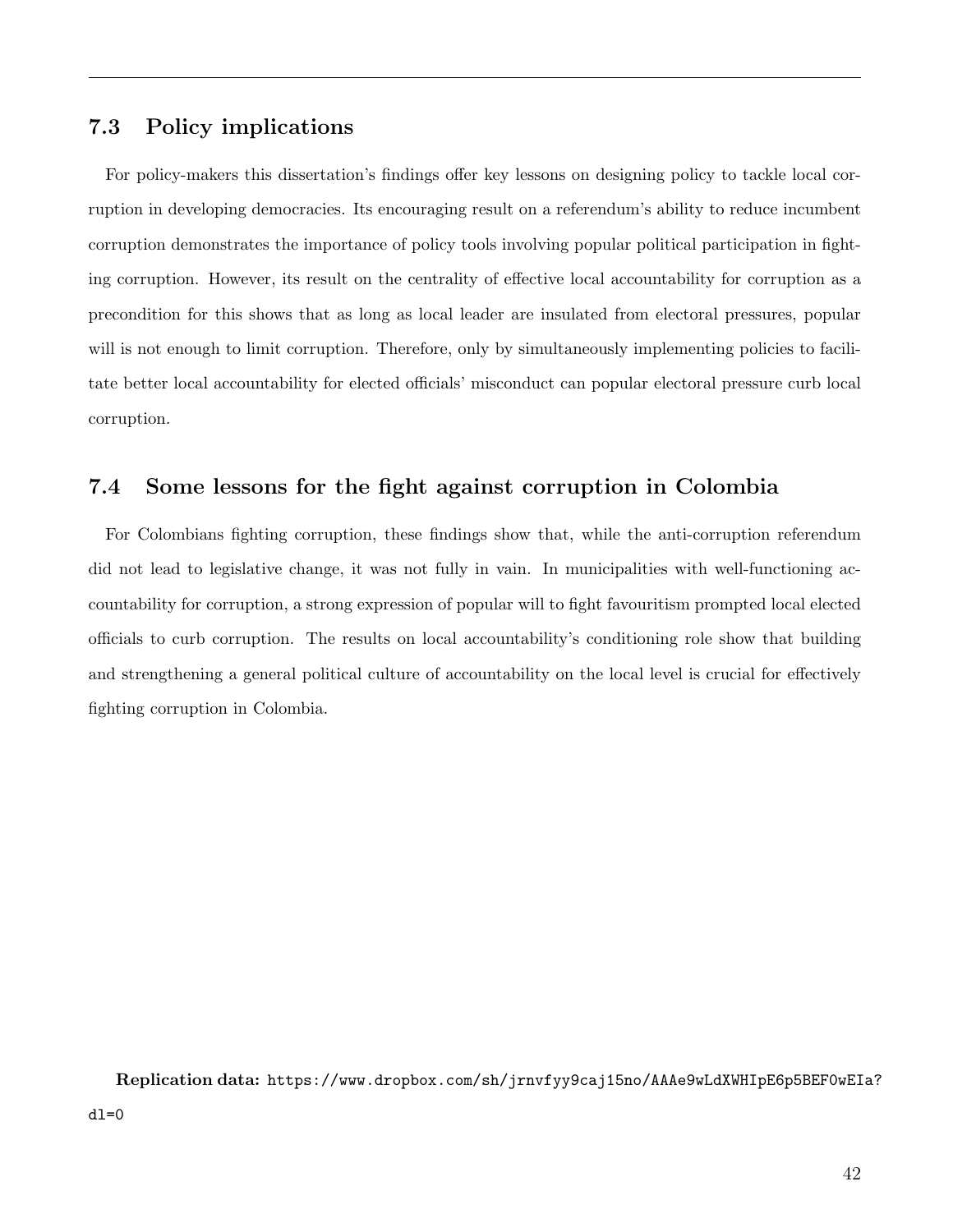# 8 Appendices

## Regression model for testing Hypothesis 2

To test Hypothesis 2, the following regression model is estimated.

 $Contract corruption risk_i =$ 

 $\alpha_0+\alpha_1$ highturnout<sub>i</sub>+ $\alpha_2$ post−referendum<sub>i</sub>++ $\alpha_3$ prosecutions<sub>i</sub>+ $\alpha_4$ (highturnout\*post−referendum)<sub>i</sub>+  $\alpha_5(highturnout * prosecutions)_i + \alpha_6 (post-referendum * prosecutions)_{i,t} + \alpha_7 (post-referendum * prosecutions)_{i,t}$ highturnout \* prosecutions)<sub>i</sub> +  $\alpha_8$ contractcharacteristics<sub>i</sub> +  $\alpha_9$ municipality – yearcontrols<sub>i</sub> +  $\label{eq:1} \alpha_{10}municipality fixed-effects_i+\alpha_{11} year fixed-effects_i+\alpha_{12} sector fixed-effects_i+\varepsilon_{i}$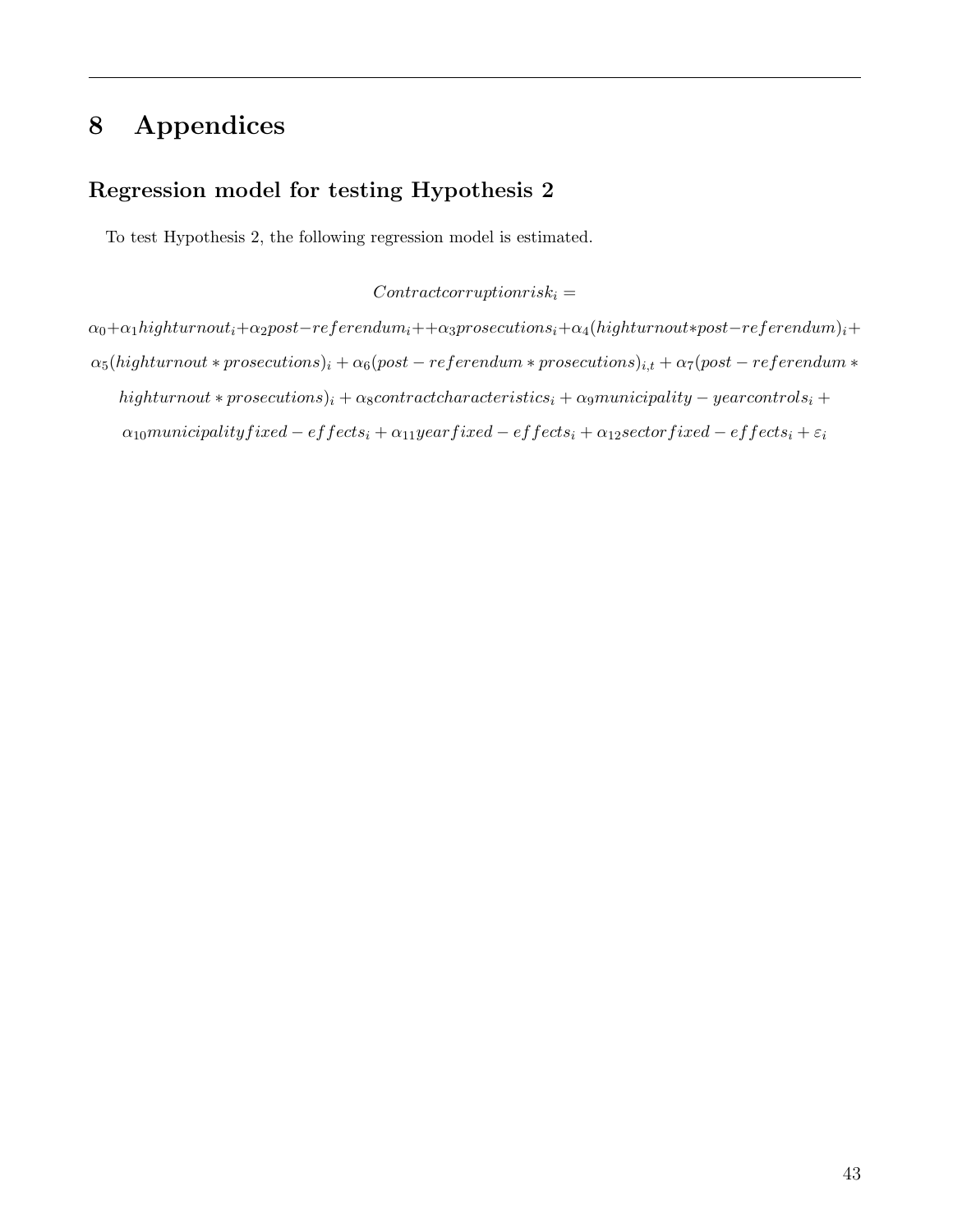# Results for estimating baseline specification for binary outcome variables with logistic regression models

|                                  | Model 1       | Model 2           |
|----------------------------------|---------------|-------------------|
| Dependent variable               | Minimum value | Excess cost dummy |
|                                  |               |                   |
| Post-referendum                  | $-0.042$      | $-0.724***$       |
|                                  | (0.053)       | (0.086)           |
| Medium turnout                   | $-3.436***$   | $-2.158$          |
|                                  | (1.074)       | (1.395)           |
| High turnout                     | 2.908***      | $-0.486$          |
|                                  | (0.674)       | (1.201)           |
| Medium turnout * post-referendum | $-0.111$      | $-0.103$          |
|                                  | (0.069)       | (0.116)           |
| High turnout * post-referendum   | $-0.258***$   | $-0.009$          |
|                                  | (0.068)       | (0.105)           |
| Contract value (log)             | $-1.521***$   | $0.461***$        |
|                                  | (0.012)       | (0.009)           |
| Municipality revenue             | 0.106         | $-0.033$          |
|                                  | (0.089)       | (0.124)           |
| Municipality transfers           | $-0.057$      | $0.836**$         |
|                                  | (0.286)       | (0.370)           |
| Municipal violence               | 0.0001        | $-0.009$          |
|                                  | (0.002)       | (0.006)           |
| Peace agreement contract         | $0.242*$      | $-0.013$          |
|                                  | (0.135)       | (0.156)           |
| Municipality FEs                 | Yes           | Yes               |
| Year FEs                         | Yes           | Yes               |
| Sector FEs                       | Yes           | Yes               |
| Sample size $(N)$                | 121,002       | 121,002           |
| <b>AIC</b>                       | 76,480        | 48,323            |

Table 5: Results of logistic regression estimations for Treatment Assignment 1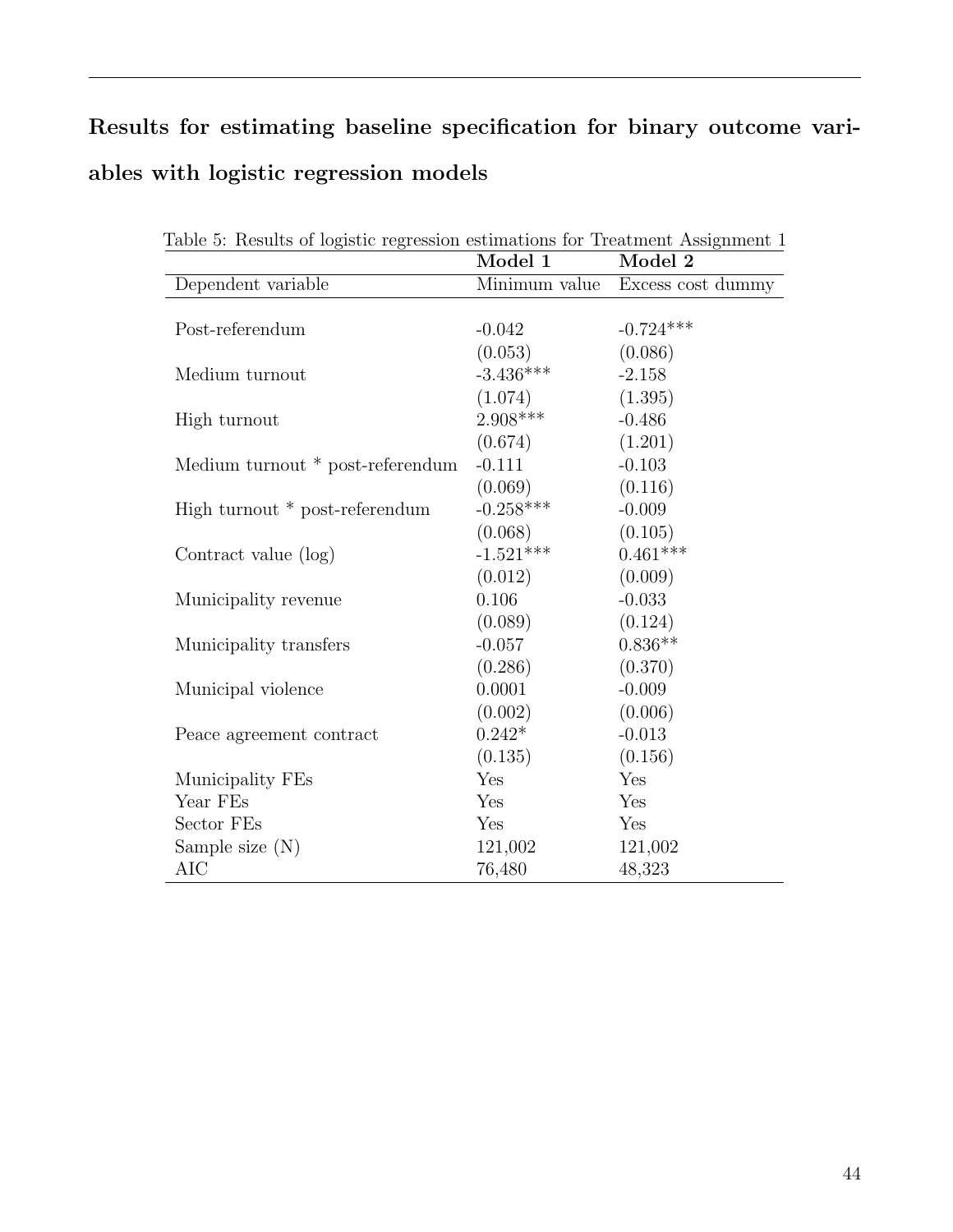## Results for Treatment Assignment 2

The following table presents the results of regression estimations to test Hypothesis 1 using the referendum turnout as a proportion of previous presidential election's turnout as treatment assignment.

|                                | Model 1       | Model 2           | Model 3       | Model 4     |
|--------------------------------|---------------|-------------------|---------------|-------------|
| Dependent variable             | Minimum value | Excess cost dummy | Excess cost   | Delay dummy |
| Post-referendum                | $-0.009$      | $-0.041***$       | $-1,303,041$  | $-0.617***$ |
|                                | (0.005)       | (0.004)           | (1,466,392)   | (0.167)     |
| Medium turnout                 |               | 0.177             | $-33,904,748$ | $-3.892$    |
|                                |               | (0.109)           | (41,854,018)  | (4.757)     |
| High turnout                   |               | 0.146             | $-40,964,792$ | $-5.870$    |
|                                |               | (0.262)           | (100,671,918) | (11.44)     |
| Mid-turnout * post-referendum  | $-0.020**$    | 0.007             | $-1,365,073$  | 0.153       |
|                                | (0.007)       | (0.005)           | (1,891,601)   | (0.215)     |
| High turnout * post-referendum | $-0.022***$   | 0.0001            | $-2,621,093$  | 0.031       |
|                                | (0.007)       | (0.005)           | (1,896,163)   | (0.215)     |
| Contract value (log)           | $-0.152***$   | $0.031^{***}\;$   | 8,670,670***  | $1.060***$  |
|                                | (0.010)       | (0.001)           | (211, 554)    | (0.024)     |
| Municipality revenue           | 0.010         | 0.001             | 676,393       | 0.100       |
|                                | (0.009)       | (0.006)           | (2,424,520)   | (0.276)     |
| Municipality transfers         | 0.0003        | $0.043**$         | $-6,611,157$  | $-0.607$    |
|                                | (0.028)       | (0.020)           | (7,699,455)   | (0.875)     |
| Municipal violence             | 0.00001       | $-0.0001$         | 2,039         | $-0.0005$   |
|                                | (0.0001)      | (0.0001)          | (32, 720)     | (0.004)     |
| Peace agreement contract       | 0.013         | $-0.003$          | 306,389       | $-0.453$    |
|                                | (0.012)       | (0.009)           | (3,365,967)   | (0.383)     |
| Municipality FEs               | Yes           | Yes               | Yes           | Yes         |
| Year FEs                       | Yes           | Yes               | Yes           | Yes         |
| Sector FEs                     | Yes           | Yes               | Yes           | Yes         |
| Sample size $(N)$              | 121,002       | 121,002           | 121,002       | 121,002     |
| Adjusted $R^2$                 | 0.422         | 0.103             | 0.029         | 0.049       |
| F-statistic                    | $90.43***$    | $15.03***$        | $4.63***$     | $7.25***$   |

Table 6: Results of regression estimations for Treatment Assignment 2

Note: \*\*\* $p < 0.01$ , \*\* $p < 0.05$ , \* $p < 0.1$ . Standard errors are given in parentheses.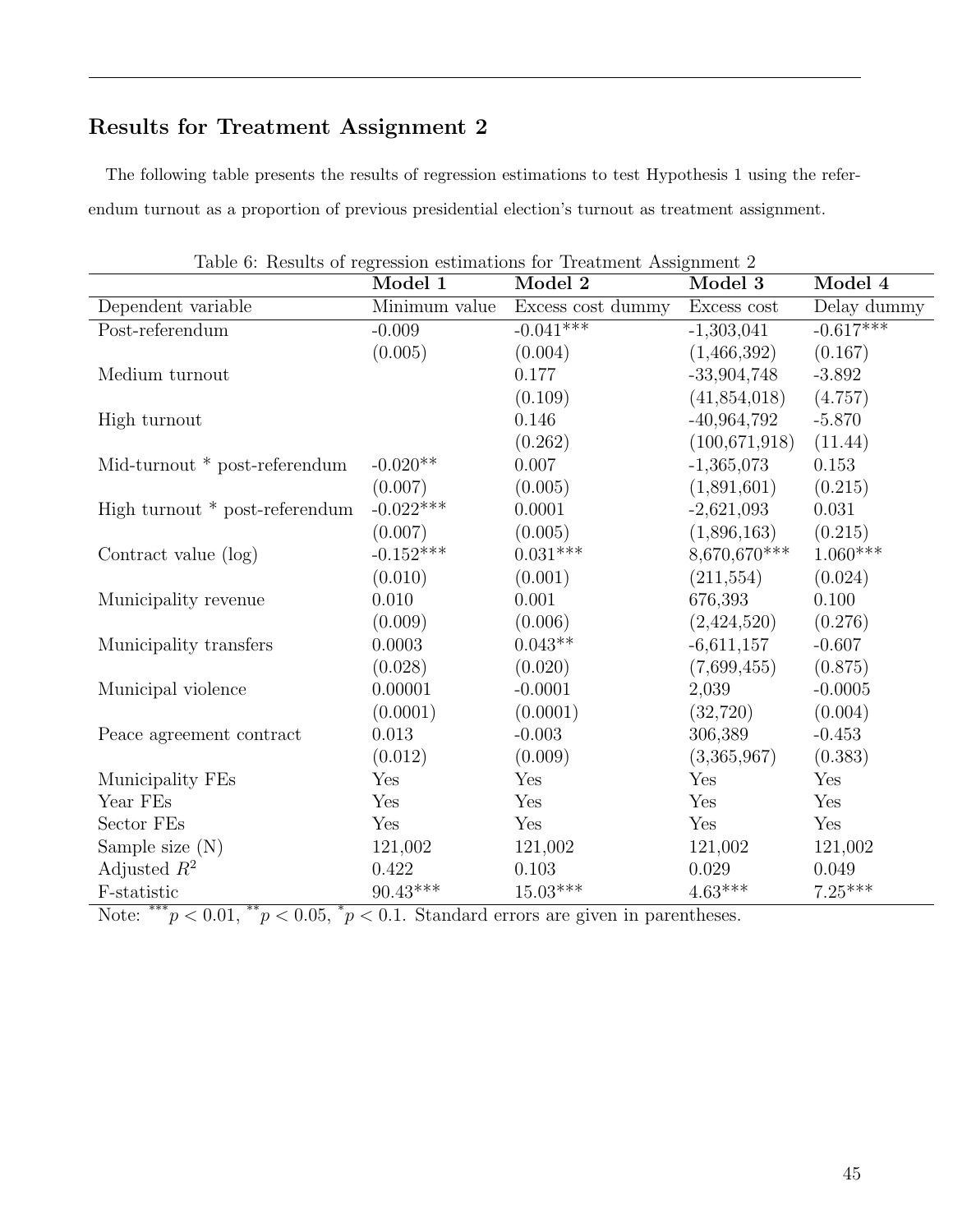## Results for regression estimations for test of Hypothesis 2

Below are results for regression estimations for Hypothesis 2. The regression specification for these models is disclosed in Appendix 1. The explanatory variable of interest is the triple interaction term between high turnout, post-ref, and prosecutions.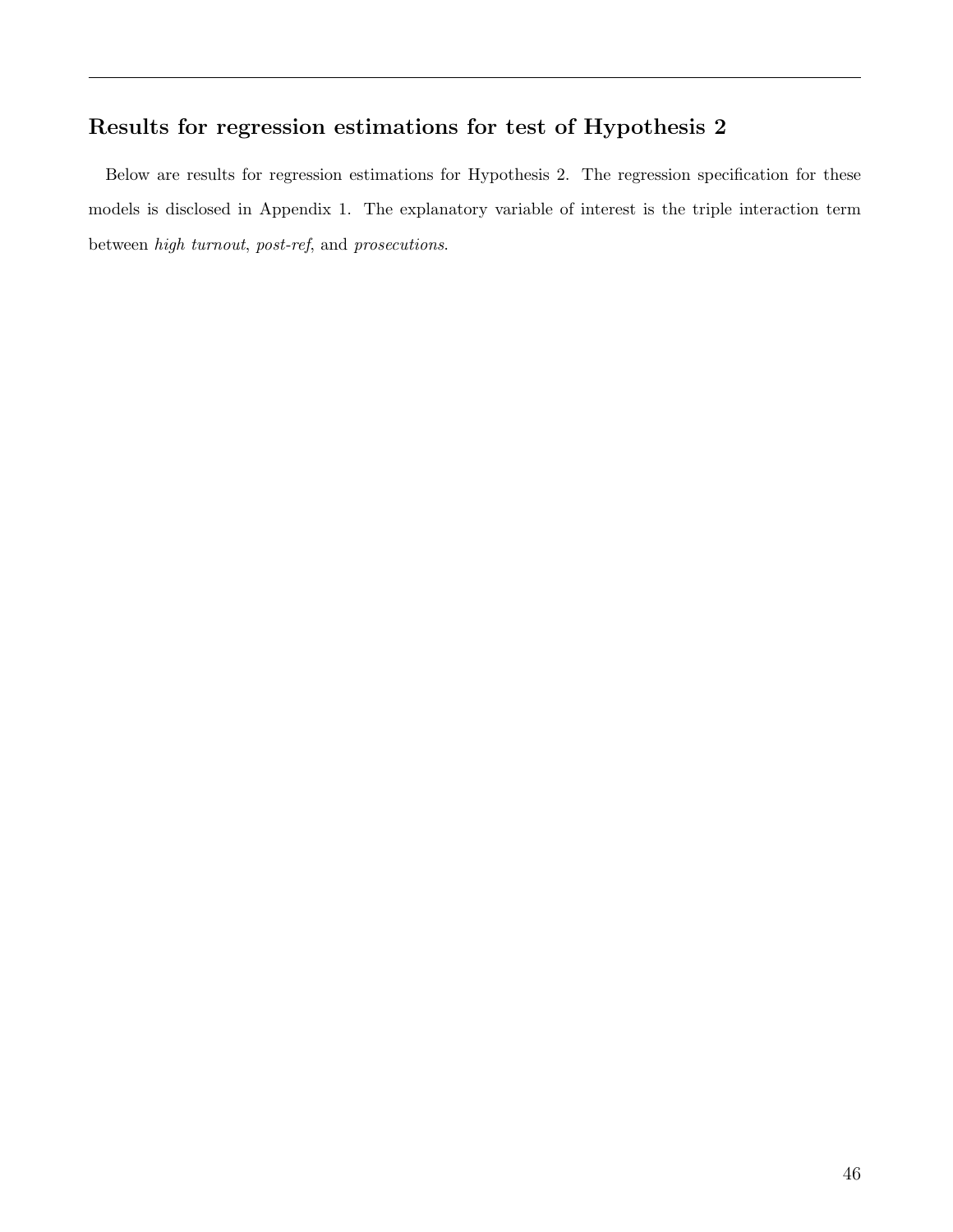| rable $\alpha$ results of respession commutations for testing $\mathbf{r}$ respectively a                                                                                                                                                                                                                                                                                                                                                                                                      | Model 1                  | Model 2           | rregulation roofgament r<br>Model 3 | Model 4     |
|------------------------------------------------------------------------------------------------------------------------------------------------------------------------------------------------------------------------------------------------------------------------------------------------------------------------------------------------------------------------------------------------------------------------------------------------------------------------------------------------|--------------------------|-------------------|-------------------------------------|-------------|
| Dependent variable                                                                                                                                                                                                                                                                                                                                                                                                                                                                             | Minimum value            | Excess cost dummy | Excess cost                         | Delay dummy |
|                                                                                                                                                                                                                                                                                                                                                                                                                                                                                                |                          |                   |                                     |             |
| Post-referendum                                                                                                                                                                                                                                                                                                                                                                                                                                                                                | $-0.010$                 | $-0.038***$       | $-734,762$                          | $-0.299$    |
|                                                                                                                                                                                                                                                                                                                                                                                                                                                                                                | (0.008)                  | (0.006)           | (2,195,931)                         | (0.250)     |
| Medium turnout                                                                                                                                                                                                                                                                                                                                                                                                                                                                                 | $-0.383$                 | $-0.096$          | 24,530,056                          | $-0.053$    |
|                                                                                                                                                                                                                                                                                                                                                                                                                                                                                                | (0.037)                  | (0.076)           | (29, 289, 931)                      | (3.329)     |
| High turnout                                                                                                                                                                                                                                                                                                                                                                                                                                                                                   | $-0.077**$               | $-0.032$          | 4,675,043                           | $-0.314$    |
|                                                                                                                                                                                                                                                                                                                                                                                                                                                                                                | (0.037)                  | (0.026)           | (10, 119, 537)                      | (1.150)     |
| Prosecutions                                                                                                                                                                                                                                                                                                                                                                                                                                                                                   | $-0.303***$              | $-0.078*$         | 11,051,753                          | $3.909**$   |
|                                                                                                                                                                                                                                                                                                                                                                                                                                                                                                | (0.061)                  | (0.043)           | (16,651,695)                        | (1.892)     |
| Medium turnout * post-ref                                                                                                                                                                                                                                                                                                                                                                                                                                                                      | $-0.016$                 | $-0.002$          | $-923,046$                          | $-0.369$    |
|                                                                                                                                                                                                                                                                                                                                                                                                                                                                                                | (0.010)                  | (0.007)           | (2,774,995)                         | (0.315)     |
| High turnout $*$ post-ref                                                                                                                                                                                                                                                                                                                                                                                                                                                                      | $-0.012$                 | 0.002             | $-306,688$                          | $-0.095$    |
|                                                                                                                                                                                                                                                                                                                                                                                                                                                                                                | (0.011)                  | (0.008)           | (2,894,472)                         | (0.329)     |
| Prosecutions * post-ref                                                                                                                                                                                                                                                                                                                                                                                                                                                                        | $-0.0001$                | 0.008             | 321,111                             | $-0.490$    |
|                                                                                                                                                                                                                                                                                                                                                                                                                                                                                                | (0.010)                  | (0.007)           | (2,779,040)                         | (0.316)     |
| Mid-turnout*prosecutions                                                                                                                                                                                                                                                                                                                                                                                                                                                                       |                          |                   |                                     |             |
|                                                                                                                                                                                                                                                                                                                                                                                                                                                                                                |                          |                   |                                     |             |
| High turnout <sup>*</sup> prosecutions                                                                                                                                                                                                                                                                                                                                                                                                                                                         |                          |                   |                                     |             |
| Mid-turnout * post-ref                                                                                                                                                                                                                                                                                                                                                                                                                                                                         | 0.013                    | $-0.001$          | 837,690                             | $0.997**$   |
| prosecutions                                                                                                                                                                                                                                                                                                                                                                                                                                                                                   | (0.014)                  | (0.010)           | (3,826,394)                         | (0.435)     |
| High turnout $*$ post-ref                                                                                                                                                                                                                                                                                                                                                                                                                                                                      | $-0.031**$               | $-0.023**$        | $-9,538,621**$                      | 0.031       |
| prosecutions                                                                                                                                                                                                                                                                                                                                                                                                                                                                                   | (0.014)                  | (0.010)           | (3,828,540)                         | (0.435)     |
| Time-variant muni. controls                                                                                                                                                                                                                                                                                                                                                                                                                                                                    | Yes                      | Yes               | Yes                                 | Yes         |
| Contract controls                                                                                                                                                                                                                                                                                                                                                                                                                                                                              | Yes                      | Yes               | Yes                                 | Yes         |
| Municipality FEs                                                                                                                                                                                                                                                                                                                                                                                                                                                                               | Yes                      | Yes               | Yes                                 | Yes         |
| Year FEs                                                                                                                                                                                                                                                                                                                                                                                                                                                                                       | Yes                      | Yes               | Yes                                 | Yes         |
| Sector FEs                                                                                                                                                                                                                                                                                                                                                                                                                                                                                     | Yes                      | Yes               | Yes                                 | Yes         |
| Sample size $(N)$                                                                                                                                                                                                                                                                                                                                                                                                                                                                              | 121,002                  | 121,002           | 121,002                             | 121,002     |
| Adjusted $R^2$                                                                                                                                                                                                                                                                                                                                                                                                                                                                                 | 0.422                    | 0.103             | 0.029                               | 0.049       |
| F-statistic<br>$\overline{\phantom{1}}$ $\overline{\phantom{1}}$ $\overline{\phantom{1}}$ $\overline{\phantom{1}}$ $\overline{\phantom{1}}$ $\overline{\phantom{1}}$ $\overline{\phantom{1}}$ $\overline{\phantom{1}}$ $\overline{\phantom{1}}$ $\overline{\phantom{1}}$ $\overline{\phantom{1}}$ $\overline{\phantom{1}}$ $\overline{\phantom{1}}$ $\overline{\phantom{1}}$ $\overline{\phantom{1}}$ $\overline{\phantom{1}}$ $\overline{\phantom{1}}$ $\overline{\phantom{1}}$ $\overline{\$ | $90.19***$<br>$^{\ast-}$ | $14.99***$        | $4.64***$                           | $7.24***$   |

Table 7: Results of regression estimations for testing Hypothesis 2 - Treatment Assignment 1

Note: \*\*\* $p < 0.01$ , \*\* $p < 0.05$ , \* $p < 0.1$ . Standard errors are given in parentheses.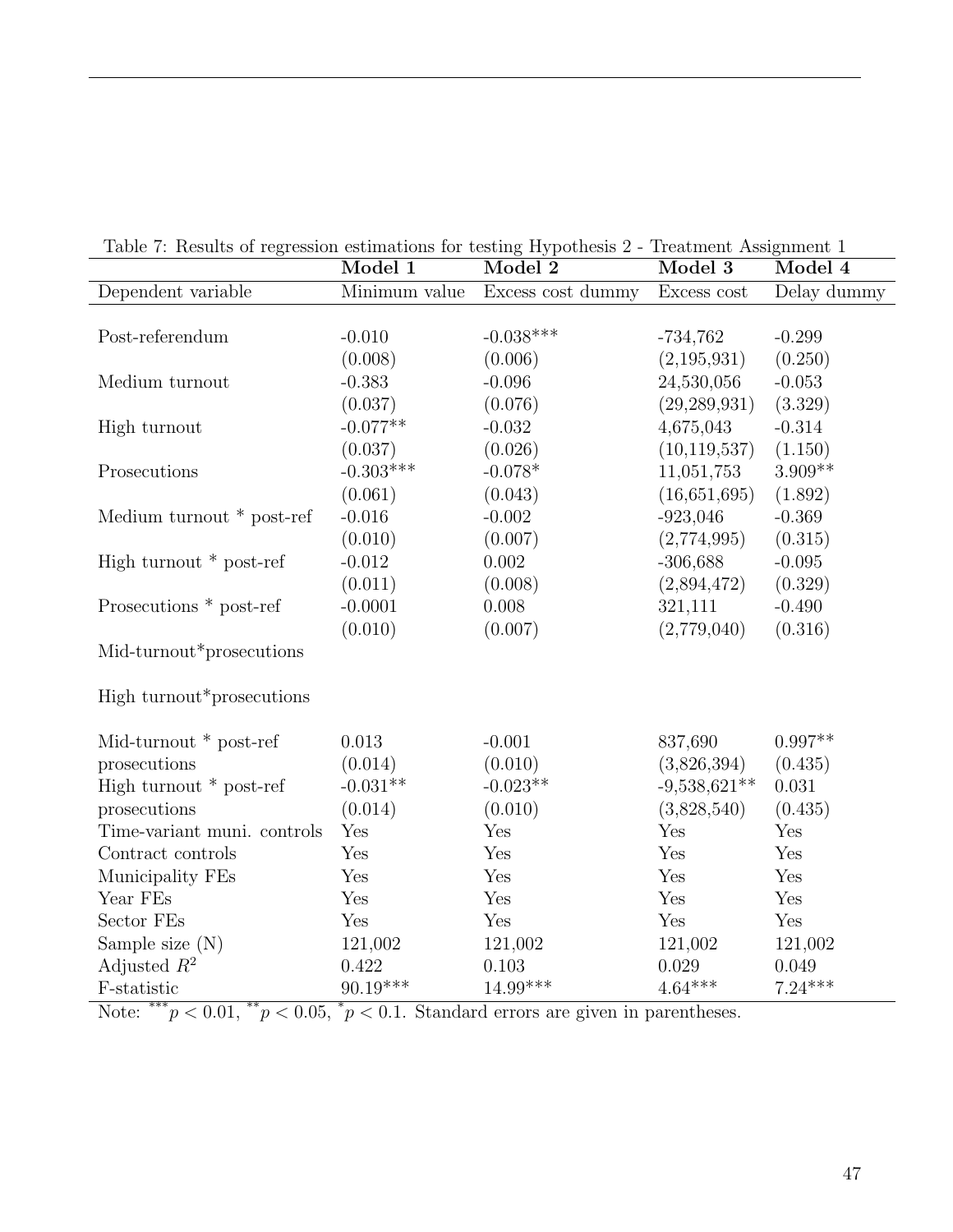|  |  | Table 8: Results of regression estimations for testing Hypothesis 2 - Treatment Assignment 2 |
|--|--|----------------------------------------------------------------------------------------------|
|  |  |                                                                                              |

| $\frac{1}{2}$ . The district of respectively continued in the column $\mathbf{r}_i$ pointed is | Model 1       | Model 2           | 11 catholic 11001 and 10<br>Model 3 | Model 4     |
|------------------------------------------------------------------------------------------------|---------------|-------------------|-------------------------------------|-------------|
| Dependent variable                                                                             | Minimum value | Excess cost dummy | Excess cost                         | Delay dummy |
| Post-referendum                                                                                | $-0.007$      | $-0.046***$       | $-2,019,086$                        | $-0.010**$  |
|                                                                                                | (0.008)       | (0.006)           | (2,114,494)                         | (0.004)     |
| Medium turnout                                                                                 | $0.347***$    | $-0.007$          | $-5,859,997$                        | 0.007       |
|                                                                                                | (0.041)       | (0.030)           | (11,348,371)                        | (0.022)     |
| High turnout                                                                                   | $0.985***$    | 0.147             | $-41,853,432$                       | $-0.057$    |
|                                                                                                | (0.366)       | (0.262)           | (100,672,918)                       | (0.193)     |
| Prosecutions                                                                                   | $-0.342***$   | $-0.185**$        | 29,259,585                          | 0.019       |
|                                                                                                | (0.129)       | (0.093)           | (35, 586, 237)                      | (0.068)     |
| Mid-turnout $*$ post-ref                                                                       | $-0.021**$    | 0.010             | 1,031,444                           | $-0.002$    |
|                                                                                                | (0.010)       | (0.007)           | (2,787,730)                         | (0.005)     |
| High turnout $*$ post-ref                                                                      | $-0.016$      | 0.012             | 1,288,538                           | $-0.005$    |
|                                                                                                | (0.010)       | (0.007)           | (2,786,351)                         | (0.005)     |
| Prosecutions * post-ref                                                                        | $-0.003$      | 0.009             | 1,290,538                           | $-0.008$    |
|                                                                                                | (0.010)       | (0.007)           | (2,751,338)                         | (0.005)     |
| Mid-turnout*prosecutions                                                                       |               |                   |                                     |             |
| High turnout <sup>*</sup> prosecutions                                                         |               |                   |                                     |             |
| Medium turnout * post-ref                                                                      | 0.001         | $-0.005$          | $-4,490,734$                        | 0.004       |
| prosecutions                                                                                   | (0.014)       | (0.010)           | (3,795,873)                         | (0.007)     |
| High turnout * post-ref                                                                        | $-0.012$      | $-0.022**$        | $-7,471,093**$                      | 0.010       |
| prosecutions                                                                                   | (0.014)       | (0.010)           | (3,805,708)                         | (0.007)     |
| Municipality FEs                                                                               | Yes           | Yes               | Yes                                 | Yes         |
| Year FEs                                                                                       | Yes           | Yes               | Yes                                 | Yes         |
| Sector FEs                                                                                     | Yes           | Yes               | Yes                                 | Yes         |
| Sample size $(N)$                                                                              | 121,002       | 121,002           | 121,002                             | 121,002     |
| Adjusted $R^2$                                                                                 | 0.422         | 0.103             | 0.029                               | 0.064       |
| F-statistic                                                                                    | $90.16***$    | $14.99***$        | $4.63***$                           | $9.34***$   |

Note: \*\*\* $p < 0.01$ , \*\* $p < 0.05$ , \* $p < 0.1$ . Standard errors are given in parentheses.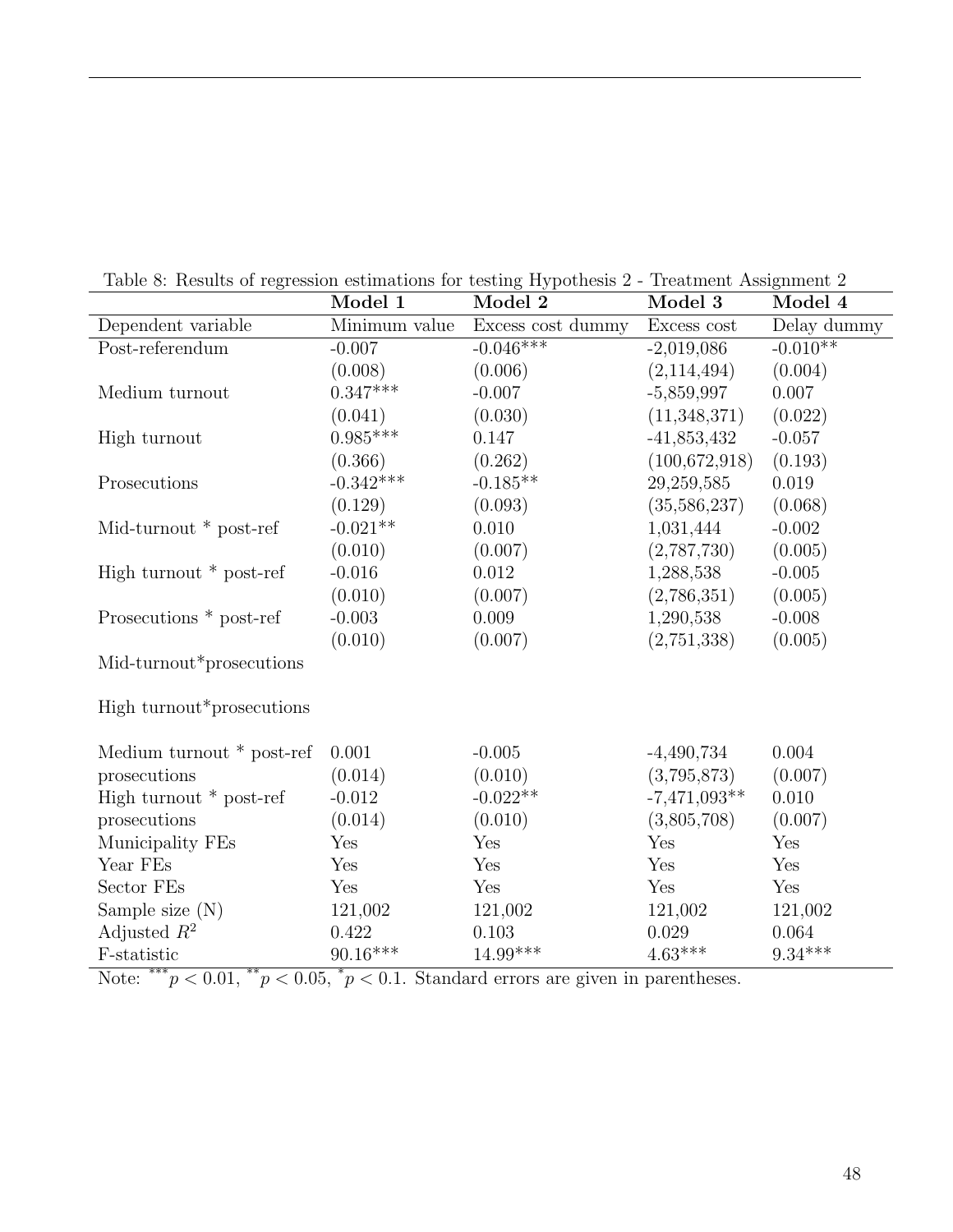## Regression results for Treatment Assignment 3 and 4

According to Treatment Assignment 3 and 4, municipalities are 'treated to' high turnout in the referendum if their turnout or turnout difference respectively is above the median in the distribution. The regression results are re-estimated with this looser definition of treatment.

|                           | Model 1                | Lable 9. Trebutto of responsibil commandio for Treatment assignment of<br>Model 2 | Model 3         | Model 4                |
|---------------------------|------------------------|-----------------------------------------------------------------------------------|-----------------|------------------------|
| Dependent variable        | Minimum value          | Excess cost dummy                                                                 | Excess cost     | Delay dummy            |
| Post-referendum           | $-0.01\overline{5***}$ | $-0.032***$                                                                       | $-489,308$      | $-0.0\overline{13***}$ |
|                           | (0.004)                | (0.003)                                                                           | (1,219,227)     | (0.002)                |
| High turnout              | $-0.386***$            | $-0.100$                                                                          | 23,024,364      | $-0.046$               |
|                           | (0.106)                | (0.076)                                                                           | (29, 278, 626)  | (0.056)                |
| High turnout $*$ post-ref | $-0.015***$            | $-0.012***$                                                                       | $-4,252,334***$ | $-0.002$               |
|                           | (0.006)                | (0.004)                                                                           | (1,533,701)     | (0.003)                |
| Contract value (log)      | $-0.152***$            | $0.031***$                                                                        | $8,671,514***$  | $0.019***$             |
|                           | (0.001)                | (0.001)                                                                           | (211,548)       | (0.0004)               |
| Municipality revenue      | 0.010                  | 0.001                                                                             | 696,701         | $-0.001$               |
|                           | (0.009)                | (0.006)                                                                           | (2,423,501)     | (0.005)                |
| Municipality transfers    | 0.0002                 | $0.044**$                                                                         | $-6,408,436$    | 0.003                  |
|                           | (0.028)                | (0.020)                                                                           | (7,698,328)     | (0.015)                |
| Municipal violence        | $-0.000$               | $-0.0001$                                                                         | 2,019           | $-0.00003$             |
|                           | (0.0001)               | (0.00001)                                                                         | (32,705)        | (0.0001)               |
| Peace agreement contract  | 0.012                  | $-0.004$                                                                          | $-3,530$        | 0.003                  |
|                           | (0.012)                | (0.009)                                                                           | (3,366,183)     | (0.006)                |
| Municipality FEs          | Yes                    | Yes                                                                               | Yes             | Yes                    |
| Year FEs                  | Yes                    | Yes                                                                               | Yes             | Yes                    |
| Sector FEs                | Yes                    | Yes                                                                               | Yes             | Yes                    |
| Sample size $(N)$         | 121,002                | 121,002                                                                           | 121,002         | 121,002                |
| Adjusted $R^2$            | 0.422                  | 0.103                                                                             | 0.029           | 0.064                  |
| F-statistic               | $90.52***$             | $15.06***$                                                                        | $4.64***$       | $9.38***$              |

Table 9: Results of regression estimations for Treatment assignment 3

Note: \*\*\* $p < 0.01$ , \*\* $p < 0.05$ ,  $p < 0.1$ . Standard errors are given in parentheses.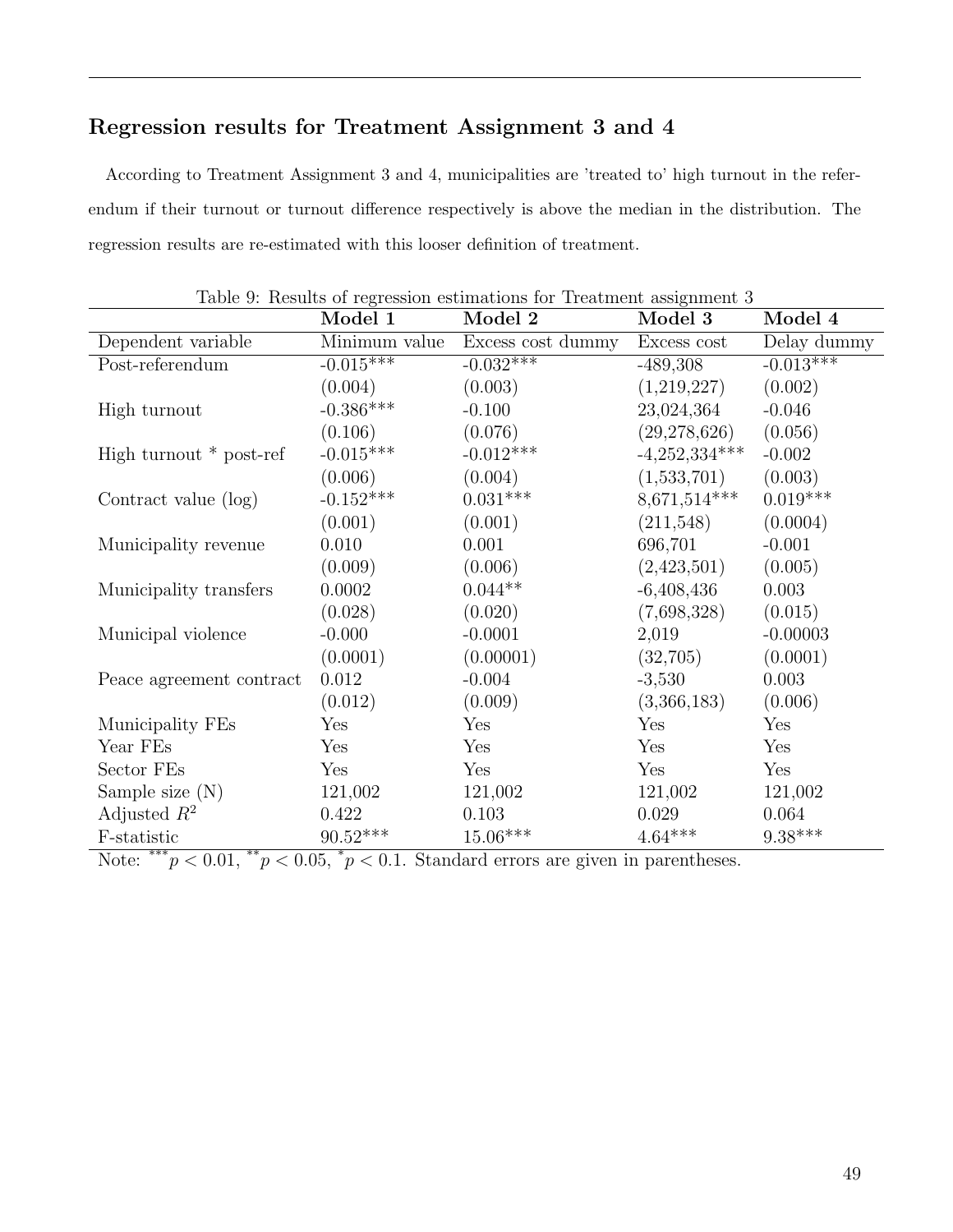|                          | Model 1     | raoio roi recognes of rogression escumacions ror rrecognicity rresignment<br>Model 2 | Model 3         | Model 4     |
|--------------------------|-------------|--------------------------------------------------------------------------------------|-----------------|-------------|
| Dependent variable       |             | Minimum value Excess cost dummy                                                      | Excess cost     | Delay dummy |
|                          |             |                                                                                      |                 |             |
| Post-referendum          | $-0.013***$ | $-0.037***$                                                                          | $-1,582,842$    | $-0.014***$ |
|                          | (0.004)     | (0.003)                                                                              | (1,222,640)     | (0.002)     |
| High turnout             | $0.998***$  | 0.145                                                                                | $-40,134,858$   | $-0.055$    |
|                          | (0.366)     | (0.262)                                                                              | (100, 675, 951) | (0.193)     |
| High turnout * post-ref  | $-0.20***$  | $-0.002$                                                                             | $-2,103,534$    | $-0.0002$   |
|                          | (0.006)     | (0.004)                                                                              | (1,536,432)     | (0.003)     |
| Contract value (log)     | $-0.152***$ | $0.031***$                                                                           | 8,670,275***    | $0.019***$  |
|                          | (0.001)     | (0.001)                                                                              | (211,522)       | (0.0004)    |
| Municipality revenue     | 0.009       | 0.001                                                                                | 645,303         | $-0.001$    |
|                          | (0.009)     | (0.006)                                                                              | (2,425,073)     | (0.005)     |
| Municipality transfers   | 0.003       | $0.043**$                                                                            | $-6,421,052$    | 0.003       |
|                          | (0.028)     | (0.020)                                                                              | (7,703,670)     | (0.015)     |
| Municipal violence       | 0.00001     | $-0.0001$                                                                            | 2,354           | $-0.00003$  |
|                          | (0.0001)    | (0.0001)                                                                             | (32, 717)       | (0.0001)    |
| Peace agreement contract | 0.011       | $-0.003$                                                                             | 133,703         | 0.003       |
|                          | (0.012)     | (0.009)                                                                              | (3,366,737)     | (0.006)     |
| Municipality FEs         | Yes         | Yes                                                                                  | Yes             | Yes         |
| Year FEs                 | Yes         | Yes                                                                                  | Yes             | Yes         |
| Sector FEs               | Yes         | Yes                                                                                  | Yes             | Yes         |
| Sample size $(N)$        | 121,002     | 121,002                                                                              | 121,002         | 121,002     |
| Adjusted $R^2$           | 0.422       | 0.103                                                                                | 0.029           | 0.064       |
| F-statistic              | $90.58***$  | $15.05***$                                                                           | $4.64***$       | $9.38***$   |

Table 10: Results of regression estimations for Treatment Assignment 4

Note: \*\*\* $p < 0.01$ , \*\* $p < 0.05$ , \* $p < 0.1$ . Standard errors are given in parentheses.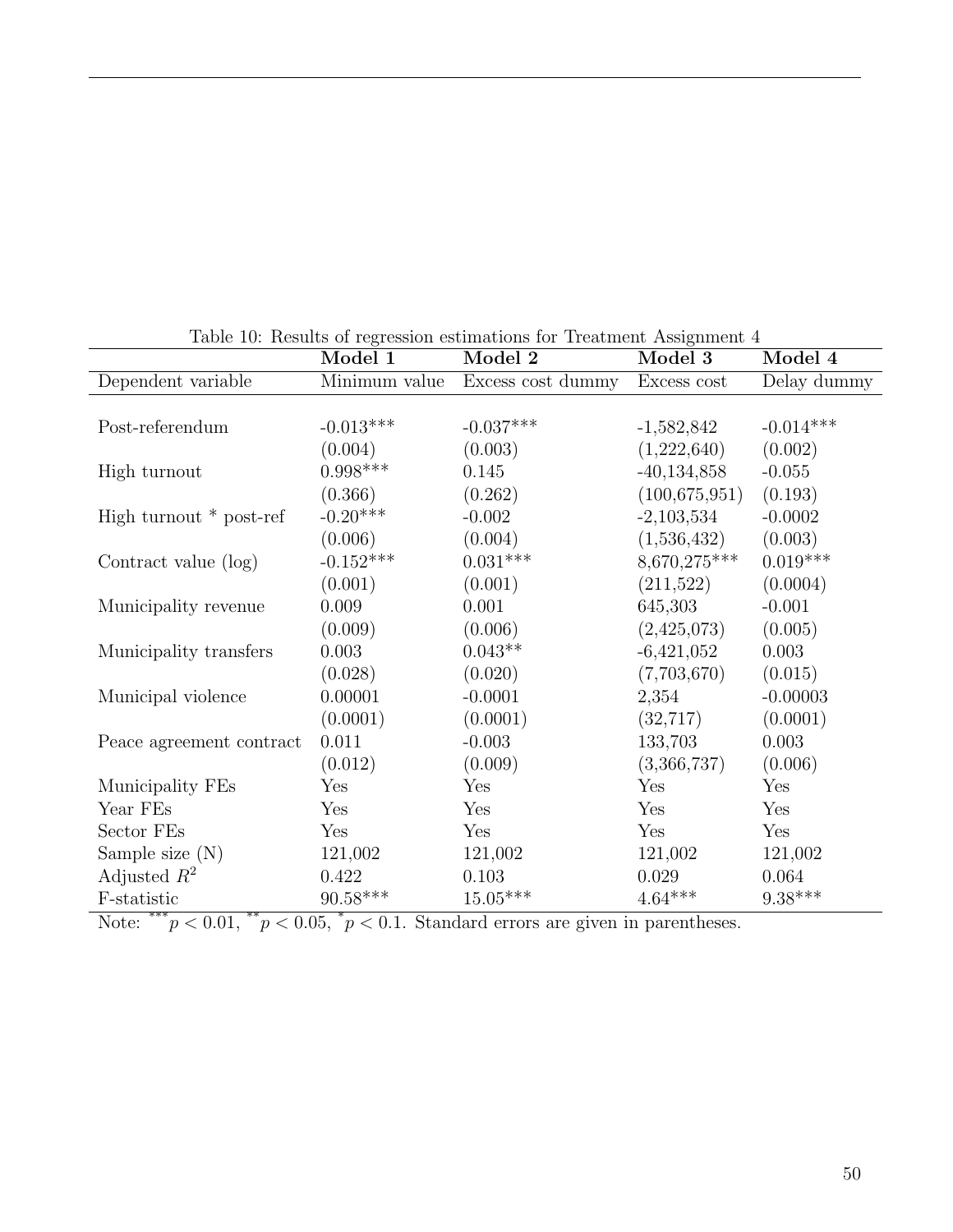## Regression results for other procurement procedure types

|                          | Model 1    | Laste II. Results of regression estimations for other procedure types<br>Model 2 | Model 3           |
|--------------------------|------------|----------------------------------------------------------------------------------|-------------------|
| Dependent variable       |            | Special regime Direct contracting                                                | Public licitation |
| $Post-referendum$        | $0.006***$ | $-0.004$                                                                         | $-0.010***$       |
|                          | (0.002)    | (0.004)                                                                          | (0.002)           |
| Medium turnout           | $0.112***$ | $0.351***$                                                                       | $-0.018$          |
|                          | (0.033)    | (0.083)                                                                          | (0.040)           |
| High turnout             | $-0.011$   | $-0.072$                                                                         | $-0.048***$       |
|                          | (0.018)    | (0.045)                                                                          | (0.021)           |
| Mid-turnout*post-ref     | 0.001      | 0.003                                                                            | $0.005***$        |
|                          | (0.002)    | (0.005)                                                                          | (0.003)           |
| High turnout*post-ref    | $-0.002$   | $0.019***$                                                                       | 0.004             |
|                          | (0.002)    | (0.005)                                                                          | (0.003)           |
| Contract value (log)     | $0.002***$ | $-0.011***$                                                                      | $0.035***$        |
|                          | (0.0002)   | (0.001)                                                                          | (0.0003)          |
| Municipality revenue     | $-0003$    | $-0.006$                                                                         | $-0.004$          |
|                          | (0.003)    | (0.007)                                                                          | (0.003)           |
| Municipality transfers   | 0.004      | 0.006                                                                            | $-0.015$          |
|                          | (0.009)    | (0.022)                                                                          | (0.010)           |
| Municipal violence       | 0.00001    | 0.00004                                                                          | 0.00004           |
|                          | (0.00004)  | (0.0001)                                                                         | (0.00004)         |
| Peace agreement contract | 0.005      | $-0.007$                                                                         | 0.003             |
|                          | (0.004)    | (0.009)                                                                          | (0.005)           |
| Municipality FEs         | Yes        | Yes                                                                              | Yes               |
| Year FEs                 | Yes        | Yes                                                                              | Yes               |
| Sector FEs               | Yes        | Yes                                                                              | Yes               |
| Sample size $(N)$        | 121,002    | 121,002                                                                          | 121,002           |
| Adjusted $R^2$           | 0.162      | 0.185                                                                            | 0.167             |
| F-statistic              | $24.69***$ | $28.71***$                                                                       | $25.62***$        |

Table 11: Results of regression estimations for other procedure types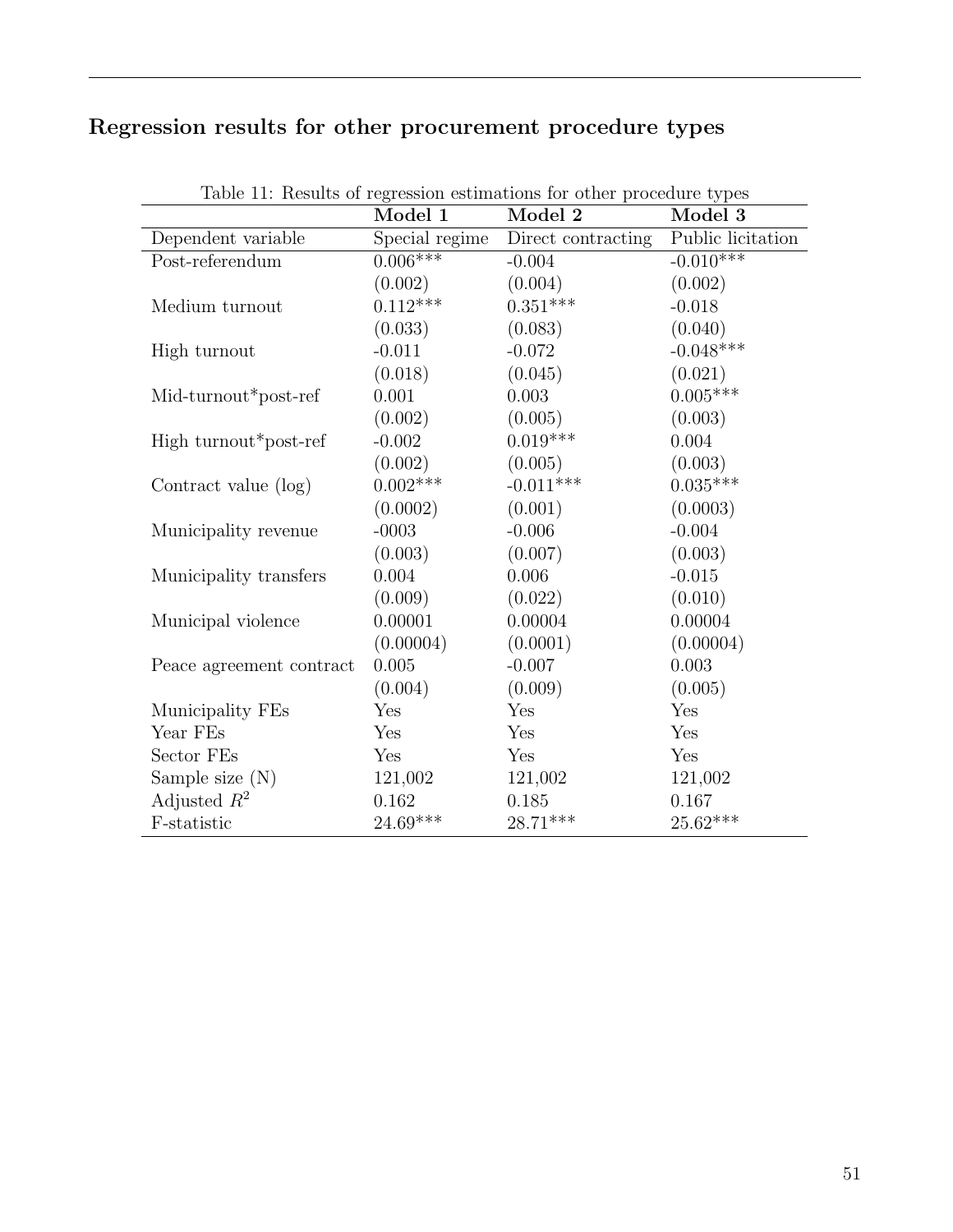## Regression results with more detailed sector fixed-effects

|                        | Model 1       | Model 2       | Model 3           | Model 4           |
|------------------------|---------------|---------------|-------------------|-------------------|
| Dependent variable     | Minimum value | Minimum value | Excess cost dummy | Excess cost dummy |
| Sector control type    | detailed      | most detailed | detailed          | most detailed     |
| Post-referendum        | $0.009*$      | $-0.011**$    | $-0.028***$       | $-0.028***$       |
|                        | (0.005)       | (0.005)       | (0.004)           | (0.004)           |
| Medium turnout         | $-0.362***$   | $-0.271***$   | $-0.097$          | $-0.128*$         |
|                        | (0.105)       | (0.104)       | (0.076)           | (0.077)           |
| High turnout           | $0.231***$    | $0.228***$    | 0.036             | 0.037             |
|                        | (0.057)       | (0.056)       | (0.041)           | (0.041)           |
| Mid-turnout*post-ref   | $-0.010$      | $-0.009$      | $-0.003$          | $-0.002$          |
|                        | (0.007)       | (0.007)       | (0.005)           | (0.005)           |
| High-turnout*post-ref  | $-0.028***$   | $-0.026***$   | $-0.011**$        | $-0.010**$        |
|                        | (0.007)       | (0.007)       | (0.005)           | (0.005)           |
| Contract value (log)   | $-0.149***$   | $-0.150***$   | $0.031***$        | $0.031***$        |
|                        | (0.001)       | (0.001)       | (0.001)           | (0.001)           |
| Municipality revenue   | 0.009         | 0.010         | 0.001             | $-0.00001$        |
|                        | (0.009)       | (0.008)       | (0.006)           | (0.006)           |
| Municipality transfers | 0.002         | 0.001         | $0.045**$         | $0.048**$         |
|                        | (0.028)       | (0.027)       | (0.020)           | (0.020)           |
| Municipal violence     | $-0.00001$    | $-0.00002$    | $-0.0001$         | $-0.0001$         |
|                        | (0.0001)      | (0.0001)      | (0.0001)          | (0.0001)          |
| Municipality FEs       | Yes           | Yes           | Yes               | Yes               |
| Year FEs               | Yes           | Yes           | Yes               | Yes               |
| Sector FEs             | Yes           | Yes           | Yes               | Yes               |
| Sample size $(N)$      | 121,002       | 121,002       | 121,002           | 121,002           |
| Adjusted $R^2$         | 0.436         | 0.454         | 0.110             | 0.111             |
| F-statistic            | $74.45***$    | $41.379***$   | $12.82***$        | $7.06***$         |

Table 12: Results of regression estimations with more detailed sector fixed-effects for Treatment Assignment 1

Note: \*\*\* $p < 0.01$ , \*\* $p < 0.05$ , \* $p < 0.1$ . Standard errors are given in parentheses.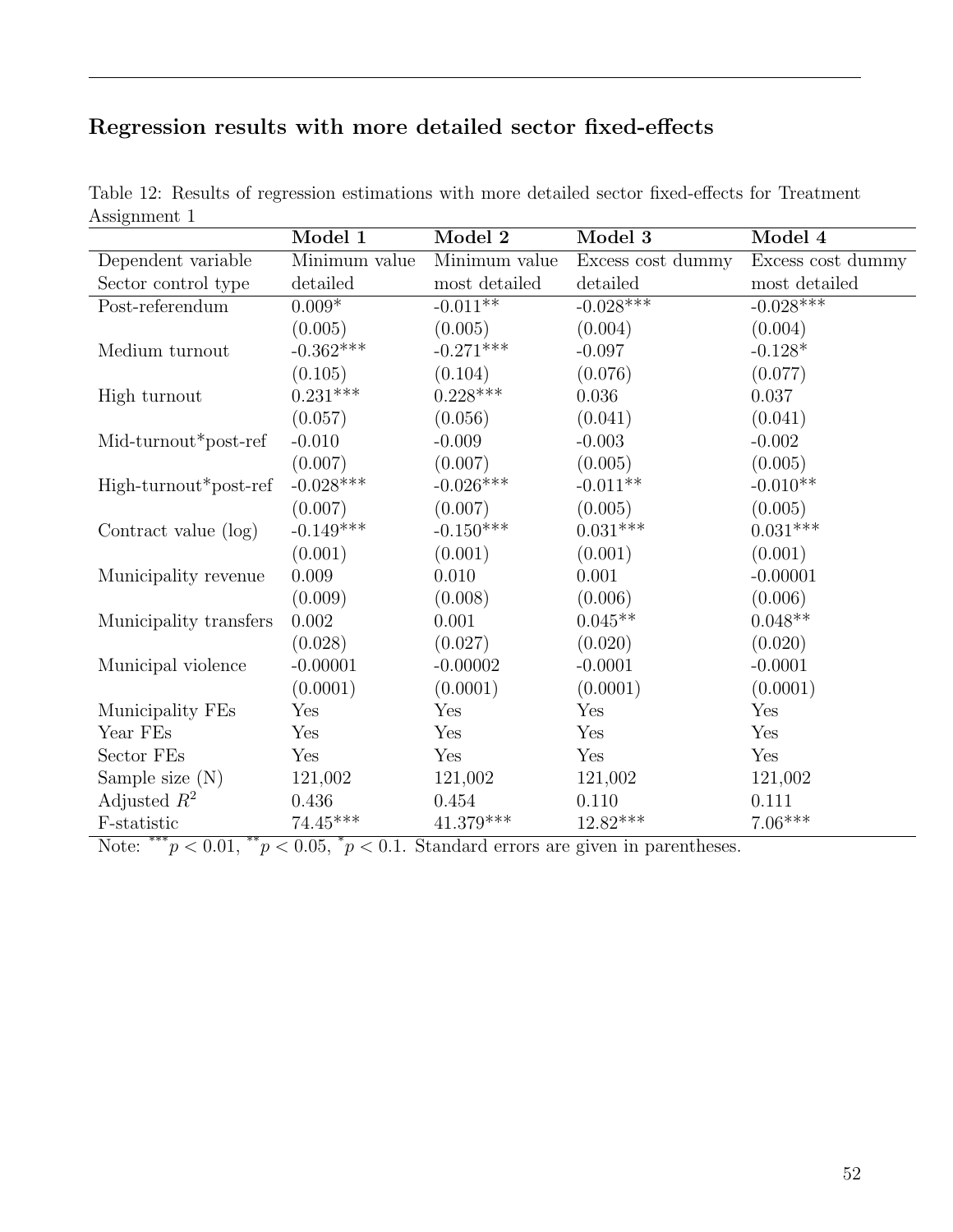# References

- Acosta, Luis Jaime. 2020. "Colombia issues arrest warrants for 10 mayors for alleged graft.". The Chronicle Herald. [online] Available at: [https://www.thechronicleherald.ca/news/world/](https://www.thechronicleherald.ca/news/world/colombia-issues-arrest-warrants-for-10-mayors-for-alleged-graft-452633/) [colombia-issues-arrest-warrants-for-10-mayors-for-alleged-graft-452633/](https://www.thechronicleherald.ca/news/world/colombia-issues-arrest-warrants-for-10-mayors-for-alleged-graft-452633/) [Last accessed 15 August 2020].
- Agerberg, Mattias. 2020. "The lesser evil? Corruption voting and the importance of clean alternatives." Comparative Political Studies 53(2):253–287.
- Alesina, Alberto, Alberto Carrasquilla and Juan Jose Echavarria. 2000. "Decentralization in Colombia." Fedesarrollo Working Paper Series 15.
- Anderson, C.J. and Y.V. Tverdova. 2003. "Corruption, political allegiances, and attitudes toward government in contemporary democracies." American Journal of Political Science 47(1):91–109.
- Anduiza, Eva, Aina Gallego and Jordi Muñoz. 2013. "Turning a blind eye: Experimental evidence of partisan bias in attitudes toward corruption." Comparative Political Studies 46(12):1664–1692.
- Angrist, J. D. and J.-S. Pischke. 2009. *Mostly Harmless Econometrics*. Princeton: Princeton University Press.
- Ansolabehere, Stephen and Philip E. Jones. 2010. "Constituents' responses to congressional roll-call voting." American Journal of Political Science 54(3):583–597.
- Anti-Corruption Digest. 2018. "Colombia Anti-Corruption Referendum Fails To Meet Quorum.".
- Arnold, R. Douglas. 1990. The logic of congressional action. New Haven: Yale University Press.
- Ashworth, Scott. 2012. "Electoral accountability: Recent theoretical and empirical work." Annual Review of Political Science 15:183–201.
- Auriol, Emmanuelle, Stephane Straub and Thomas Flochel. 2016. "Public procurement and rent-seeking: the case of Paraguay." World Development 77:395–407.
- Bagenholm, Andreas. 2013. "Throwing the rascals out? The electoral effects of corruption allegations and corruption scandals in Europe 1981–2011." Crime, Law and Social Change 60(5):595–609.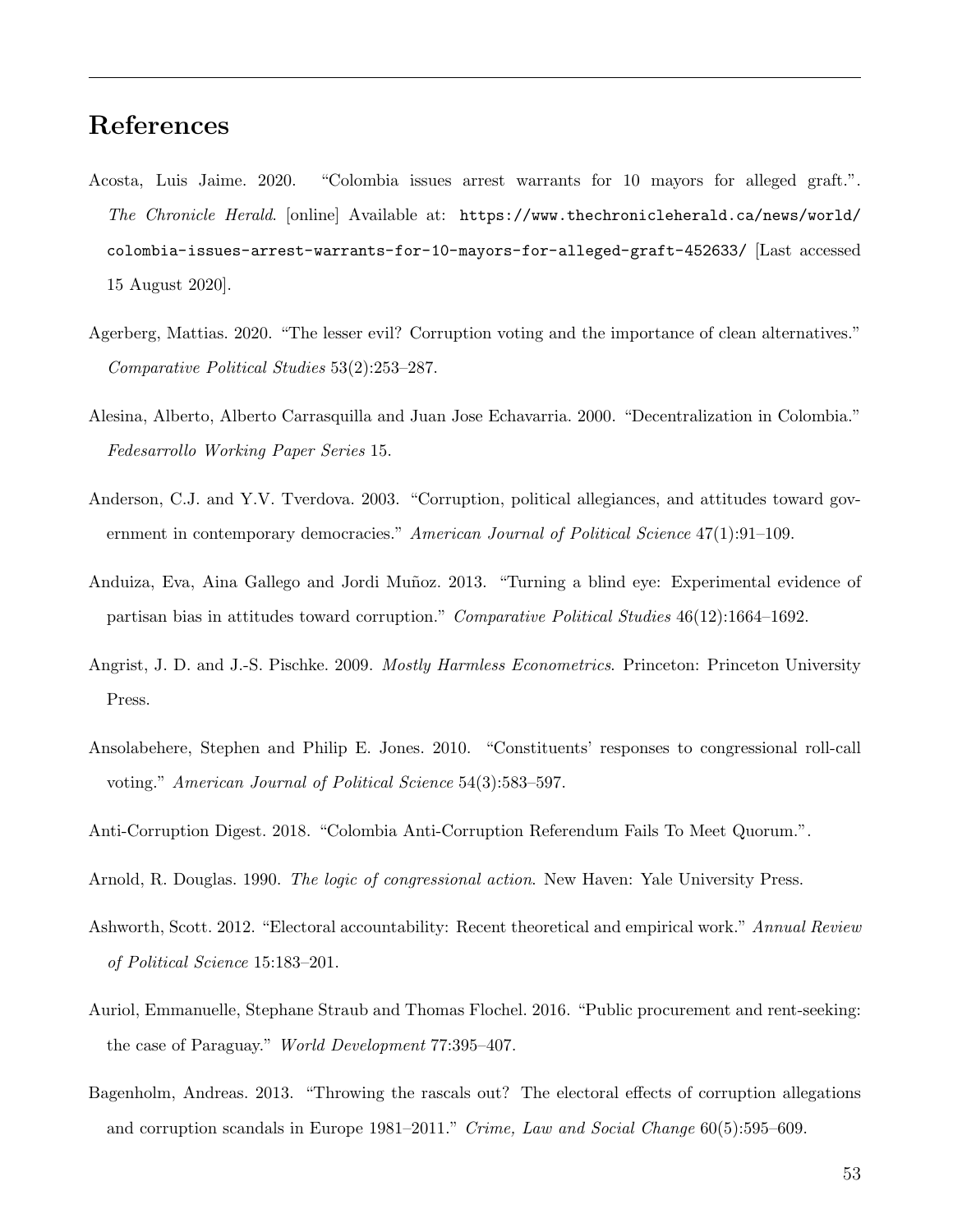- Bandiera, Oriana, Andrea Prat and Tommaso Valletti. 2009. "Active and passive waste in government spending: evidence from a policy experiment." American Economic Review 99(4):1278–1308.
- Bardhan, Pranab and Dilip Mookherjee. 2006. "Decentralization, corruption and government accountability." International handbook on the economics of corruption 6:161–188.
- Barro, Robert J. 1973. "The control of politicians: An economic model." Public Choice 14(1):19–42.
- Behrend, Jacqueline. 2011. "The unevenness of democracy at the subnational level: Provincial closed games in Argentina." Latin American Research Review 46(1):150–176.
- Besley, Timothy. 2006. Principled agents?: The political economy of good government. Oxford: Oxford University Press.
- Besley, Timothy and Michael Smart. 2007. "Fiscal restraints and voter welfare." Journal of Public Economics 91(3):755–773.
- Burguet, Roberto, Juan-Jose Ganuza and Jose G. Montalvo. 2016. The microeconomics of corruption. In Handbook of Game Theory and Industrial Organization, Volume II, ed. L.C. Corchon and M.A. Marini. Cheltenham: Edward Elgar Publishing.
- Butler, Daniel M. and David W. Nickerson. 2011. "Can learning constituency opinion affect how legislators vote? Results from a field experiment." *Quarterly Journal of Political Science* 6(1):55–83.
- Campbell, Angus, Philip E. Converse, Warren E. Miller and Donald E. Stokes. 1960. The American Voter. Chicago: University of Chicago Press.
- Charron, Nicholas, Carl Dahlström, Mihaly Fazekas and Victor Lapuente. 2017. "Careers, Connections, and Corruption Risks: Investigating the impact of bureaucratic meritocracy on public procurement processes." The Journal of Politics 79(1):89–104.
- Chong, Dennis. 1991. Collective action and the civil rights movement. Chicago: The University of Chicago Press.
- Cobb, Symmes J. 2018. "Colombia anti-corruption referendum fails to meet quorum.". Reuters. [online] Available at: [https://www.reuters.com/article/us-colombia-referendum/](https://www.reuters.com/article/us-colombia-referendum/colombian-anti-corruption-referendum-fails-to-meet-quorum-idUSKCN1LB0GI)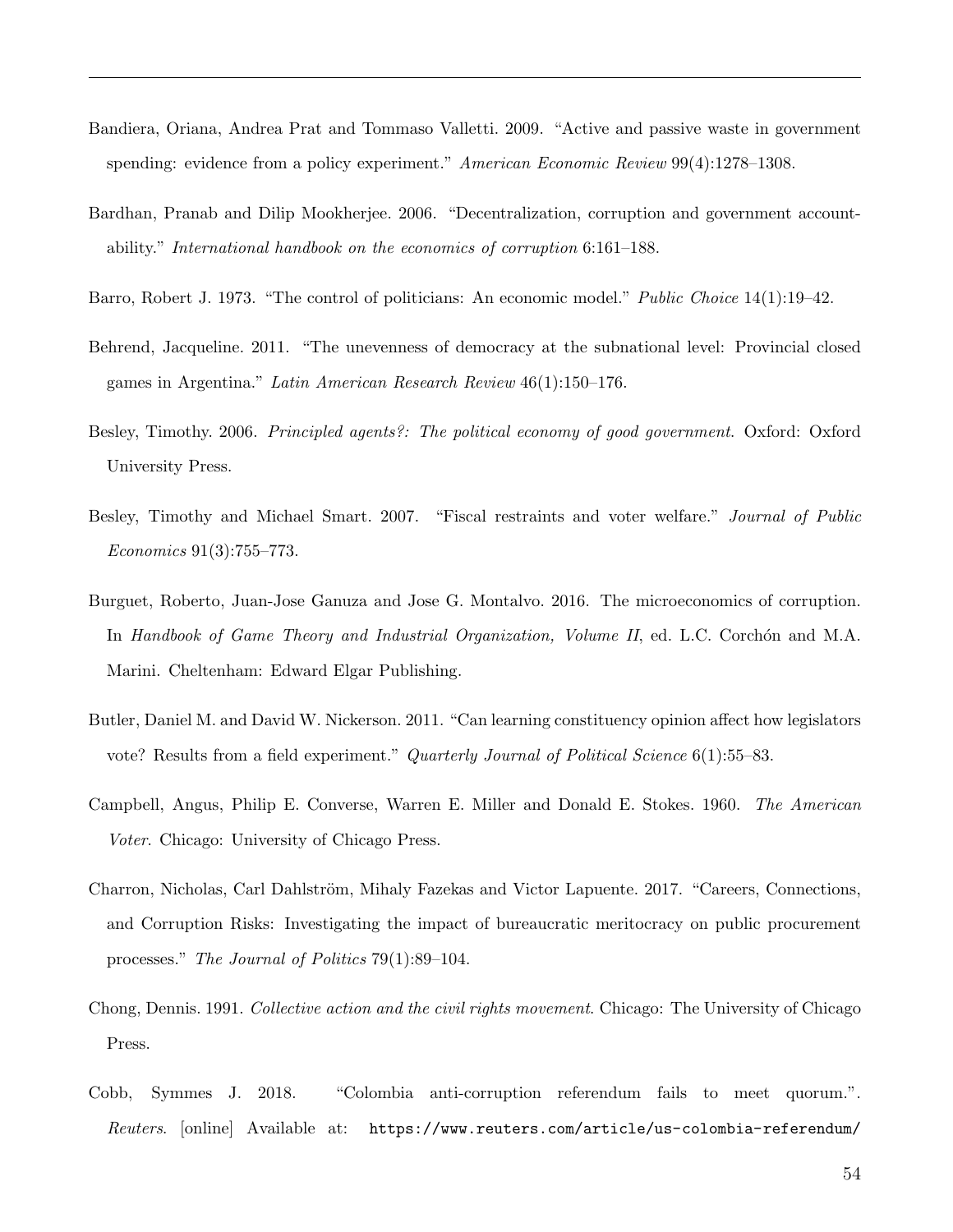[colombian-anti-corruption-referendum-fails-to-meet-quorum-idUSKCN1LB0GI](https://www.reuters.com/article/us-colombia-referendum/colombian-anti-corruption-referendum-fails-to-meet-quorum-idUSKCN1LB0GI) [Last accessed 15 August 2020].

- Coppock, Alexander and Donald P. Green. 2016. "Is voting habit forming? New evidence from experiments and regression discontinuities." American Journal of Political Science 60(4):1044=1062.
- Costas-Pérez, E., A. Solé-Ollé and P. Sorribas-Navarro. 2012. "Corruption scandals, voter information, and accountability." European Journal of Political Economy 28(4):469–484.
- Coviello, Decio and Stefano Gagliarducci. 2017. "Tenure in office and public procurement." American Economic Journal: Economic Policy 9(3):59–105.
- Datos CEDE. N.d. "Datos Municipales.". Universidad de los Andes. [online] Available at: [https:](https://datoscede.uniandes.edu.co/es/ ) [//datoscede.uniandes.edu.co/es/](https://datoscede.uniandes.edu.co/es/ ) [Last accessed 15 August 2020].
- David-Barrett, Elizabeth and Mihaly Fazekas. 2019. "Grand corruption and government change: an analysis of partisan favoritism in public procurement." European Journal on Criminal Policy and Research pp. 1–20.
- De Sousa, Luis and Marcelo Moriconi. 2013. "Why voters do not throw the rascals out?—A conceptual framework for analysing electoral punishment of corruption." Crime, Law and Social Change 60(5):471– 502.
- De Vries, Catherine E. 2009. "The impact of EU referenda on national electoral politics: The Dutch case." West European Politics 32(1):142–171.
- Dimock, Michael A. and Gary C. Jacobson. 1995. "Checks and choices: The House bank scandal's impact on voters in 1992." The Journal of Politics 57(4):1143–1159.
- Djankov, Simeon, Rafael LaPorta, Florencio Lopez-de Silanes and Andrei Shleifer. 2010. "Disclosure by politicians." American Economic Journal: Applied Economics 2(2):179–209.
- Downs, Anthony. 1957. An economic theory of democracy. New York: Columbia University Press.
- El Tiempo. 2018. "Que 15 millones de ciudadanos vayan a las urnas, reto para la consulta.". El Tiempo. [online] Available at: [https://www.eltiempo.com/politica/congreso/](https://www.eltiempo.com/politica/congreso/votacion-que-se-necesita-para-la-consulta-anticorrupcion-en-colombia-227342)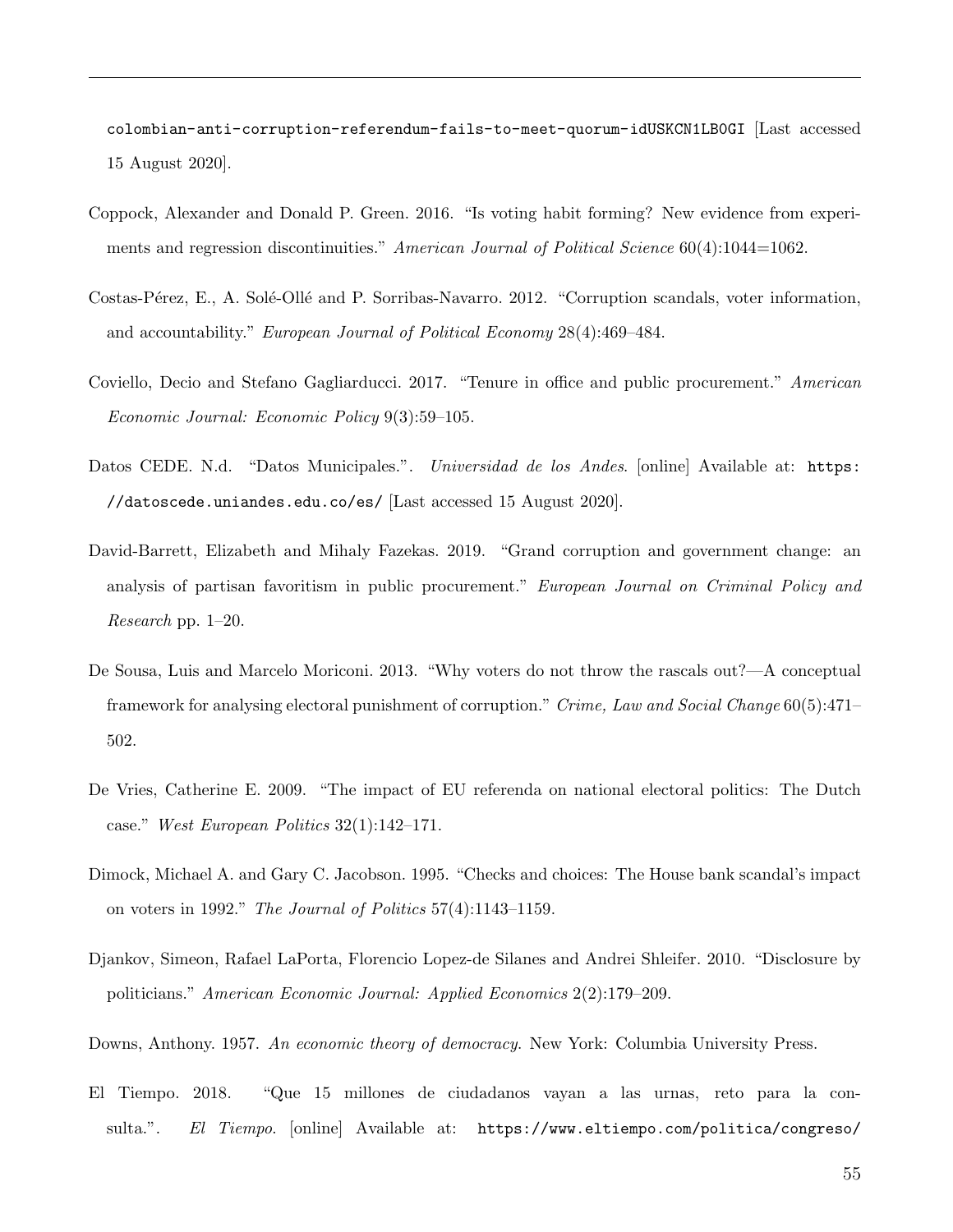[votacion-que-se-necesita-para-la-consulta-anticorrupcion-en-colombia-227342](https://www.eltiempo.com/politica/congreso/votacion-que-se-necesita-para-la-consulta-anticorrupcion-en-colombia-227342) [Last accessed 15 August 2020].

- Erikson, Robert S., Norman R. Luttbeg and William V. Holloway. 1975. "Knowing one's district: How legislators predict referendum voting." American Jounrla of Political Sceince 19(2):231–246.
- Faguet, Jean-Paul and Fabio Sanchez. 2008. "Decentralization's effects on educational outcomes in Bolivia and Colombia." World Development 36(7):1294–1316.
- Faguet, Jean-Paul and Fabio Sanchez. 2014. "Decentralization and access to social services in Colombia." Public Choice 160(1):227–249.
- Fazekas, Mihaly and Gabor Kocsis. 2017. "Uncovering high-level corruption: cross-national objective corruption risk indicators using public procurement data." British Journal of Political Science 50(1):1– 10.
- Fazekas, Mihaly and Istvan J. Toth. 2016. "From corruption to state capture: A new analystical framework with empirical applications to Hungary." Political Research Quarterly 69(2):320–334.

Ferejohn, John. 1986. "Incumbent performance and electoral control." *Public Choice* 50(1):5–25.

- Ferraz, C. and F. Finan. 2008. "Exposing corrupt politicians: the effects of Brazil's publicly released audits on electoral outcomes." The Quarterly Journal of Economics 123(2):703–745.
- Fiorina, Morris P. 1981. Retrospective voting in American national elections. New Haven: Yale University Press.
- Gause, LaGina. 2020. "Revealing issue salience via costly protest: How legislative behavior ofllowing protest advantages low-resource groups." British Journal of Political Science . Forthcoming.
- Gerber, Elisabeth R. 1996. "Legislative response to the threat of popular initiatives." American Journal of Political Science 40(1):99–128.
- Gervasoni, Carlos. 2010. "A rentier theory of subnational regimes: Fiscal federalism, democracy, and authoritarianism in the Argentine provinces." World Politics 62(1):302.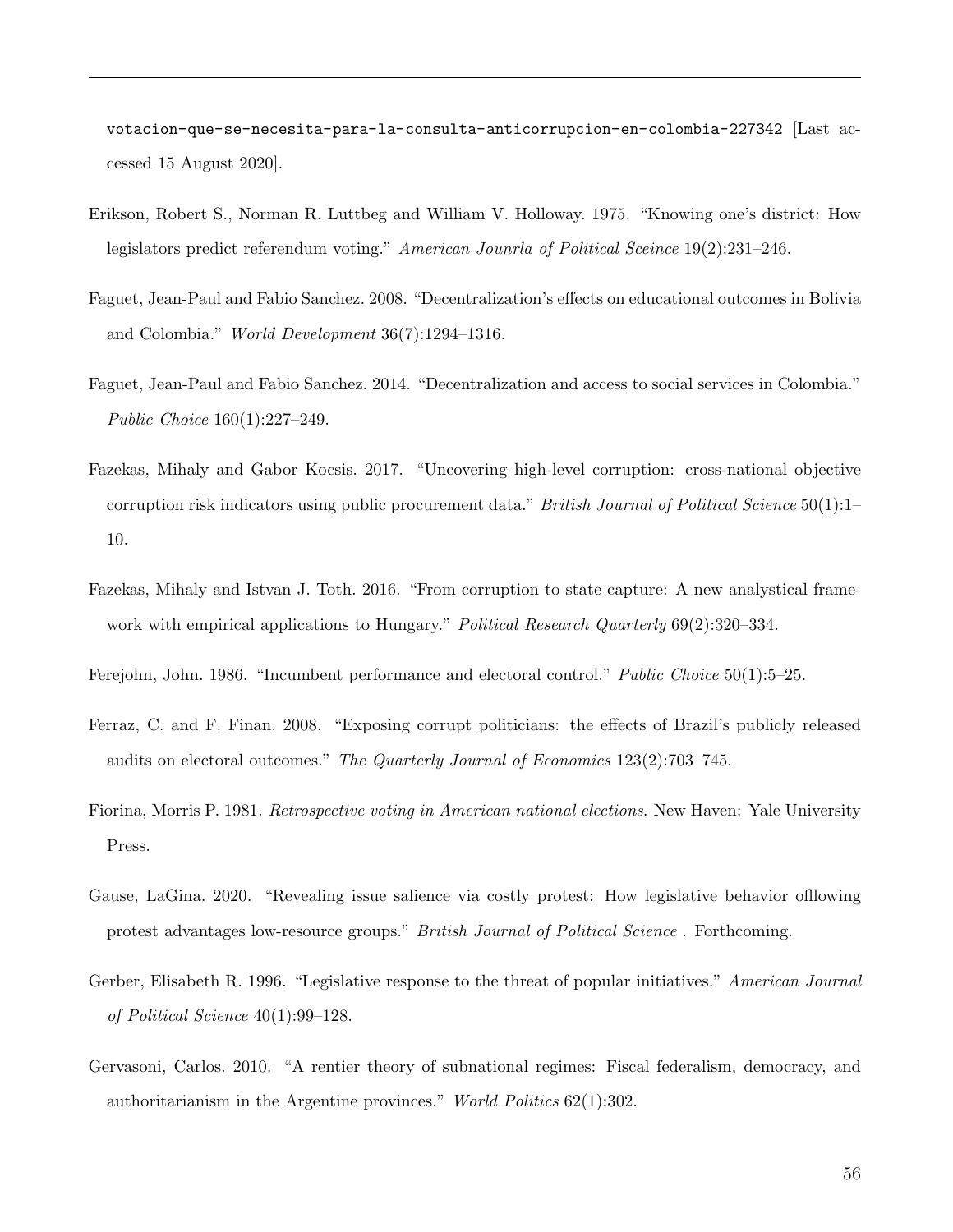- Gibson, Edward. 2005. "Boundary control: Subnational authoritarianism in democratic countries." World Politics 58(1):101.
- Gomilla, Robin. 2020. "Logistic or Linear? Estimating Causal Effects of Experimental Treatmentson Binary Outcomes Using Regression Analysis.". Working paper. [online] Available at: [https://psyarxiv.](https://psyarxiv.com/4gmbv) [com/4gmbv](https://psyarxiv.com/4gmbv) [Last accessed 15 August 2020].
- Gulzar, Saad, Miguel R. Rueda and Nelson A. Ruiz. 2020. "Can campaign contribution limits curb the influence of money in politics?" American Journal of Political Sceince . Forthcoming.
- Gyimah-Brempong, K. 2002. "Corruption, economic growth, and income inequality in Africa." Economics of Governance 3(3):183–209.
- Hayes, Thomas J. and Benjamin G. Bishin. 2012. "Issue salience, subconstituency politics, and legislative representation." Congress and the Presidency 39(2):133–159.
- Healy, Andrew and Neil Malhotra. 2013. "Retrospective voting reconsidered." Annual Review of Political Science 16:285–306.
- Hedlund, Ronald D. and H. Paul Friesema. 1972. "Representatives' perceptions of constituency opinion." The Journal of Politics 34(3):730–752.
- Hicken, A. and N.L. Nathan. 2020. "Clientelism's red herrings: Dead ends and new directions in the study of non-programmatic politics." Annual Review of Political Science 23:277–294.
- Horrace, William C. and Ronald L. Oaxaca. 2006. "Results on the bias and inconsistency of ordinary least squares for the linear probability model." Economics Letters 90(3):321-327.
- Jaimes, Richard. 2020. "Fiscal adjustments at the local level: evidence from Colombia." *International* Tax and Public Finance .
- Key, Valdimer Orlando. 1966. *The responsible electorate*. Cambrdige, MA: Harvard University Press.
- Klašnja, Marko, Joshua A. Tucker and Kevin Deegan-Krause. 2016. "Pocketbook vs. sociotropic corruption voting." British Journal of Political Science 46(1):67–94.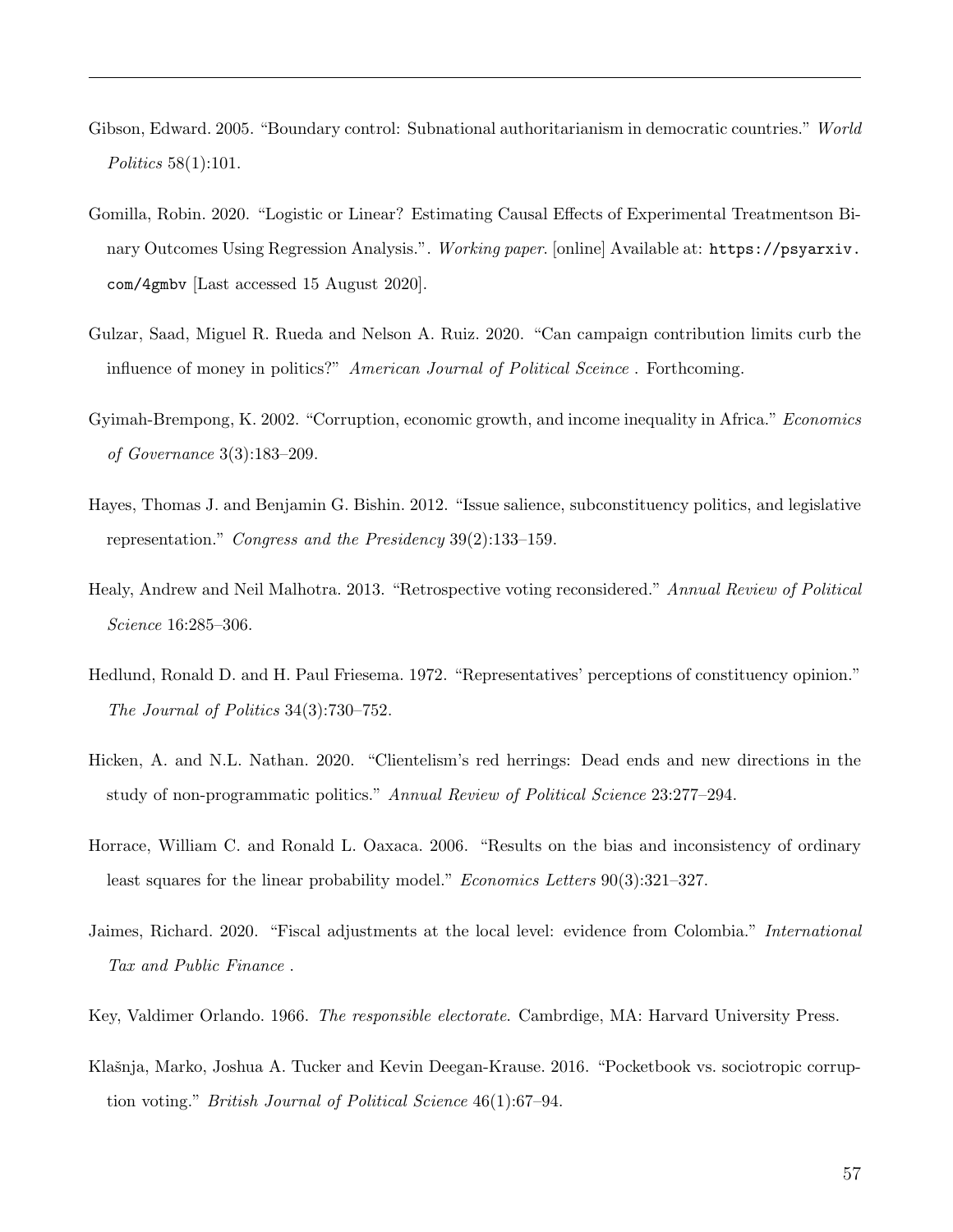Kuklinski, James H. and Donald J. McCrone. 1980. "olicy salience and the causal structure of representation." American Politics Quarterly 8(2):139–164.

Lambsdorff, J.G. 2002. "COrruption and rent-seeking." Public Choice 113(1):97–125.

- Langbein, Laura and Pablo Sanabria. 2013. "The shape of corruption: Colombia as a case study." Journal of Development Studies 49(11):1500–1513.
- Le Bihan, Patrick. 2018. "Popular referendum and electoral accountability." Political Science Research and Methods 6(4):715–731.
- Luehrmann, Anna, Kyle L. Marquardt and Valeriya Mechkova. 2020. "Constraining Governments: New Indices of Vertical, Horizontal, and Diagonal Accountability." Americal Political Science Review 114(3):811–820.
- Mansbridge, Jane. 2003. "Rethinking representation." American Political Science Review 97(4):515–528.
- Martinez, Luis R. 2019. "Sources of revenue and government performance: Evidence from Colombia.". Working paper. [online] Available at: [https://papers.ssrn.com/sol3/papers.cfm?abstract\\_id=](https://papers.ssrn.com/sol3/papers.cfm?abstract_id=3273001) [3273001](https://papers.ssrn.com/sol3/papers.cfm?abstract_id=3273001) [Last accessed 15 August 2020].
- Matsusaka, John G. 2018. "Public policy and the initiative and referendum: a survey with some new evidence." *Public Choice* 174(1):107–143.
- Mauro, P. 1995. "Corruption and growth." The Quarterly Journal of Economics 110(3):681–712.
- McConnaughhay, Adam. 2019. "Cartagena's political corruption scandal The Blel tapes explained.". Cartagena Explorer. [online] Available at: [https://www.cartagenaexplorer.com/](https://www.cartagenaexplorer.com/cartagena-corruption-scandal-vicente-blel/) [cartagena-corruption-scandal-vicente-blel/](https://www.cartagenaexplorer.com/cartagena-corruption-scandal-vicente-blel/) [Last accessed 15 August 2020].
- McCrone, Donald J. and James H. Kuklinski. 1979. "The delegate theory of representation." American Journal of Political Science 23(2):278–300.
- Mechkova, Valeriya, Anna Luehrmann and Staffan I. Lindberg. 2019. "The Accountability Sequence: From De-jure to De-facto Constraints on Governments." Studies in Comparative International Development 54(1):40–70.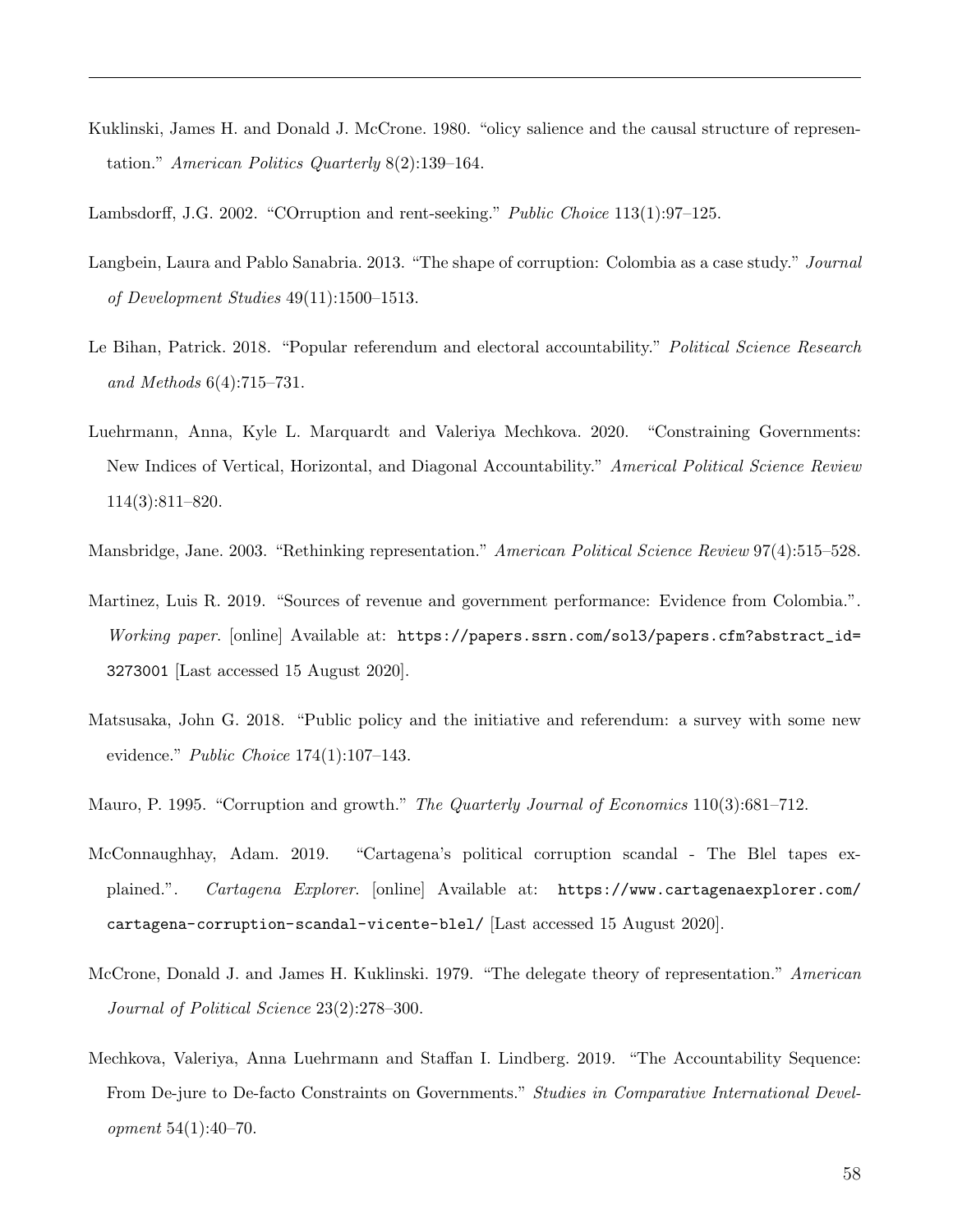- Miller, Warren E. and Donald E. Stokes. 1963. "Constituency influence in Congress." American Political Science Review 57(1):45–56.
- Mironov, Maxim and Ekaterina Zhuravskaya. 2016. "Corruption in procurement and the political cycle in tunneling: Evidence from financial transactions data." American Economic Journal: Economic Policy 8(2):287–321.
- Nye, J.S. 1967. "Corruption and political development: A cost-benefit analysis." Americal Political Science Review 61(2):417–427.
- OECD. 2016. "Towards efficient public procurement in Colombia.". OECD Public Governance Reviews. [online] Available at: [https://www.oecd.org/corruption/](https://www.oecd.org/corruption/towards-efficient-public-procurement-in-colombia-9789264252103-en.html) [towards-efficient-public-procurement-in-colombia-9789264252103-en.html](https://www.oecd.org/corruption/towards-efficient-public-procurement-in-colombia-9789264252103-en.html) [Last accessed 15 August 2020].
- Papadopoulos, Yannis. 2001. "How does direct democracy matter? The impact of referendum votes on politics and policy-making." West European Politics 24(2):35–58.
- Pereira, Miguel M.. 2019. "Understanding and reducing biases in elite beliefs about the electorate.". Working paper. [online] Available at: [https://www.dropbox.com/s/dz1u696pfbm2w5g/EliteBeliefs\\_](https://www.dropbox.com/s/dz1u696pfbm2w5g/EliteBeliefs_v20.pdf?dl=0) [v20.pdf?dl=0](https://www.dropbox.com/s/dz1u696pfbm2w5g/EliteBeliefs_v20.pdf?dl=0) [Last accessed 15 August 2020].
- Peters, John G. and Susan Welch. 1980. "The effects of charges of corruption on voting behavior in congressional elections." American Political Science Review 74(3):697–708.
- Przeworski, Adam, Susan C. Stokes and Bernard Manin. 1999. Democracy, Accountability, and representation. Cambridge, MA: Cambridge University Press.
- Registraduria. N.d. "Historico de Resultados.". . [online] Available at: [https://www.registraduria.](https://www.registraduria.gov.co/-Historico-de-Resultados,3635-.html#:~:text=En%20Colombia%20son%20elegidos%20por,el%20orden%20municipal%20y%20departamental.) [gov.co/-Historico-de-Resultados,3635-.html#:~:text=En%20Colombia%20son%20elegidos%](https://www.registraduria.gov.co/-Historico-de-Resultados,3635-.html#:~:text=En%20Colombia%20son%20elegidos%20por,el%20orden%20municipal%20y%20departamental.) [20por,el%20orden%20municipal%20y%20departamental.](https://www.registraduria.gov.co/-Historico-de-Resultados,3635-.html#:~:text=En%20Colombia%20son%20elegidos%20por,el%20orden%20municipal%20y%20departamental.) [Last accessed 15 August 2020].
- Reinikka, R. and J. Svensson. 2004. "Local capture: evidence from a central government transfer program in Uganda." The Quarterly Journal of Economics 119(2):679–705.